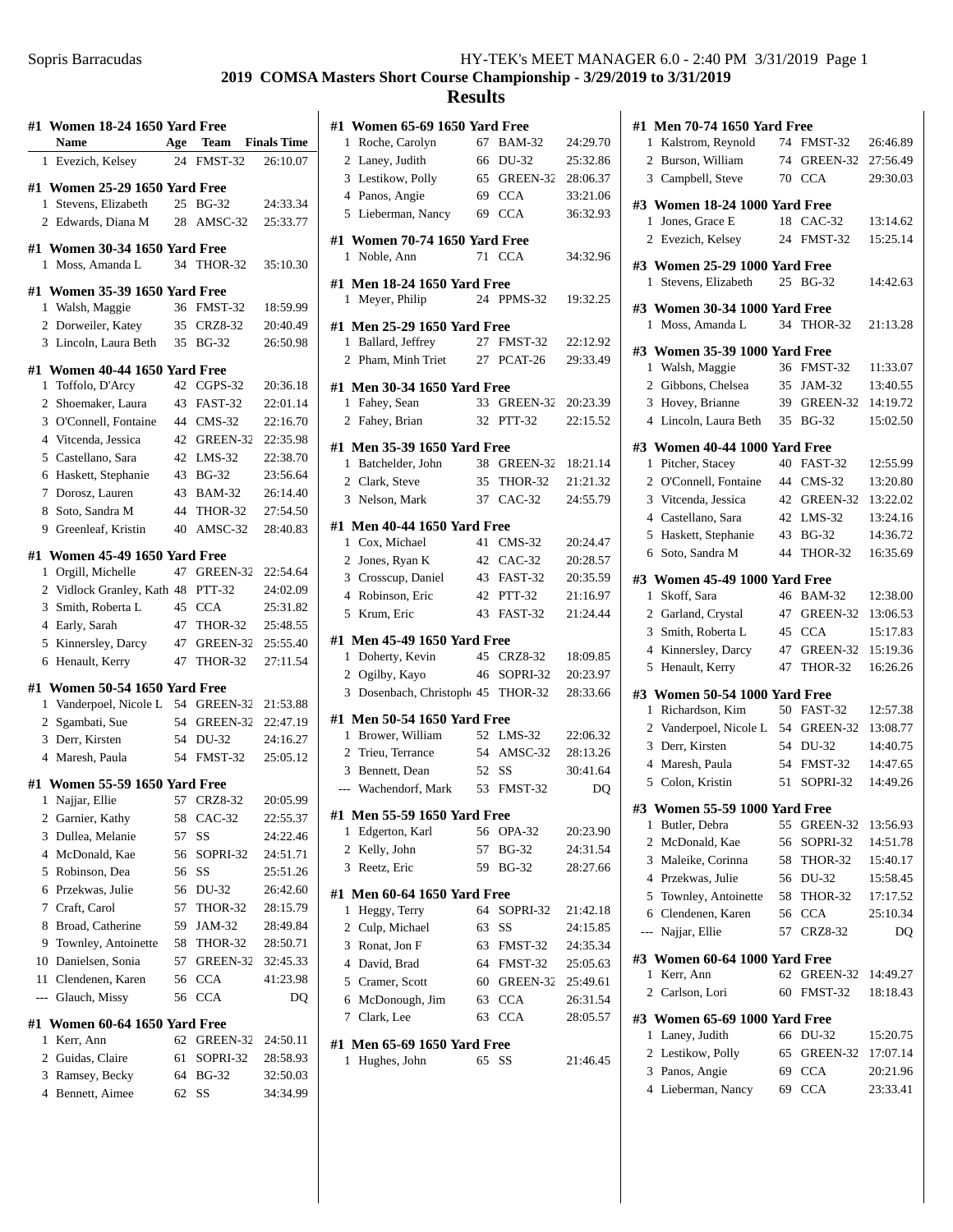| #3 Women 70-74 1000 Yard Free                                  |       |                      |          |
|----------------------------------------------------------------|-------|----------------------|----------|
| 1 Noble, Ann                                                   |       | 71 CCA               | 21:02.42 |
| #3 Men 18-24 1000 Yard Free                                    |       |                      |          |
| 1 Porras, Felipe                                               |       | 23 FMST-32           | 11:31.12 |
| #3 Men 25-29 1000 Yard Free<br>1 Pham, Minh Triet              |       | 27 PCAT-26           | 17:46.52 |
| #3 Men 30-34 1000 Yard Free                                    |       |                      |          |
| 1 Fahey, Sean                                                  |       | 33 GREEN-32 12:30.73 |          |
| 2 Fahey, Brian                                                 |       | 32 PTT-32            | 13:55.15 |
| #3 Men 35-39 1000 Yard Free                                    |       |                      |          |
| 1 Batchelder, John                                             |       | 38 GREEN-32 12:03.22 |          |
| 2 Clark, Steve                                                 |       | 35 THOR-32           | 12:46.12 |
| #3 Men 40-44 1000 Yard Free<br>1 Fleischmann, Brian 40 PPMS-32 |       |                      | 10:22.80 |
| #3 Men 45-49 1000 Yard Free                                    |       |                      |          |
| 1 Garland, Robert                                              |       | 49 GREEN-32 10:50.89 |          |
| 2 Ogilby, Kayo                                                 |       | 46 SOPRI-32 12:26.76 |          |
| 3 White, Brad                                                  |       | 49 BG-32             | 14:57.79 |
| 4 Dosenbach, Christoph 45 THOR-32 16:36.13                     |       |                      |          |
| #3 Men 50-54 1000 Yard Free                                    |       |                      |          |
| 1 Barringer, Rob                                               |       | 53 UNAT              | 12:06.08 |
| 2 Brower, William 52 LMS-32                                    |       |                      | 13:46.69 |
| #3 Men 55-59 1000 Yard Free                                    |       |                      |          |
| 1 Kelly, John                                                  |       | 57 BG-32             | 14:43.16 |
| 2 Ramirez, Alfonso                                             |       | 57 BG-32             | 15:43.16 |
| 3 Le Vasseur, Andrew P 55 DU-32                                |       |                      | 16:06.54 |
| #3 Men 60-64 1000 Yard Free                                    |       |                      |          |
| 1 Heggy, Terry                                                 |       | 64 SOPRI-32          | 13:14.36 |
| 2 Ronat, Jon F                                                 |       | 63 FMST-32           | 14:47.83 |
| 3 McDonough, Jim 63 CCA                                        |       |                      | 15:32.69 |
| 4 Clark, Lee                                                   |       | 63 CCA               | 16:57.50 |
| #3 Men 65-69 1000 Yard Free                                    |       |                      |          |
| 1 Hughes, John                                                 | 65 SS |                      | 13:04.10 |
| 2 Ott, William A 66 JAM-32                                     |       |                      | 20:57.64 |
| 3 Linn, Michael                                                |       | 69 BG-32             | 27:38.43 |
| #3 Men 70-74 1000 Yard Free                                    |       |                      |          |
| 1 Kalstrom, Reynold                                            |       | 74 FMST-32           | 15:59.65 |
| 2 Campbell, Steve                                              |       | 70 CCA               | 17:53.22 |
| 3 Zaparanick, Robert                                           | 73    | <b>CCA</b>           | 21:13.09 |
| #5 Men 18-24 500 Yard Free                                     |       |                      |          |
| 1 Vallee, Noah                                                 |       | 21 DU-32             | 5:12.44  |
| 2 Renard, Emeric                                               |       | 23 DU-32             | 5:26.21  |
| 3 Porras, Felipe                                               |       | 23 FMST-32           | 5:46.22  |
| --- Meyer, Philip                                              | 24    | PPMS-32              | DQ       |
| #5 Men 25-29 500 Yard Free                                     |       |                      |          |
| 1 Parker, Steve                                                |       | 25 PPMS-32           | 5:44.87  |
| 2 Pham, Minh Triet                                             |       | 27 PCAT-26           | 8:28.07  |
| #5 Men 30-34 500 Yard Free                                     |       |                      |          |
| 1 Fahey, Sean                                                  |       | 33 GREEN-32          | 5:48.98  |
|                                                                |       |                      |          |

|                   | <b>Results</b>                                |       |                        |                    |
|-------------------|-----------------------------------------------|-------|------------------------|--------------------|
|                   | 2 Fahey, Brian                                | 32    | <b>PTT-32</b>          | 6:16.66            |
|                   | #5 Men 35-39 500 Yard Free                    |       |                        |                    |
| 1                 | Batchelder, John                              |       | 38 GREEN-32            | 5:20.73            |
| $\overline{2}$    | Jorgensen, Christopher 38 CSST-32             |       |                        | 5:32.84            |
| 3                 | Castor, Jimmy                                 | 38    | DU-32                  | 5:40.04            |
| 4                 | Clark, Steve                                  | 35    | THOR-32                | 6:15.34            |
| 5                 | Nelson, Mark                                  | 37    | $CAC-32$               | 6:57.62            |
|                   | #5 Men 40-44 500 Yard Free                    |       |                        |                    |
|                   | 1 Fleischmann, Brian                          |       | 40 PPMS-32             | 5:02.45            |
|                   | 2 Crosscup, Daniel                            |       | 43 FAST-32             | 6:03.42            |
| 3                 | Rahn, Clay                                    | 43    | DU-32                  | 6:05.66            |
|                   | #5 Men 45-49 500 Yard Free                    |       |                        |                    |
| 1                 | Garland, Robert                               |       | 49 GREEN-32            | 5:13.64            |
| $\mathbf{2}$      | Doherty, Kevin                                |       | 45 CRZ8-32             | 5:19.31            |
| 3                 | Ogilby, Kayo                                  |       | 46 SOPRI-32            | 6:06.93            |
| 4                 | Dosenbach, Christoph 45                       |       | THOR-32                | 8:02.40            |
|                   | #5 Men 50-54 500 Yard Free                    |       |                        |                    |
|                   | 1 Brower, William                             |       | 52 LMS-32              | 6:16.26            |
| $\overline{2}$    | Bennett, Dean                                 | 52    | <b>SS</b>              | 8:47.85            |
| ---               | Barringer, Rob                                |       | 53 UNAT                | DQ                 |
|                   | --- Wachendorf, Mark                          | 53    | FMST-32                | DQ                 |
|                   |                                               |       |                        |                    |
|                   | #5 Men 55-59 500 Yard Free                    |       |                        |                    |
| 1                 | Anderson, Kirk H                              | 59    | GREEN-32               | 5:34.95            |
| 2                 | Nelson, Kurt                                  | 59    | GREEN-32               | 5:41.06            |
| 3                 | Melanson, Edward                              |       | 56 CRZ8-32             | 5:43.73            |
| 4<br>5            | Mann, Jonathan<br>Roush, Stephen P            | 56    | 58 GREEN-32<br>FAST-32 | 5:43.88<br>5:51.99 |
| 6                 | Edgerton, Karl                                | 56    | OPA-32                 | 5:53.75            |
| 7                 | Kelly, John                                   | 57    | <b>BG-32</b>           | 7:13.54            |
| 8                 | Le Vasseur, Andrew P                          | 55    | DU-32                  | 7:26.00            |
|                   |                                               |       |                        |                    |
|                   | #5 Men 60-64 500 Yard Free                    |       |                        |                    |
| 1                 | Mann, Michael                                 |       | 64 GREEN-32<br>60 DUR  | 5:28.33<br>6:01.08 |
| $\mathbf{2}$<br>3 | Bowman, Herbert<br>Nolte, Christopher         |       | 62 CAC-32              | 6:08.18            |
| 4                 | Heggy, Terry                                  | 64    | SOPRI-32               | 6:32.12            |
|                   | 5 Culp, Michael                               | 63 SS |                        | 7:04.82            |
|                   | 6 Ronat, Jon F                                |       | 63 FMST-32             | 7:10.53            |
| 7                 | David, Brad                                   |       | 64 FMST-32             | 7:14.95            |
|                   | 8 Clark, Lee                                  |       | 63 CCA                 | 7:59.30            |
|                   | --- Cramer, Scott                             |       | 60 GREEN-32            | DQ                 |
|                   |                                               |       |                        |                    |
|                   | #5 Men 65-69 500 Yard Free<br>1 Hughes, John  | 65    | SS                     | 6:19.62            |
|                   | 2 Standring, Timothy J 68                     |       | CCA                    | 7:48.39            |
|                   | 3 Linn, Michael                               |       | 69 BG-32               | 13:33.18           |
|                   |                                               |       |                        |                    |
| 1                 | #5 Men 70-74 500 Yard Free<br>Burson, William |       | 74 GREEN-32            |                    |
|                   | 2 Campbell, Steve                             |       | 70 CCA                 | 7:51.74<br>8:40.43 |
|                   | 3 Zaparanick, Robert                          |       | 73 CCA                 | 10:06.74           |
|                   | --- Vaughan, James                            | 72    | DU-32                  | DQ                 |
|                   |                                               |       |                        |                    |
|                   | #6 Women 18-24 500 Yard Free                  |       |                        |                    |
| 1                 | Evezich, Kelsey                               |       | 24 FMST-32             | 7:39.97            |
|                   |                                               |       |                        |                    |

|                | #6 Women 25-29 500 Yard Free                    |    |               |          |
|----------------|-------------------------------------------------|----|---------------|----------|
| 1              | Wahl, Danielle R                                | 26 | GREEN-32      | 5:28.99  |
| 2              | Brown, Jordan                                   | 26 | SOPRI-32      | 5:59.22  |
| 3              | Stevens, Elizabeth                              |    | 25 BG-32      | 7:05.14  |
| $\overline{4}$ | Edwards, Diana M                                | 28 | AMSC-32       | 7:23.79  |
|                |                                                 |    |               |          |
|                | #6 Women 30-34 500 Yard Free                    | 34 |               |          |
| 1              | Moss, Amanda L                                  |    | THOR-32       | 9:58.77  |
|                | #6 Women 35-39 500 Yard Free                    |    |               |          |
| 1              | Dorweiler, Katey                                | 35 | CRZ8-32       | 5:58.55  |
|                | 2 Hovey, Brianne                                | 39 | GREEN-32      | 6:49.95  |
| 3              | Lincoln, Laura Beth                             | 35 | <b>BG-32</b>  | 7:32.59  |
|                | #6 Women 40-44 500 Yard Free                    |    |               |          |
| 1              | Glenn, Katie                                    | 42 | OPA-32        | 5:19.77  |
| 2              | Pitcher, Stacey                                 | 40 | FAST-32       | 6:11.88  |
| 3              | Vitcenda, Jessica                               | 42 | GREEN-32      | 6:28.92  |
| 4              | Castellano, Sara                                | 42 | $LMS-32$      | 6:31.01  |
| 5              | O'Connell, Fontaine                             | 44 | $CMS-32$      | 6:32.80  |
| 6              | Joslin, Becky                                   | 42 | SOPRI-32      | 6:46.88  |
| 7              | Haskett, Stephanie                              | 43 | <b>BG-32</b>  | 7:03.58  |
| 8              | Dorosz, Lauren                                  | 43 | <b>BAM-32</b> | 7:38.34  |
| 9              | Soto, Sandra M                                  | 44 | THOR-32       | 7:52.38  |
| $---$          | Martin, Barbara                                 | 43 | FAST-32       | DQ       |
|                | #6 Women 45-49 500 Yard Free                    |    |               |          |
| 1              | Williams, Susan                                 | 49 | FMST-32       | 5:54.98  |
| $\mathbf{2}$   | Strong, Susan                                   | 47 | FAST-32       | 5:59.96  |
| 3              | Skoff, Sara                                     | 46 | <b>BAM-32</b> | 6:15.20  |
| 4              | Hester, Ursula                                  | 48 | <b>BAM-32</b> | 6:48.28  |
| 5              | Orgill, Michelle                                |    | 47 GREEN-32   | 6:49.36  |
| 6              | Early, Sarah                                    | 47 | THOR-32       | 7:29.27  |
| 7              | Kinnersley, Darcy                               | 47 | GREEN-32      | 7:30.26  |
| 8              | Smith, Roberta L                                | 45 | <b>CCA</b>    | 7:31.31  |
| 9              | Hobein, Robbie                                  | 48 | DU-32         | 7:50.27  |
|                |                                                 |    |               |          |
| 1              | #6 Women 50-54 500 Yard Free<br>Richardson, Kim |    | 50 FAST-32    | 6:19.18  |
| $\mathbf{2}$   | Vanderpoel, Nicole L                            |    | 54 GREEN-32   | 6:26.70  |
| 3              | Sellard, Tracy                                  | 54 | <b>CCA</b>    | 6:44.11  |
| 4              | Derr, Kirsten                                   | 54 | DU-32         | 7:02.17  |
|                | 5 Pearson, Deborah                              | 52 | NMMS-42       | 7:18.88  |
| 6              | Durst, Wendy                                    | 50 | LMS-32        | 7:53.79  |
| ---            | Hagadorn, Heather                               | 54 | GREEN-32      | DO       |
|                |                                                 |    |               |          |
|                | #6 Women 55-59 500 Yard Free                    |    |               |          |
| 1              | Steffe, Kathleen                                | 56 | CAC-32        | 5:58.42  |
| 2              | Nelson, Judy                                    | 58 | GREEN-32      | 6:15.62  |
| 3              | Russello, Stacey D                              | 55 | SS            | 6:48.93  |
| 4              | Butler, Debra                                   |    | 55 GREEN-32   | 6:48.98  |
| 5              | Dullea, Melanie                                 | 57 | <b>SS</b>     | 7:01.00  |
| 6              | McDonald, Kae                                   | 56 | SOPRI-32      | 7:18.85  |
| 7              | Maleike, Corinna                                |    | 58 THOR-32    | 7:26.45  |
| 8              | Townley, Antoinette                             | 58 | THOR-32       | 8:22.75  |
| 9.             | Clendenen, Karen                                | 56 | <b>CCA</b>    | 12:09.20 |
|                | #6 Women 60-64 500 Yard Free                    |    |               |          |
| 1              | Kerr, Ann                                       | 62 | GREEN-32      | 7:10.16  |
| $\mathbf{2}$   | Achterberg, Elaine                              | 64 | FMST-32       | 7:25.81  |
|                |                                                 |    |               |          |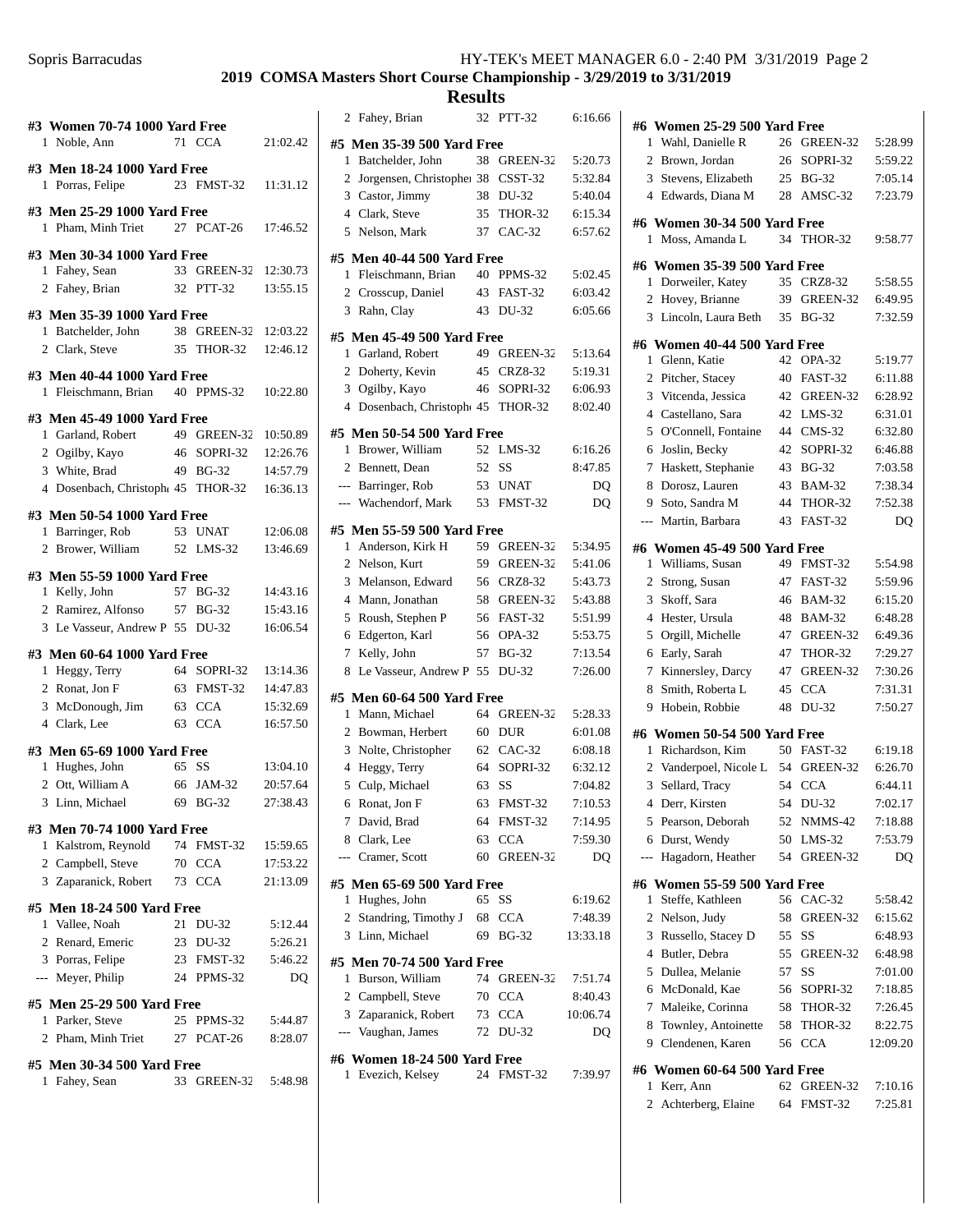# **2019 COMSA Masters Short Course Championship - 3/29/2019 to 3/31/2019**

| (#6 Women 60-64 500 Yard Free)                    |                         |          | 2 BG-32                                        | B                                         | 2:00.72 | 8 CCA                                         | B                        | 2:32.19        |
|---------------------------------------------------|-------------------------|----------|------------------------------------------------|-------------------------------------------|---------|-----------------------------------------------|--------------------------|----------------|
| 3 Guidas, Claire                                  | 61 SOPRI-32             | 8:22.87  | Hess, Richard M64                              | White, Brad M49                           |         | Sellard, Tracy W54                            | Smith, Roberta L W45     |                |
| 63 SS<br>4 Hoffecker, Lily                        |                         | 9:39.17  | Reetz, Eric M59                                | Huggins, David M59                        |         | Clendenen, Karen W56 Perry, Tilly W26         |                          |                |
| 62 SS<br>5 Bennett, Aimee                         |                         | 10:22.72 | 3 DU-32                                        | C                                         | 2:01.78 | 9 THOR-32                                     | B                        | 2:41.77        |
| #6 Women 65-69 500 Yard Free                      |                         |          | Le Vasseur, Andrew P.M. Vaughan, James M72     |                                           |         | Townley, Antoinette W5 Broncucia, Stacy W50   |                          |                |
| 1 Laney, Judith                                   | 66 DU-32                | 7:27.13  | Hultin, Walter M75                             | Bingham, Frank M53                        |         | Moss, Amanda L W34                            | Stokoe, Jeanne W57       |                |
| 2 Flynn, Cindy                                    | 65 CMS-32               | 7:33.16  | $#7$ Men 55+ 200 Yard Free Relay               |                                           |         | #8 Women 35+ 200 Yard Free Relay              |                          |                |
| 3 Lestikow, Polly                                 | 65 GREEN-32             | 7:38.25  | 1 GREEN-32                                     | B                                         | 1:41.91 | 1 LMS-32                                      | A                        | 2:05.54        |
| 4 Panos, Angie                                    | 69 CCA                  | 9:49.40  | Scott, Greg M59                                | Mann, Jonathan M58                        |         | Durst, Wendy W50                              | Odorizzi, Kendall W43    |                |
| 5 Lieberman, Nancy                                | 69 CCA                  | 10:36.39 | Anderson, Kirk H M59                           | Kahl, Steven M56                          |         | Castellano, Sara W42                          | Walkenhorst, Katie W45   |                |
|                                                   |                         |          | 2 GREEN-32                                     | C                                         | 1:43.67 | 2 GREEN-32                                    | A                        | 2:06.55        |
| #6 Women 70-74 500 Yard Free<br>1 Prall, Winifred | 71 GREEN-32             | 9:22.46  | Mann, Michael M64                              | Nelson, Kurt M59                          |         | Abell, Amanda K W37                           | Kinnersley, Darcy W47    |                |
| 2 Noble, Ann                                      | 71 CCA                  | 10:30.75 | Vitcenda, Eric M55                             | Cramer, Scott M60                         |         | Hovey, Brianne W39                            | Orgill, Michelle W47     |                |
|                                                   |                         |          | 3 FMST-32                                      | B                                         | 2:03.89 | 3 SOPRI-32                                    | B                        | 2:32.33        |
| #6 Women 75-79 500 Yard Free                      |                         |          | McKenry, Robert M60                            | David, Brad M64                           |         | Boschert, Carol W62                           | Bailey, Christine W44    |                |
| 1 Wise, Louise                                    | 76 DAWG                 | 9:17.67  | Ronat, Jon F M63                               | Bunevich, Steven M58                      |         | Morrison, Mary E W59                          | Wiener, Mary W57         |                |
| $#7$ Men $18+200$ Yard Free Relay                 |                         |          | 4 BG-32                                        | A                                         | 2:11.80 | #8 Women 45+ 200 Yard Free Relay              |                          |                |
| 1 DU-32                                           | A                       | 1:31.55  | Ramirez, Alfonso M57                           | Kelly, John M57                           |         | 1 GREEN-32                                    | B                        | 2:02.32        |
| Renard, Emeric M23                                | Lang, Elliot M36        |          | O'Keeffe, John M57                             | Leo, Mark M59                             |         | Nelson, Judy W58                              | Garland, Crystal W47     |                |
| Donovan, Patrick M29                              | Vallee, Noah M21        |          | #7 Men 65+200 Yard Free Relay                  |                                           |         | Vanderpoel, Nicole L W. Nowak, Elizabeth W55  |                          |                |
| 2 FMST-32                                         | A                       | 1:40.72  | 1 CCA                                          | A                                         | 2:26.87 |                                               |                          |                |
| Porras, Felipe M23                                | Burrow, Bill M49        |          | Campbell, Steve M70                            | Levy, Michael R M69                       |         | #8 Women 55+200 Yard Free Relay<br>1 CAC-32   | A                        | 1:52.71        |
| Ballard, Jeffrey M27                              | Bunevich, Garrett S M18 |          | Standring, Timothy J Mt Zaparanick, Robert M73 |                                           |         | Cotton, Suzy W59                              | Campbell, Ellen W56      |                |
| 3 THOR-32                                         | A                       | 1:43.61  | #8 Women 18+200 Yard Free Relay                |                                           |         | Steffe, Kathleen W56                          | Garnier, Kathy W58       |                |
| Hoyt, Gunnar K M24                                | Hoyt, Brian M52         |          | 1 DU-32                                        | A                                         | 1:56.20 | 2 GREEN-32                                    | A                        | 2:18.62        |
| Clark, Steve M35                                  | Bergford, Brian M37     |          | Hendrick, Heidi W37                            | Champion, Kristy W32                      |         | Butler, Debra W55                             | Shaw, Lori W62           |                |
| $#7$ Men $25+200$ Yard Free Relay                 |                         |          | Lajeunesse, Brianna W2 Charbonneau, Chanel W   |                                           |         | Anderson, Jeanette W60 Kerr, Ann W62          |                          |                |
| 1 PPMS-32                                         | A                       | 1:36.17  | 2 CAC-32                                       | B                                         | 1:59.03 |                                               |                          |                |
| Felix, Larry M45                                  | Fleischmann, Brian M40  |          | Jones, Grace E W18                             | Nolte, Susan W58                          |         | #8 Women 65+200 Yard Free Relay               | A                        |                |
|                                                   |                         |          |                                                |                                           |         |                                               |                          |                |
| Parker, Steve M25                                 | Paknys, Ramunas M27     |          | Dravenstott, Laura W48 Wixted, Nancy W60       |                                           |         | 1 CCA                                         |                          | 3:34.82        |
| 2 LMS-32                                          | A                       | 1:41.30  | 3 FMST-32                                      | A                                         | 2:01.82 | Noble, Ann W71                                | Phelps, Reola W74        |                |
| Coveney, Christopher M Koob, David M37            |                         |          | Wall, Stacey W48                               | Evezich, Kelsey W24                       |         | Panos, Angie W69                              | Lieberman, Nancy W69     |                |
| Brower, William M52                               | Gimlin, Matt M34        |          | Stier, Kathleen W54                            | Williams, Susan W49                       |         | #9 Men 18-24 50 Yard Breast                   |                          |                |
| 3 AMSC-32                                         | A                       | 1:42.84  |                                                |                                           |         | 1 Vallee, Noah                                | 21 DU-32                 | 30.03          |
| Despain, Matthew M40                              | Pazmino, Jorge M49      |          | #8 Women 25+ 200 Yard Free Relay               |                                           |         | 2 Anderson, Tyler                             | 22 GREEN-32              | 31.53          |
| Holmes, Todd M49                                  | Ruggles, Brian M25      |          | 1 JAM-32                                       | A                                         | 1:52.06 | 3 Hoyt, Gunnar K                              | 24 THOR-32               | 35.28          |
| 4 CCA                                             | B                       | 2:36.74  | Gibbons, Chelsea W35<br>Johnson, Bernie W40    | Tien, Lauren A W33<br>Lee, Jodi W41       |         | #9 Men 25-29 50 Yard Breast                   |                          |                |
| Nielson, Richard M55                              | Sherman, Lawrence W M   |          | 2 AMSC-32                                      | A                                         | 1:57.62 | 1 Fulcomer, Vance                             | 28 AMSC-32               | 30.99          |
| Niebur, Christopher M2' Clark, Lee M63            |                         |          | Edwards, Diana M W28 Fostvedt, Alishia W42     |                                           |         | 2 Parker, Steve                               | 25 PPMS-32               | 32.33          |
| $#7$ Men $35+200$ Yard Free Relay                 |                         |          | Jones, Elizabeth W35                           | Despain, Christina W41                    |         | 3 Ballard, Jeffrey                            | 27 FMST-32               | 35.97          |
| 1 DU-32                                           | B                       | 1:38.13  | 3 SOPRI-32                                     | A                                         | 2:06.21 |                                               |                          |                |
| Castor, Jimmy M38                                 | Rosinski, Thomas M49    |          | Brown, Jordan W26                              | Pihl, Tracy W28                           |         | #9 Men 30-34 50 Yard Breast<br>1 Fahey, Brian | 32 PTT-32                | 32.10          |
| Wise, Mike M54                                    | Addadi, Mehdi M41       |          | Joslin, Becky W42                              | Colon, Kristin W51                        |         | 2 Gimlin, Matt                                | 34 LMS-32                | 33.70          |
| 2 GREEN-32                                        | A                       | 1:38.52  | 4 BG-32                                        | A                                         | 2:09.15 |                                               |                          |                |
| Garland, Robert M49                               | Miller, James M41       |          | Bortnowski, Lauren W3. Lincoln, Laura Beth W3  |                                           |         | #9 Men 35-39 50 Yard Breast                   |                          |                |
| Nichols, Topher M44                               | Hinchey, Tim M50        |          | Stevens, Elizabeth W25                         | Willey, Briana D W35                      |         | 1 Koob, David                                 | 37 LMS-32                | 28.78          |
| 3 CAC-32                                          | A                       | 1:43.48  | 5 THOR-32                                      | A                                         | 2:10.45 | 2 Lang, Elliot                                | 36 DU-32                 | 29.02          |
| Hultgren, Edward M46                              | Jones, Ryan K M42       |          | Booth, Kate W26                                | Henault, Kerry W47                        |         | 3 Bergford, Brian                             | 37 THOR-32               | 32.39          |
| Nolte, Christopher M62 Piccolotti, Sam M55        |                         |          | Early, Sarah W47                               | Soto, Sandra M W44                        |         | 4 Nelson, Mark                                | 37 CAC-32                | 38.01          |
| $#7$ Men $45+200$ Yard Free Relay                 |                         |          | 6 FMST-32                                      | B                                         | 2:14.24 | #9 Men 40-44 50 Yard Breast                   |                          |                |
| 1 SOPRI-32                                        | А                       | 1:49.40  | Bahl, Rachel W29                               | Achterberg, Elaine W64                    |         | 1 Miller, James                               | 41 GREEN-32              | 31.86          |
| Ogilby, Chuck M75                                 | Ogilby, Kayo M46        |          | Carlson, Lori W60                              | Coupe, IngaLisa W49                       |         | 2 Nichols, Topher                             | 44 GREEN-32              | 32.06          |
| Morrison, Jeffrey M64                             | Nixon, William Stewart  |          | 7 DU-32                                        | B                                         | 2:22.91 | 3 Krum, Eric                                  | 43 FAST-32               | 34.34          |
|                                                   |                         |          | Nichols, Kara W32<br>Laney, Judith W66         | Przekwas, Julie W56<br>Hobein, Robbie W48 |         | 4 Crosscup, Daniel<br>5 Loose, Matt           | 43 FAST-32<br>41 UC32-32 | 34.68<br>40.17 |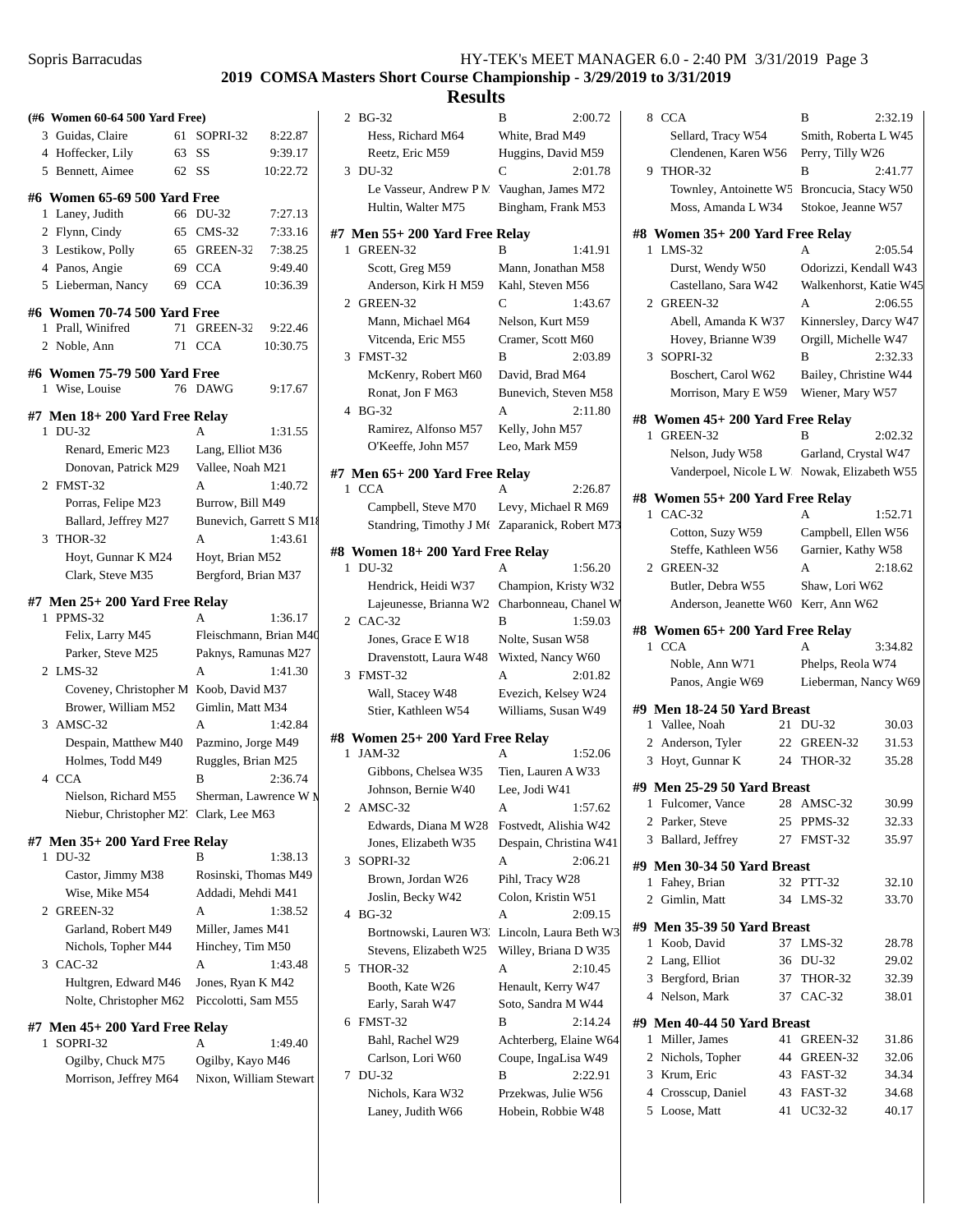## **2019 COMSA Masters Short Course Championship - 3/29/2019 to 3/31/2019**

|                          | (#9 Men 40-44 50 Yard Breast)      |    |               |       |
|--------------------------|------------------------------------|----|---------------|-------|
|                          | 6 Newbrough, Nathan                |    | 44 PPMS-32    | 41.31 |
|                          | 7 Chester, Justin                  | 43 | <b>PTT-32</b> | 41.39 |
|                          | 8 Despain, Matthew                 |    | 40 AMSC-32    | 44.30 |
|                          | --- Sottile, Domenico              | 41 | UC32-32       | DQ    |
|                          | #9 Men 45-49 50 Yard Breast        |    |               |       |
| 1                        | Torres, Mark                       | 49 | $CMS-32$      | 29.64 |
|                          | 2 Klug, Michael                    | 47 | JAM-32        | 33.64 |
|                          | 3 Holmes, Todd                     | 49 | AMSC-32       | 34.04 |
|                          | 4 Burrow, Bill                     |    | 49 FMST-32    | 34.25 |
|                          | 5 Hultgren, Edward                 |    | 46 CAC-32     | 34.55 |
|                          | 6 Aten, Ken                        | 46 | THOR-32       | 35.51 |
| $7^{\circ}$              | White, Brad                        | 49 | <b>BG-32</b>  | 38.18 |
|                          |                                    |    |               |       |
|                          | #9  Men 50-54 50 Yard Breast       |    |               |       |
| 1                        | Barringer, Rob                     | 53 | <b>UNAT</b>   | 31.58 |
|                          | 2 Nixon, William Stewa 50 SOPRI-32 |    |               | 33.92 |
|                          | 3 Pins, Michael                    | 53 | <b>BAM-32</b> | 38.07 |
|                          | 4 Hoyt, Brian                      |    | 52 THOR-32    | 38.89 |
| 5                        | Bennett, Dean                      | 52 | SS            | 42.71 |
|                          | #9 Men 55-59 50 Yard Breast        |    |               |       |
| 1                        | Coveney, Christopher               |    | 56 LMS-32     | 29.02 |
| $\overline{2}$           | Hugo, John                         | 58 | BRKM-32       | 34.16 |
|                          | 3 Piccolotti, Sam                  |    | 55 CAC-32     | 34.27 |
|                          | 4 Kahl, Steven                     | 56 | GREEN-32      | 34.34 |
|                          | 5 Hugo, Charles                    | 57 | UC32-32       | 35.07 |
| 6                        | Vitcenda, Eric                     | 55 | GREEN-32      | 35.21 |
| 7                        | Huggins, David                     | 59 | <b>BG-32</b>  | 35.96 |
| 8                        | Brent, Steve                       | 57 | <b>BAM-32</b> | 36.22 |
| 9                        | Nielson, Richard                   | 55 | <b>CCA</b>    | 37.55 |
| 10                       | Leo, Mark                          | 59 | <b>BG-32</b>  | 38.80 |
|                          | 11 O'Keeffe, John                  | 57 | <b>BG-32</b>  | 39.86 |
|                          | 12 Le Vasseur, Andrew P 55         |    | DU-32         | 40.96 |
|                          | 13 Ramirez, Alfonso                | 57 | <b>BG-32</b>  | 44.83 |
|                          | 14 Reetz, Eric                     | 59 | <b>BG-32</b>  | 48.83 |
| $\overline{\phantom{a}}$ | Scott, Greg                        | 59 | GREEN-32      | DQ    |
|                          | #9 Men 60-64 50 Yard Breast        |    |               |       |
| 1                        | Gray, David S                      | 60 | THOR-32       | 33.64 |
| 2                        | Mann, Michael                      | 64 | GREEN-32      | 33.75 |
|                          | 3 Hess, Richard                    | 64 | <b>BG-32</b>  | 34.93 |
|                          | 4 Nolte, Christopher               |    | 62 CAC-32     | 35.02 |
|                          | 5 Louie, Jamie                     |    | 62 CSST-32    | 35.35 |
|                          | 6 Hice, Randy                      |    | 64 UC32-32    | 37.71 |
|                          | 7 David, Brad                      |    | 64 FMST-32    | 40.64 |
| 8                        | Cramer, Scott                      | 60 | GREEN-32      | 42.91 |
|                          | #9 Men 65-69 50 Yard Breast        |    |               |       |
|                          | 1 Waterbury, Stuart                | 65 | <b>BAM-32</b> | 31.07 |
| 2                        | MacDonald, Lee H                   |    | 67 FAST-32    | 35.13 |
|                          | 3 Levy, Michael R                  |    | 69 CCA        | 41.07 |
|                          | 4 Standring, Timothy J             |    | 68 CCA        | 42.40 |
|                          | 5 Skulstad, John                   | 65 | DU-32         | 52.23 |
|                          | 6 Linn, Michael                    | 69 | <b>BG-32</b>  | 59.60 |
|                          |                                    |    |               |       |
|                          | #9 Men 70-74 50 Yard Breast        |    |               |       |
|                          | 1 Carney, Kent                     | 71 | EVER-32       | 37.59 |
|                          |                                    |    |               |       |

|                | 2 Kalstrom, Reynold                    | 74       | FMST-32              | 46.53          |
|----------------|----------------------------------------|----------|----------------------|----------------|
|                | 3 Neugeboren, Neil                     | 73       | UC32-32              | 47.06          |
|                | 4 Zaparanick, Robert                   | 73       | <b>CCA</b>           | 50.25          |
|                |                                        |          |                      |                |
|                | #9  Men 75-79 50 Yard Breast           |          |                      |                |
| 1              | Ogilby, Chuck                          | 75       | SOPRI-32             | 43.25          |
| $\overline{2}$ | McDanal, Steven                        | 75       | JAM-32               | 47.43          |
| 3              | Tobin, John                            | 76       | $CMS-32$             | 52.81          |
|                |                                        |          |                      |                |
|                | #10 Women 18-24 50 Yard Breast         |          |                      |                |
| 1              | Charbonneau, Chanel 24                 |          | DU-32                | 35.21          |
| 2              | Jones, Grace E                         | 18       | $CAC-32$             | 38.71          |
| #10            | Women 25-29 50 Yard Breast             |          |                      |                |
| 1              | Paknys, Storrie                        | 26       | PPMS-32              | 31.86          |
| 2              | Wahl, Danielle R                       |          | 26 GREEN-32          | 37.87          |
| 3              | Lajeunesse, Brianna                    | 25       | DU-32                | 40.92          |
| $\overline{4}$ | Bahl, Rachel                           | 29       | FMST-32              | 44.36          |
| 5              | Pihl, Tracy                            | 28       | SOPRI-32             | 51.89          |
| ---            | Toscano, Chloe                         | 25       | UC32-32              | DO             |
|                |                                        |          |                      |                |
|                | #10  Women 30-34 50 Yard Breast        |          |                      |                |
| $\mathbf{1}$   | Champion, Kristy                       | 32       | DU-32                | 45.28          |
| $\overline{2}$ | Moss, Amanda L                         | 34       | THOR-32              | 1:00.89        |
| $\cdots$       | Reed, Beverly                          | 31       | PPMS-32              | DO             |
|                | #10 Women 35-39 50 Yard Breast         |          |                      |                |
| 1              | Linke, Lyndsey                         | 38       | FAST-32              | 34.59          |
|                | 2 Gibbons, Chelsea                     | 35       | JAM-32               | 35.35          |
| 3              | Jones, Elizabeth                       | 35       | AMSC-32              | 37.30          |
| $\overline{4}$ | Hovey, Brianne                         | 39       | GREEN-32             | 40.20          |
|                |                                        |          |                      |                |
|                |                                        |          |                      |                |
| #10            | Women 40-44 50 Yard Breast             |          |                      |                |
| 1              | Glenn, Katie                           | 42       | OPA-32               | 29.97          |
|                | 2 Lee, Jodi                            | 41       | JAM-32               | 32.80          |
| 3              | Fostvedt, Alishia                      | 42       | AMSC-32              | 36.49          |
| $\overline{4}$ | Shoemaker, Laura                       | 43       | FAST-32              | 37.03          |
| 5              | Pitcher, Stacey                        | 40       | FAST-32              | 40.38          |
| 6              | Vitcenda, Jessica                      | 42       | GREEN-32             | 41.55          |
| 7              |                                        | 41       | AMSC-32              | 42.24          |
| 8              | Despain, Christina<br>Castellano, Sara | 42       | $LMS-32$             |                |
|                | 9 Greenleaf, Kristin                   | 40       | AMSC-32              | 43.15<br>47.90 |
|                |                                        |          | 43 FAST-32           |                |
|                | 10 Martin, Barbara                     | 44       |                      | 48.33          |
| 11             | Soto, Sandra M                         |          | THOR-32              | 50.96          |
| 12             | Odorizzi, Kendall                      | 43       | LMS-32               | 51.32          |
|                | #10 Women 45-49 50 Yard Breast         |          |                      |                |
| 1              | Plocek, Karina                         |          | 49 UC32-32           | 35.52          |
| $\overline{2}$ | Johnston, Kenzie                       | 47       | JAM-32               | 40.25          |
| 3              | Strong, Susan                          | 47       | FAST-32              | 40.92          |
| $\overline{4}$ | Garland, Crystal                       | 47       | GREEN-32             | 41.23          |
| 5              | Henault, Kerry                         | 47       | THOR-32              | 42.05          |
| 6              | Smith, Roberta L                       | 45       | <b>CCA</b>           | 42.13          |
| 7              | Heusch, Marina                         | 48       | GREEN-32             | 42.35          |
| 8              | Kinnersley, Darcy                      | 47       | GREEN-32             | 43.16          |
|                |                                        |          |                      |                |
|                | #10 Women 50-54 50 Yard Breast         |          |                      |                |
| 1              | Tobey, Stacey                          |          | 50 BAM-32            | 36.61          |
| 2              | Bunevich, Stephanie                    |          | 52 FMST-32           | 43.20          |
| 3<br>4         | Colon, Kristin<br>Durst, Wendy         | 51<br>50 | SOPRI-32<br>$LMS-32$ | 43.33<br>44.27 |

| 5              | Vanderpoel, Nicole L                              | 54 | GREEN-32      | 48.22   |
|----------------|---------------------------------------------------|----|---------------|---------|
| 6              | Broncucia, Stacy                                  | 50 | THOR-32       | 48.90   |
| 7              | Ray, Shaundra                                     | 50 | WIND-32       | 49.01   |
| 8              | Walker, Laurie                                    | 54 | AMSC-32       | 51.96   |
| $\overline{a}$ | Hagadorn, Heather                                 | 54 | GREEN-32      | DQ      |
| #10            | Women 55-59 50 Yard Breast                        |    |               |         |
| 1              | Campbell, Ellen                                   | 56 | $CAC-32$      | 36.90   |
| 2              | Nowak, Elizabeth                                  | 55 | GREEN-32      | 37.42   |
| 3              | Russello, Stacey D                                | 55 | SS            | 40.05   |
| $\overline{4}$ | McDonald, Kae                                     | 56 | SOPRI-32      | 43.24   |
| 5              | Stokoe, Jeanne                                    | 57 | THOR-32       | 44.07   |
| 6              | Maleike, Corinna                                  | 58 | THOR-32       | 44.20   |
| 7              | Eldridge, Audrey                                  | 56 | PPMS-32       | 44.21   |
| 8              | Nolte, Susan                                      | 58 | $CAC-32$      | 47.11   |
| 9              | Przekwas, Julie                                   | 56 | DU-32         | 49.28   |
| 10             | Morrison, Mary E                                  | 59 | SOPRI-32      | 52.69   |
| 11             | Clendenen. Karen                                  | 56 | <b>CCA</b>    | 1:22.07 |
| ---            | Crouch, Kim                                       | 57 | UC32-32       | DQ      |
|                |                                                   |    |               |         |
|                | #10 Women 60-64 50 Yard Breast                    |    |               |         |
| 1              | Bennett, Lisa A                                   | 62 | PPMS-32       | 38.12   |
| 2              | Achterberg, Elaine                                | 64 | FMST-32       | 41.98   |
| 3              | Anderson, Jeanette                                | 60 | GREEN-32      | 43.51   |
| $\overline{4}$ | Boschert, Carol                                   | 62 | SOPRI-32      | 49.06   |
| 5              | Guidas, Claire<br>Shaw, Lori                      | 61 | SOPRI-32      | 50.99   |
| 6              |                                                   | 62 | GREEN-32      | 52.33   |
| #10            | Women 65-69 50 Yard Breast                        |    |               |         |
| 1              | Rosener, Karen                                    | 65 | FAST-32       | 41.31   |
|                |                                                   |    |               |         |
| 2              | Shaffer, Cynthia E                                | 68 | <b>BAM-32</b> | 42.67   |
| ---            | Roche, Carolyn                                    | 67 | <b>BAM-32</b> | DQ      |
| ---            | Lieberman, Nancy                                  | 69 | <b>CCA</b>    | DQ      |
|                |                                                   |    |               |         |
| 1              | #10 Women 70-74 50 Yard Breast<br>Prall, Winifred | 71 | GREEN-32      | 55.66   |
| 2              | Phelps, Reola                                     | 74 | <b>CCA</b>    | 1:28.99 |
|                |                                                   |    |               |         |
| #10            | Women 75-79 50 Yard Breast                        |    |               |         |
| 1              | Wise, Louise                                      | 76 | <b>DAWG</b>   | 54.81   |
|                | #11 Men 18-24 100 Yard Free                       |    |               |         |
|                | 1 Vallee, Noah                                    |    | 21 DU-32      | 47.75   |
| 2              | Renard, Emeric                                    | 23 | DU-32         | 50.55   |
| 3              | Bunevich, Garrett S                               |    | 18 FMST-32    | 53.81   |
| 4              | Anderson, Tyler                                   | 22 | GREEN-32      | 55.72   |
| 5              | Hoyt, Gunnar K                                    | 24 | THOR-32       | 59.82   |
| #11            | <b>Men 25-29 100 Yard Free</b>                    |    |               |         |
| 1              | Ruggles, Brian                                    |    | 25 AMSC-32    | 49.81   |
| 2              | Harris, William                                   |    | 26 BAM-32     | 49.86   |
| 3              | Niebur, Christopher                               |    | 27 CCA        | 50.30   |
| 4              | Donovan, Patrick                                  |    | 29 DU-32      | 52.51   |
| 5              | Parker, Steve                                     |    | 25 PPMS-32    | 57.97   |
| 6              | Ballard, Jeffrey                                  |    | 27 FMST-32    | 58.18   |
| ---            | Fulcomer, Vance                                   |    | 28 AMSC-32    | DQ      |
|                |                                                   |    |               |         |
| 1              | #11 Men 30-34 100 Yard Free<br>Gimlin, Matt       | 34 | $LMS-32$      | 55.21   |
| 2              | Vargo, Timothy J                                  | 30 | UC32-32       | 1:01.69 |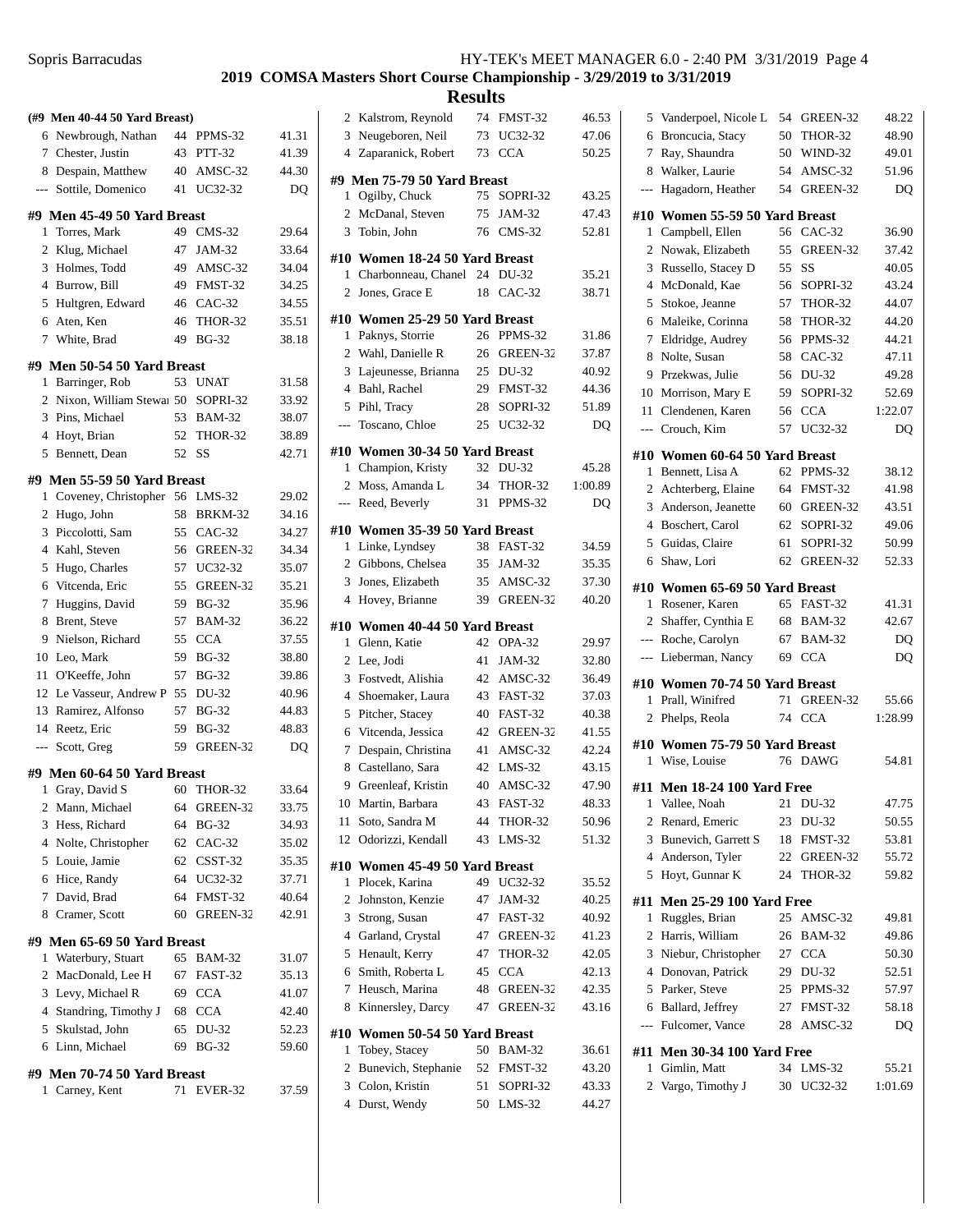|                | #11 Men 35-39 100 Yard Free               |    |                         |                  |
|----------------|-------------------------------------------|----|-------------------------|------------------|
| 1              | Castor, Jimmy                             | 38 | DU-32                   | 54.47            |
| $\overline{2}$ | Jorgensen, Christophe: 38 CSST-32         |    |                         | 55.83            |
|                | 3 Batchelder, John                        |    | 38 GREEN-32             | 56.35            |
|                | 4 Bergford, Brian                         | 37 | <b>THOR-32</b>          | 58.25            |
| #11            | <b>Men 40-44 100 Yard Free</b>            |    |                         |                  |
| 1              | Saum, Brett                               | 40 | $SDS-10$                | 51.39            |
|                | 2 Miller, James                           | 41 | GREEN-32                | 54.05            |
| 3              | Fleischmann, Brian                        |    | 40 PPMS-32              | 54.94            |
|                | 4 Woods, Tadd                             | 43 | UC32-32                 | 56.56            |
| 5              | Rahn, Clay                                | 43 | DU-32                   | 59.14            |
|                | 6 Chester, Justin                         | 43 | <b>PTT-32</b>           | 1:03.34          |
| 7              | Newbrough, Nathan                         | 44 | PPMS-32                 | 1:03.77          |
| 8              | Loose, Matt                               | 41 | UC32-32                 | 1:12.21          |
| #11            | <b>Men 45-49 100 Yard Free</b>            |    |                         |                  |
| 1              | Felix, Larry                              | 45 | PPMS-32                 | 51.59            |
|                | 2 Garland, Robert                         |    | 49 GREEN-32             | 52.09            |
|                | 3 Gale, Aaron                             | 46 | UC32-32                 | 52.99            |
| $\overline{4}$ | Ogilby, Kayo                              | 46 | SOPRI-32                | 54.88            |
| 5              | Rosinski, Thomas                          | 49 | DU-32                   | 55.03            |
| 6              | Prutsman, Patrick                         | 46 | UC32-32                 | 57.14            |
| 7              | Pazmino, Jorge                            | 49 | AMSC-32                 | 57.24            |
| 8              | Hultgren, Edward                          | 46 | $CAC-32$                | 57.52            |
| 9              | Klug, Michael                             | 47 | JAM-32                  | 57.53            |
| 10             | Burrow, Bill                              | 49 | FMST-32                 | 57.78            |
| 11             | Holmes, Todd                              | 49 | AMSC-32                 | 59.54            |
|                | 12 Aten, Ken                              | 46 | THOR-32                 | 1:00.17          |
|                | 13 Dosenbach, Christoph 45                |    | <b>THOR-32</b>          | 1:14.26          |
| $\overline{a}$ | Edwards, Dan                              | 45 | $CMS-32$                | DQ               |
| #11            | <b>Men 50-54 100 Yard Free</b>            |    |                         |                  |
| 1              | Barringer, Rob                            | 53 | <b>UNAT</b>             | 53.86            |
|                |                                           |    |                         |                  |
|                |                                           |    |                         |                  |
| 2              | Nixon, William Stewa 50 SOPRI-32          |    |                         | 57.82            |
| 3              | Wise, Mike                                |    | 54 DU-32                | 57.85            |
| $\overline{4}$ | Maynard, Charles                          | 53 | PPMS-32                 | 1:01.86          |
| 5              | Bingham, Frank                            | 53 | DU-32                   | 1:02.01          |
| 6              | Brower, William                           | 52 | $LMS-32$                | 1:04.09          |
|                | #11 Men 55-59 100 Yard Free               |    |                         |                  |
| 1              | Anderson, Kirk H                          | 59 | GREEN-32                | 51.94            |
| 2              | Scott, Greg                               | 59 | GREEN-32                | 54.15            |
| 3              | Nelson, Kurt                              | 59 | GREEN-32                | 55.83            |
| 4              | Hugo, John                                | 58 | BRKM-32                 | 56.44            |
| 5              | Brent, Steve                              | 57 | <b>BAM-32</b>           | 57.85            |
| 6              | Vitcenda, Eric                            | 55 | GREEN-32                | 59.34            |
| 7              | Edgerton, Karl                            | 56 | OPA-32                  | 1:02.56          |
| 8              | Bunevich, Steven                          | 58 | FMST-32                 | 1:03.88          |
| 9              | Le Vasseur, Andrew P 55                   |    | DU-32                   | 1:06.86          |
| 10             | O'Keeffe, John                            | 57 | <b>BG-32</b>            | 1:15.20          |
| 11             | Cattles, Steven                           | 59 | <b>BG-32</b>            | 2:43.87          |
|                | --- Irwin, John                           | 57 | UC32-32                 | DQ               |
| $---$          | Kahl, Steven                              | 56 | GREEN-32                | DQ               |
| #11            | <b>Men 60-64 100 Yard Free</b>            |    |                         |                  |
| 1              | Mann, Michael                             | 64 | GREEN-32                | 54.89            |
|                | 2 Bowman, Herbert<br>3 Nolte, Christopher | 60 | <b>DUR</b><br>62 CAC-32 | 59.78<br>1:00.16 |

|                | 4 McKenry, Robert             | 60 | FMST-32                           | 1:03.84 |
|----------------|-------------------------------|----|-----------------------------------|---------|
| 5              | Morrison, Jeffrey             | 64 | SOPRI-32                          | 1:03.96 |
|                | 6 David, Brad                 | 64 | FMST-32                           | 1:08.25 |
|                | 7 Miller, David               | 61 | GREEN-32                          | 1:09.09 |
|                | 8 Clark, Lee                  | 63 | <b>CCA</b>                        | 1:15.84 |
| $---$          | Glenn, Tim                    | 63 | OPA-32                            | DQ      |
|                | #11 Men 65-69 100 Yard Free   |    |                                   |         |
| 1              | Waterbury, Stuart             | 65 | <b>BAM-32</b>                     | 57.08   |
| $\overline{c}$ | Hughes, John                  | 65 | SS                                | 1:04.46 |
| 3              | Feely, Kevin                  |    | 66 JAM-32                         | 1:07.59 |
|                | 4 Standring, Timothy J        |    | 68 CCA                            | 1:15.56 |
| 5              | Levy, Michael R               |    | 69 CCA                            | 1:15.88 |
| 6              | Skulstad, John                | 65 | DU-32                             | 1:35.72 |
| $\tau$         | Linn, Michael                 | 69 | <b>BG-32</b>                      | 2:12.71 |
|                | #11 Men 70-74 100 Yard Free   |    |                                   |         |
|                | 1 Abrahams, Richard           |    | 74 CRZ8-32                        | 58.83   |
|                | 2 Burson, William             |    | 74 GREEN-32                       | 1:17.14 |
|                | 3 Vaughan, James              |    | 72 DU-32                          | 1:19.18 |
|                | 4 Kalstrom, Reynold           |    | 74 FMST-32                        | 1:20.72 |
| 5              | Zaparanick, Robert            |    | 73 CCA                            | 1:48.17 |
|                |                               |    |                                   |         |
|                | #11 Men 75-79 100 Yard Free   |    |                                   |         |
| 1              | Hultin, Walter                | 75 | DU-32                             | 1:11.76 |
|                | 2 McDanal, Steven             | 75 | <b>JAM-32</b>                     | 1:47.77 |
|                | #12 Women 18-24 100 Yard Free |    |                                   |         |
| 1              | Wixted, Colleen               |    | 23 CAC-32                         | 55.60   |
| 2              | Charbonneau, Chanel 24        |    | DU-32                             | 59.22   |
|                | #12 Women 25-29 100 Yard Free |    |                                   |         |
| 1              | Booth, Kate                   | 26 | THOR-32                           | 54.91   |
|                | 2 Wahl, Danielle R            | 26 | GREEN-32                          | 59.72   |
| 3              | Finch, Melanie                |    | 28 BAM-32                         | 1:01.06 |
|                | 4 Perry, Tilly                |    | 26 CCA                            | 1:09.17 |
| 5              | Lajeunesse, Brianna           |    | 25 DU-32                          | 1:09.76 |
| 6              | Stevens, Elizabeth            | 25 | $\mathbf{B} \mathbf{G}\text{-32}$ | 1:13.28 |
| 7              | Pihl, Tracy                   | 28 | SOPRI-32                          | 1:28.33 |
|                | #12 Women 30-34 100 Yard Free |    |                                   |         |
| 1              | Bortnowski, Lauren            | 32 | <b>BG-32</b>                      | 55.21   |
|                | 2 Tien, Lauren A              |    | 33 JAM-32                         | 1:03.19 |
| 3              | Shupe, Abigail                |    | 34 FAST-32                        | 1:09.87 |
|                | 4 Pease, Jennifer             | 31 | $LMS-32$                          | 1:11.93 |
|                | 5 Reed, Beverly               | 31 | PPMS-32                           | 1:12.09 |
| 6              | Nichols, Kara                 |    | 32 DU-32                          | 1:13.07 |
| 7              | Champion, Kristy              | 32 | DU-32                             | 1:14.74 |
|                | #12 Women 35-39 100 Yard Free |    |                                   |         |
| 1              | Hendrick, Heidi               | 37 | DU-32                             | 56.47   |
|                | 2 Linke, Lyndsey              |    | 38 FAST-32                        | 58.94   |
| 3              | Jones, Elizabeth              |    | 35 AMSC-32                        | 58.97   |
|                | 4 Abell, Amanda K             |    | 37 GREEN-32                       | 1:03.44 |
| 5              | Gibbons, Chelsea              |    | 35 JAM-32                         | 1:03.67 |
| 6              | Hovey, Brianne                |    | 39 GREEN-32                       | 1:07.40 |
| 7              | Lincoln, Laura Beth           |    | 35 BG-32                          | 1:13.91 |
| 8              | Willey, Briana D              | 35 | <b>BG-32</b>                      | 1:26.52 |
|                |                               |    |                                   |         |
|                | #12 Women 40-44 100 Yard Free |    |                                   |         |
| 1              | Glenn, Katie                  | 42 | OPA-32                            | 54.57   |
|                |                               |    |                                   |         |
|                |                               |    |                                   |         |

| 2              | Barr, Lindsay                     | 41       | HRM                  | 59.05   |
|----------------|-----------------------------------|----------|----------------------|---------|
| 3              | Lee, Jodi                         | 41       | JAM-32               | 59.77   |
| $\overline{4}$ | Pitcher, Stacey                   | 40       | FAST-32              | 1:01.16 |
| 5              | Joslin, Becky                     | 42       | SOPRI-32             | 1:08.21 |
| 6              | Castellano, Sara                  | 42       | $LMS-32$             | 1:09.58 |
| 7              | Vitcenda, Jessica                 | 42       | GREEN-32             | 1:11.34 |
| 8              | Bailey, Christine                 | 44       | SOPRI-32             | 1:12.32 |
| 9              | Odorizzi, Kendall                 | 43       | $LMS-32$             | 1:15.98 |
| 10             | Martin, Barbara                   | 43       | FAST-32              | 1:16.81 |
| 11             | Dorosz, Lauren                    | 43       | <b>BAM-32</b>        | 1:18.07 |
|                | #12 Women 45-49 100 Yard Free     |          |                      |         |
| 1              | Dravenstott, Laura                | 48       | $CAC-32$             | 58.64   |
| 2              | Walkenhorst, Katie                | 45       | $LMS-32$             | 58.89   |
| 3              | Williams, Susan                   | 49       | FMST-32              | 1:00.35 |
| 4              | Hester, Ursula                    | 48       | <b>BAM-32</b>        | 1:02.15 |
| 5              | Skoff, Sara                       | 46       | <b>BAM-32</b>        | 1:05.07 |
| 6              | Wall, Stacey                      | 48       | FMST-32              | 1:05.12 |
| 7              | Garland, Crystal                  | 47       | GREEN-32             | 1:06.14 |
| 8              | Johnston, Kenzie                  | 47       | JAM-32               | 1:11.53 |
| 9              | Orgill, Michelle                  | 47       | GREEN-32             | 1:12.93 |
| 10             | Heusch, Marina                    | 48       | GREEN-32             | 1:13.51 |
| 11             | Smith, Roberta L                  | 45       | <b>CCA</b>           | 1:13.89 |
| 12             | Kinnersley, Darcy                 | 47       | GREEN-32             | 1:16.00 |
| 13             | Coupe, IngaLisa                   | 49       | FMST-32              | 1:16.81 |
| 14             | Hobein, Robbie                    | 48       | DU-32                | 1:18.18 |
| #12            | Women 50-54 100 Yard Free         |          |                      |         |
| 1              | Tobey, Stacey                     | 50       | <b>BAM-32</b>        | 1:00.91 |
|                |                                   |          |                      |         |
|                |                                   |          |                      |         |
| 2              | Richardson, Kim                   | 50       | FAST-32              | 1:03.89 |
| 3              | Stier, Kathleen                   | 54       | FMST-32              | 1:11.07 |
| $\overline{4}$ | Colon, Kristin                    | 51       | SOPRI-32             | 1:11.38 |
| 5              | Pearson, Deborah                  | 52       | NMMS-42              | 1:13.69 |
| 6<br>$---$     | Durst, Wendy<br>Hagadorn, Heather | 50<br>54 | $LMS-32$<br>GREEN-32 | 1:15.87 |
|                |                                   |          |                      | DQ      |
| #12            | Women 55-59 100 Yard Free         |          |                      |         |
| 1              | Garnier, Kathy                    | 58       | $CAC-32$             | 1:00.20 |
| 2              | Cotton, Suzy                      | 59       | $CAC-32$             | 1:01.91 |
| 3              | Butler, Debra                     | 55       | GREEN-32             | 1:05.26 |
|                | 4 Campbell, Ellen                 | 56       | $CAC-32$             | 1:06.36 |
| 5              | Maleike, Corinna                  | 58       | THOR-32              | 1:11.51 |
| 6              | Russello, Stacey D                | 55       | SS                   | 1:12.17 |
| 7              | Eldridge, Audrey                  | 56       | PPMS-32              | 1:15.80 |
| 8              | Przekwas, Julie                   | 56       | DU-32                | 1:22.34 |
| 9              | Wiener, Mary                      | 57       | SOPRI-32             | 1:23.97 |
| 10             | Townley, Antoinette               | 58       | THOR-32              | 1:24.47 |
| 11             | Nolte, Susan                      | 58       | $CAC-32$             | 1:25.07 |
| ---            | Crouch, Kim                       | 57       | UC32-32              | DQ      |
| ---            | Morrison, Mary E                  | 59       | SOPRI-32             | DQ      |
| #12            | Women 60-64 100 Yard Free         |          |                      |         |
| 1              | Wixted, Nancy                     |          | 60 CAC-32            | 1:10.40 |
| 2              | Kerr, Ann                         | 62       | GREEN-32             | 1:13.25 |
| 3              | Guidas, Claire                    | 61       | SOPRI-32             | 1:21.70 |
| 4              | Carlson, Lori                     | 60       | FMST-32              | 1:27.47 |
| 5              | Boschert, Carol                   | 62       | SOPRI-32             | 1:29.34 |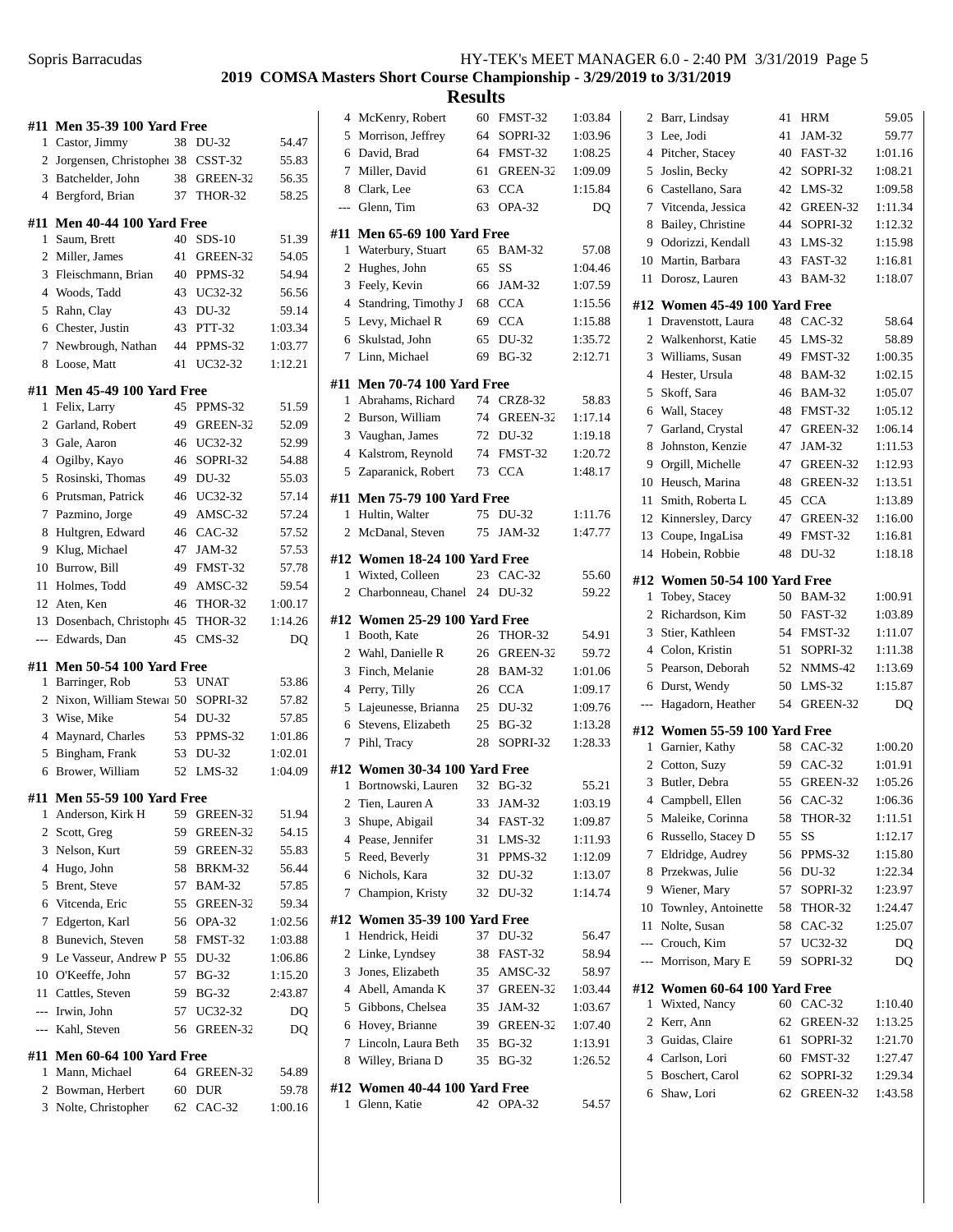## **2019 COMSA Masters Short Course Championship - 3/29/2019 to 3/31/2019**

### **Results**

| 1                        | #12 Women 65-69 100 Yard Free |    |                |         |
|--------------------------|-------------------------------|----|----------------|---------|
|                          | Rosener, Karen                | 65 | FAST-32        | 1:06.65 |
|                          | 2 Roche, Carolyn              |    | 67 BAM-32      | 1:12.40 |
|                          | 3 Laney, Judith               | 66 | DU-32          | 1:21.22 |
|                          | 4 Panos, Angie                |    | 69 CCA         | 1:53.31 |
|                          | --- Schickli, Jeanne H        |    | 66 UC32-32     | DQ      |
|                          | --- Lestikow, Polly           | 65 | GREEN-32       | DQ      |
|                          | #12 Women 70-74 100 Yard Free |    |                |         |
| 1                        | Prall, Winifred               | 71 | GREEN-32       | 1:34.80 |
|                          | 2 Noble, Ann                  | 71 | <b>CCA</b>     | 1:56.97 |
| 3                        | Phelps, Reola                 | 74 | <b>CCA</b>     | 2:10.18 |
|                          | #12 Women 75-79 100 Yard Free |    |                |         |
| 1                        | Wise, Louise                  | 76 | <b>DAWG</b>    | 1:42.31 |
|                          | #13 Men 25-29 200 Yard Back   |    |                |         |
| 1                        | Paknys, Ramunas               | 27 | PPMS-32        | 1:51.47 |
| 2                        | Pham, Minh Triet              |    | 27 PCAT-26     | 4:22.81 |
|                          | #13 Men 35-39 200 Yard Back   |    |                |         |
| 1                        | Batchelder, John              |    | 38 GREEN-32    | 2:17.75 |
|                          | 2 Bergford, Brian             |    | 37 THOR-32     | 2:20.47 |
|                          | 3 Clark, Steve                | 35 | <b>THOR-32</b> | 2:29.07 |
|                          | #13 Men 40-44 200 Yard Back   |    |                |         |
| 1                        | Cox, Michael                  | 41 | $CMS-32$       | 2:14.71 |
|                          | #13 Men 45-49 200 Yard Back   |    |                |         |
| 1                        | Tobey, John                   | 47 | <b>BAM-32</b>  | 2:18.65 |
| 2                        | Ogilby, Kayo                  | 46 | SOPRI-32       | 2:19.78 |
|                          | #13 Men 50-54 200 Yard Back   |    |                |         |
|                          | --- Barringer, Rob            | 53 | <b>UNAT</b>    | DQ      |
| $\overline{\phantom{a}}$ | Jimenez, Ignacio              |    | 53 CRZ8-32     | DQ      |
|                          | #13 Men 55-59 200 Yard Back   |    |                |         |
|                          |                               |    |                |         |
| $\mathbf{1}$             | Nelson, Kurt                  |    | 59 GREEN-32    | 2:26.21 |
|                          | 2 Hugo, Charles               |    | 57 UC32-32     | 2:30.25 |
|                          | 3 Vitcenda, Eric              |    | 55 GREEN-32    | 2:30.54 |
|                          | 4 Melanson, Edward            |    | 56 CRZ8-32     | 2:31.41 |
|                          | 5 Edgerton, Karl              |    | 56 OPA-32      | 2:37.67 |
| 6                        | Le Vasseur, Andrew P 55 DU-32 |    |                | 3:11.92 |
| $\overline{7}$           | Kelly, John                   |    | 57 BG-32       | 3:16.94 |
|                          | 8 Ramirez, Alfonso            | 57 | <b>BG-32</b>   | 3:35.01 |
| 9                        | Cattles, Steven               | 59 | <b>BG-32</b>   | 6:30.71 |
|                          | #13 Men 60-64 200 Yard Back   |    |                |         |
| 1                        | Heggy, Terry                  | 64 | SOPRI-32       | 3:07.94 |
| 2                        | Clark, Lee                    | 63 | <b>CCA</b>     | 3:35.76 |
|                          | #13 Men 65-69 200 Yard Back   |    |                |         |
| $\mathbf{1}$             | Stanback, John                | 65 | FAST-32        | 2:21.80 |
|                          | 2 Hughes, John                |    | 65 SS          | 2:42.88 |
|                          | 3 Feely, Kevin                |    | 66 JAM-32      | 2:57.82 |
|                          | 4 Levy, Michael R             |    | 69 CCA         | 3:42.73 |
|                          | #13 Men 70-74 200 Yard Back   |    |                |         |
|                          | 1 Kalstrom, Reynold           |    | 74 FMST-32     | 3:40.16 |
|                          | --- Carney, Kent              |    | 71 EVER-32     | DQ      |

|                | #13 Men 75-79 200 Yard Back                         |    |              |         |
|----------------|-----------------------------------------------------|----|--------------|---------|
| $\mathbf{1}$   | Ogilby, Chuck                                       | 75 | SOPRI-32     | 2:45.39 |
|                | 2 Tobin, John                                       | 76 | $CMS-32$     | 3:44.54 |
|                | 3 McDanal, Steven                                   |    | 75 JAM-32    | 4:29.22 |
|                | 4 Sherman, Lawrence W 77 CCA                        |    |              | 5:51.67 |
| 1              | #14 Women 18-24 200 Yard Back<br>Evezich, Kelsey    |    | 24 FMST-32   | 3:05.65 |
|                |                                                     |    |              |         |
| 1              | #14 Women 25-29 200 Yard Back<br>Wahl, Danielle R   |    | 26 GREEN-32  | 2:36.24 |
| $\overline{c}$ | Stevens, Elizabeth                                  | 25 | <b>BG-32</b> | 3:04.98 |
|                | #14 Women 30-34 200 Yard Back<br>1 Tien, Lauren A   | 33 | JAM-32       | 2:37.82 |
|                | 2 Moss, Amanda L                                    | 34 | THOR-32      | 4:12.03 |
|                | #14 Women 35-39 200 Yard Back                       |    |              |         |
| 1              | Abell, Amanda K                                     |    | 37 GREEN-32  | 2:36.08 |
| 2              | Lincoln, Laura Beth                                 | 35 | <b>BG-32</b> | 3:14.08 |
|                | #14 Women 40-44 200 Yard Back                       |    |              |         |
| $\mathbf{1}$   | Johnson, Bernie                                     |    | 40 JAM-32    | 2:30.41 |
|                | 2 Haskett, Stephanie                                |    | 43 BG-32     | 3:14.41 |
|                | 3 Bailey, Christine                                 |    | 44 SOPRI-32  | 3:23.03 |
|                | 4 Martin, Barbara                                   |    | 43 FAST-32   | 3:24.57 |
|                | #14 Women 45-49 200 Yard Back                       |    |              |         |
| $\mathbf{1}$   | Walkenhorst, Katie                                  |    | 45 LMS-32    | 2:21.44 |
|                | 2 Batizy-Morley, Julianr 48 CMS-32                  |    |              | 2:35.30 |
| 3              | Strong, Susan                                       |    | 47 FAST-32   | 2:43.26 |
|                | 4 Wall, Stacey                                      | 48 | FMST-32      | 2:54.00 |
| 5              | Henault, Kerry                                      |    | 47 THOR-32   | 3:12.08 |
|                | 6 Early, Sarah                                      | 47 | THOR-32      | 3:17.42 |
| 7              | Smith, Roberta L                                    | 45 | <b>CCA</b>   | 3:34.46 |
|                | #14 Women 50-54 200 Yard Back                       |    |              |         |
| 1              | Vanderpoel, Nicole L 54 GREEN-32                    |    |              | 2:44.80 |
|                | 2 Richardson, Kim                                   |    | 50 FAST-32   | 2:47.96 |
|                | 3 Sellard, Tracy                                    |    | 54 CCA       | 2:51.16 |
|                | 4 Stier, Kathleen                                   |    | 54 FMST-32   | 3:09.71 |
|                | 5 Sparrow, Stacy                                    |    | 53 BG-32     | 3:14.17 |
|                | --- Pearson, Deborah                                |    | 52 NMMS-42   | DQ      |
|                | --- Hagadorn, Heather 54 GREEN-32                   |    |              | DQ      |
|                | #14 Women 55-59 200 Yard Back                       |    |              |         |
|                | 1 Cotton, Suzy                                      |    | 59 CAC-32    | 2:37.88 |
|                | 2 Townley, Antoinette                               |    | 58 THOR-32   | 4:05.41 |
|                | 3 Danielsen, Sonia                                  |    | 57 GREEN-32  | 4:08.93 |
|                | 4 Clendenen, Karen                                  |    | 56 CCA       | 5:13.80 |
|                | #14 Women 60-64 200 Yard Back                       |    |              |         |
|                | 1 Kerr, Ann                                         |    | 62 GREEN-32  | 3:11.09 |
|                | 2 Guidas, Claire                                    |    | 61 SOPRI-32  | 3:43.11 |
|                | 3 Bennett, Aimee                                    |    | 62 SS        | 4:27.10 |
|                | #14 Women 65-69 200 Yard Back<br>1 Lieberman, Nancy |    | 69 CCA       | 5:09.90 |
|                | #14 Women 70-74 200 Yard Back                       |    |              |         |
|                | 1 Noble, Ann                                        |    | 71 CCA       | 5:06.18 |
|                |                                                     |    |              |         |

| 2              | Phelps, Reola                         | 6:45.39<br>74 CCA                            |
|----------------|---------------------------------------|----------------------------------------------|
| #15            | Mixed 18+200 Yard Free Relay          |                                              |
| 1              | DU-32                                 | 1:36.97<br>А                                 |
|                | Renard, Emeric M23                    | Hendrick, Heidi W37                          |
|                | Charbonneau, Chanel W                 | Vallee, Noah M21                             |
| 2              | FMST-32                               | 1:46.75<br>А                                 |
|                | Bunevich, Garrett S M1                | Wall, Stacey W48                             |
|                | Williams, Susan W49                   | Porras, Felipe M23                           |
| 3              | GREEN-32                              | 1:50.84<br>А                                 |
|                | Anderson, Tyler M22                   | Wahl, Danielle R W26                         |
|                | Batchelder, John M38                  | Orgill, Michelle W47                         |
| $\overline{4}$ | THOR-32                               | B<br>1:55.86                                 |
|                | Hoyt, Brian M52<br>Booth, Kate W26    | Hoyt, Gunnar K M24<br>Townley, Antoinette W5 |
|                |                                       |                                              |
|                | #15 Mixed 25+ 200 Yard Free Relay     |                                              |
| 1              | AMSC-32                               | 1:42.77<br>А                                 |
|                | Jones, Elizabeth W35                  | Despain, Matthew M40                         |
|                | Fostvedt, Alishia W42                 | Ruggles, Brian M25                           |
| 2              | SOPRI-32                              | A<br>1:48.40                                 |
|                | Ogilby, Kayo M46<br>Brown, Jordan W26 | Nixon, William Stewart<br>Joslin, Becky W42  |
| 3              | DU-32                                 | C<br>1:53.80                                 |
|                | Donovan, Patrick M29                  | Hobein, Robbie W48                           |
|                | Lajeunesse, Brianna W2                | Lang, Elliot M36                             |
|                | 4 DU-32                               | B<br>1:53.96                                 |
|                | Wise, Mike M54                        | Kjelden, Stacie W27                          |
|                | Champion, Kristy W32                  | Castor, Jimmy M38                            |
| 5              | AMSC-32                               | B<br>1:54.70                                 |
|                | Edwards, Diana M W28                  | Holmes, Todd M49                             |
|                | Despain, Christina W41                | Pazmino, Jorge M49                           |
| 6              | <b>BG-32</b>                          | 1:55.44<br>А                                 |
|                | White, Brad M49                       | Haskett, Stephanie W43                       |
|                | Hess, Richard M64                     | Bortnowski, Lauren W3                        |
| 7              | FMST-32                               | 1:56.96<br>в                                 |
|                | Burrow, Bill M49                      | Bahl, Rachel W29                             |
|                | Coupe, IngaLisa W49                   | Ballard, Jeffrey M27                         |
| 8              | $LMS-32$                              | A<br>2:01.65                                 |
|                | Brower, William M52                   | Durst, Wendy W50                             |
| 9              | Gimlin, Matt M34<br><b>BG-32</b>      | Castellano, Sara W42<br>2:11.25<br>В         |
|                | Ramirez, Alfonso M57                  | Willey, Briana D W35                         |
|                | Stevens, Elizabeth W25                | Leo, Mark M59                                |
| 10             | <b>CCA</b>                            | D<br>2:55.53                                 |
|                | Perry, Tilly W26                      | Niebur, Christopher M2                       |
|                | Clendenen, Karen W56                  | Sherman, Lawrence W M                        |
|                | #15 Mixed 35+ 200 Yard Free Relay     |                                              |
| 1              | $CAC-32$                              | в<br>1:49.80                                 |
|                | Hultgren, Edward M46                  | Dravenstott, Laura W48                       |
|                | Wixted, Nancy W60                     | Jones, Ryan K M42                            |
| 2              | GREEN-32                              | в<br>1:50.73                                 |
|                | Miller, James M41                     | Abell, Amanda K W37                          |
|                | Hovey, Brianne W39                    | Nichols, Topher M44                          |
| 3              | THOR-32                               | А<br>2:05.76                                 |
|                | Bergford, Brian M37                   | Aten, Ken M46                                |
|                | Broncucia, Stacy W50                  | Stokoe, Jeanne W57                           |
|                | 4 SOPRI-32                            | 2:07.08<br>B                                 |

Ogilby, Chuck M75 Morrison, Jeffrey M64 Colon, Kristin W51 Bailey, Christine W44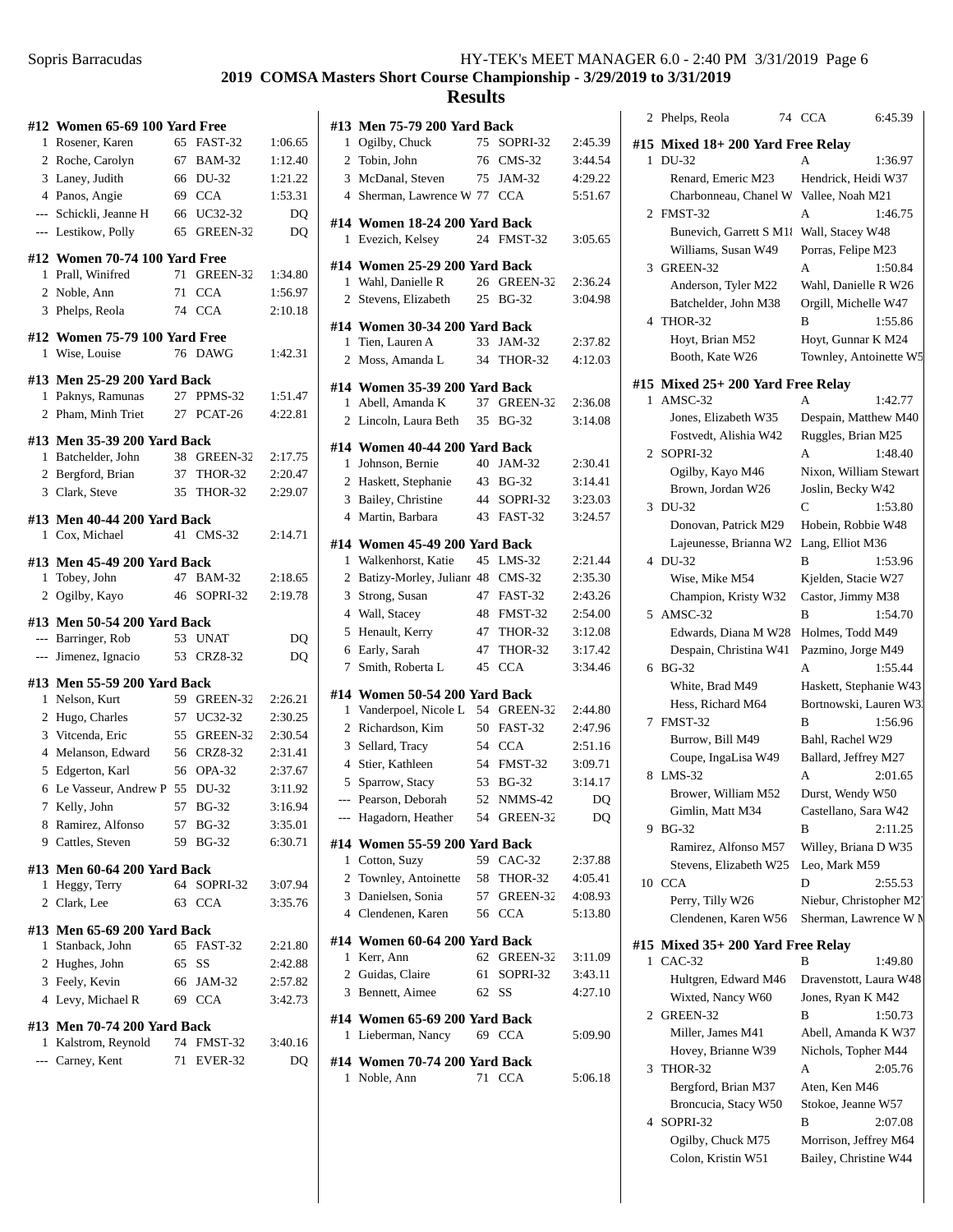|              |                                                     | 2019 COMSA                                    |         |
|--------------|-----------------------------------------------------|-----------------------------------------------|---------|
| 5            | (#15 Mixed 35+ 200 Yard Free Relay)<br><b>BG-32</b> | 2:45.45                                       |         |
|              | Lincoln, Laura Beth W3                              | Kelly, John M57                               |         |
|              | Huggins, David M59                                  | Sparrow, Stacy W53                            |         |
|              |                                                     |                                               |         |
|              | #15 Mixed 45+ 200 Yard Free Relay                   |                                               |         |
| 1.           | GREEN-32                                            | A                                             | 1:50.54 |
|              | Garland, Robert M49                                 | Garland, Crystal W47                          |         |
|              | Kinnersley, Darcy W47                               | Hinchey, Tim M50                              |         |
|              | 2 FMST-32                                           | C<br>2:01.71                                  |         |
|              | McKenry, Robert M60                                 | Bunevich, Stephanie W5                        |         |
|              | Stier, Kathleen W54                                 | Bunevich, Steven M58                          |         |
| 3            | GREEN-32                                            | C                                             | 2:06.95 |
|              | Mann, Jonathan M58                                  | Vitcenda, Eric M55                            |         |
|              | Heusch, Marina W48                                  | Shaw, Lori W62                                |         |
| 4            | <b>CCA</b>                                          | C<br>2:13.33                                  |         |
|              | Sellard, Tracy W54                                  | Smith, Roberta L W45                          |         |
|              | Nielson, Richard M55                                | Clark, Lee M63                                |         |
|              | #15 Mixed 55+ 200 Yard Free Relay                   |                                               |         |
| 1            | GREEN-32                                            | A                                             | 1:47.00 |
|              | Anderson, Kirk H M59                                | Nowak, Elizabeth W55                          |         |
|              | Nelson, Judy W58                                    | Kahl, Steven M56                              |         |
| $\mathbf{2}$ | GREEN-32                                            | B                                             | 1:51.29 |
|              | Scott, Greg M59                                     | Butler, Debra W55                             |         |
|              | Kerr, Ann W62                                       | Mann, Michael M64                             |         |
| 3            | <b>BAM-32</b>                                       | А                                             | 1:55.22 |
|              | Roche, Carolyn W67                                  | Shaffer, Cynthia E W68                        |         |
|              | Waterbury, Stuart M65<br>DU-32                      | Brent, Steve M57                              |         |
| 4            |                                                     | 2:14.84<br>D                                  |         |
|              | Hultin, Walter M75<br>Laney, Judith W66             | Przekwas, Julie W56<br>Le Vasseur, Andrew P M |         |
| 5            | FMST-32                                             | 2:17.51<br>D                                  |         |
|              | Achterberg, Elaine W64                              | Ronat, Jon F M63                              |         |
|              | Carlson, Lori W60                                   | David, Brad M64                               |         |
| 6            | GREEN-32                                            | 2:19.72<br>D                                  |         |
|              | Miller, David M61                                   | Anderson, Jeanette W60                        |         |
|              | Burson, William M74                                 | Prall, Winifred W71                           |         |
|              | --- CAC-32                                          | А                                             | DQ      |
|              | Garnier, Kathy W58                                  | Steffe, Kathleen W56                          |         |
|              | Piccolotti, Sam M55                                 | Nolte, Susan W58                              |         |
|              | #15 Mixed 65+ 200 Yard Free Relay                   |                                               |         |
| 1            | <b>CCA</b>                                          | А<br>2:51.05                                  |         |
|              | Campbell, Steve M70                                 | Panos, Angie W69                              |         |
|              | Standring, Timothy J Mt Lieberman, Nancy W69        |                                               |         |
| $\mathbf{2}$ | <b>CCA</b>                                          | В                                             | 3:15.63 |
|              | Levy, Michael R M69                                 | Noble, Ann W71                                |         |
|              | Phelps, Reola W74                                   | Zaparanick, Robert M73                        |         |
|              | #17 Men 25-29 200 Yard Fly                          |                                               |         |
| 1            | Schmuhl, Stephen                                    | 26 UC32-32<br>2:08.56                         |         |
|              | 2 Ballard, Jeffrey<br>27                            | FMST-32<br>3:07.95                            |         |
|              | 3 Pham, Minh Triet                                  | 27 PCAT-26                                    | 3:54.74 |
|              |                                                     |                                               |         |
| 1            | #17 Men 30-34 200 Yard Fly<br>Fahey, Brian<br>32    | PTT-32<br>3:11.47                             |         |
|              |                                                     |                                               |         |
|              | #17 Men 35-39 200 Yard Fly                          |                                               |         |
| 1            | Batchelder, John<br>38                              | 2:09.60<br>GREEN-32                           |         |
|              |                                                     |                                               |         |
|              |                                                     |                                               |         |

|   | <b>Results</b>                                                    |    |             |         |
|---|-------------------------------------------------------------------|----|-------------|---------|
|   | 2 Clark, Steve                                                    |    | 35 THOR-32  | 3:13.59 |
|   | --- Nelson, Mark                                                  | 37 | CAC-32      | DQ      |
|   | #17 Men 40-44 200 Yard Fly                                        |    |             |         |
|   | 1 Robinson, Eric                                                  |    | 42 PTT-32   | 2:26.44 |
|   | 2 Cox, Michael                                                    |    | 41 CMS-32   | 2:30.75 |
|   | 3 Krum, Eric                                                      |    | 43 FAST-32  | 2:43.00 |
|   | --- Jones, Ryan K                                                 |    | 42 CAC-32   | DQ      |
|   |                                                                   |    |             |         |
|   | #17 Men 45-49 200 Yard Fly                                        |    |             |         |
|   | 1 Doherty, Kevin                                                  |    | 45 CRZ8-32  | 2:09.12 |
|   | 2 Ogilby, Kayo                                                    |    | 46 SOPRI-32 | 2:33.81 |
|   | 3 Dosenbach, Christoph 45 THOR-32                                 |    |             | 3:41.44 |
|   | --- Edwards, Dan                                                  |    | 45 CMS-32   | DQ      |
|   | #17 Men 50-54 200 Yard Fly                                        |    |             |         |
|   | 1 Wachendorf, Mark                                                |    | 53 FMST-32  | 2:10.51 |
|   | 2 Brower, William                                                 |    | 52 LMS-32   | 3:15.58 |
|   | --- Trieu, Terrance                                               |    | 54 AMSC-32  | DQ      |
|   |                                                                   |    |             |         |
|   | #17 Men 55-59 200 Yard Fly<br>1 Edgerton, Karl                    |    | 56 OPA-32   | 2:50.25 |
|   | 2 Bunevich, Steven                                                |    | 58 FMST-32  | 2:53.85 |
|   | 3 Reetz, Eric                                                     |    | 59 BG-32    | 3:51.92 |
|   | --- Mann. Jonathan                                                |    | 58 GREEN-32 | DQ      |
|   |                                                                   |    |             |         |
|   | #17 Men 60-64 200 Yard Fly                                        |    |             |         |
|   | 1 Brackett, Bill                                                  |    | 61 CRZ8-32  | 2:27.69 |
|   | 2 Heggy, Terry                                                    |    | 64 SOPRI-32 | 3:26.42 |
|   | 3 Cramer, Scott                                                   |    | 60 GREEN-32 | 3:33.04 |
|   | 4 Ronat, Jon F                                                    |    | 63 FMST-32  | 3:40.12 |
|   | 5 Clark, Lee                                                      |    | 63 CCA      | 3:50.33 |
|   | #17 Men 65-69 200 Yard Fly                                        |    |             |         |
|   | 1 Hughes, John                                                    | 65 | SS          | 3:16.82 |
|   | 2 Levy, Michael R                                                 | 69 | CCA         | 4:24.94 |
|   |                                                                   |    |             |         |
|   | #18 Women 18-24 200 Yard Fly                                      |    |             |         |
|   | 1 Wixted, Colleen                                                 |    | 23 CAC-32   | 2:12.12 |
|   | 2 Evezich, Kelsey                                                 |    | 24 FMST-32  | 3:55.95 |
|   | #18 Women 25-29 200 Yard Fly                                      |    |             |         |
|   | --- Wahl, Danielle R 26 GREEN-32                                  |    |             | DQ      |
|   | #18  Women 30-34 200 Yard Fly                                     |    |             |         |
|   | 1 Moss, Amanda L                                                  |    | 34 THOR-32  | 4:45.65 |
|   |                                                                   |    |             |         |
|   | #18 Women 35-39 200 Yard Fly                                      |    |             |         |
| 1 | Lincoln, Laura Beth                                               |    | 35 BG-32    | 3:20.18 |
|   | #18 Women 40-44 200 Yard Fly                                      |    |             |         |
|   | 1 Pitcher, Stacey                                                 |    | 40 FAST-32  | 2:49.01 |
|   | 2 Shoemaker, Laura                                                |    | 43 FAST-32  | 3:06.83 |
|   | 3 Haskett, Stephanie                                              |    | 43 BG-32    | 3:21.28 |
|   | 4 O'Connell, Fontaine                                             |    | 44 CMS-32   | 3:23.83 |
|   | 5 Greenleaf, Kristin                                              |    | 40 AMSC-32  | 3:36.22 |
|   | 6 Soto, Sandra M                                                  |    | 44 THOR-32  | 4:24.88 |
|   |                                                                   |    |             |         |
|   | #18 Women 45-49 200 Yard Fly<br>1 Vidlock Granley, Kath 48 PTT-32 |    |             | 3:05.62 |
|   |                                                                   |    | 47 THOR-32  | 3:53.49 |
|   | 2 Henault, Kerry                                                  |    |             |         |
|   |                                                                   |    |             |         |

|              | #18 Women 50-54 200 Yard Fly                  |    |                |         |
|--------------|-----------------------------------------------|----|----------------|---------|
| 1            | Vanderpoel, Nicole L 54                       |    | GREEN-32       | 3:01.36 |
| 2            | Pearson, Deborah                              | 52 | NMMS-42        | 3:45.20 |
|              |                                               |    |                |         |
|              | #18 Women 55-59 200 Yard Fly                  |    |                |         |
| 1            | McDonald, Kae                                 | 56 | SOPRI-32       | 3:45.91 |
| 2            | Craft, Carol                                  | 57 | THOR-32        | 4:03.08 |
| 3            | Danielsen, Sonia                              | 57 | GREEN-32       | 4:41.53 |
|              | 4 Clendenen, Karen                            | 56 | <b>CCA</b>     | 6:34.70 |
| 1            | #18 Women 60-64 200 Yard Fly<br>Ramsey, Becky | 64 | <b>BG-32</b>   | 4:35.69 |
|              | #18 Women 70-74 200 Yard Fly                  |    |                |         |
| 1            | Noble, Ann                                    |    | 71 CCA         | 5:17.88 |
|              | #19 Men 18-24 200 Yard IM                     |    |                |         |
| 1            | Vallee, Noah                                  | 21 | DU-32          | 2:10.33 |
| 2            | Renard, Emeric                                | 23 | DU-32          | 2:25.60 |
|              | #19 Men 25-29 200 Yard IM                     |    |                |         |
| 1            | Paknys, Ramunas                               | 27 | PPMS-32        | 1:57.51 |
| 2            | Ruggles, Brian                                | 25 | AMSC-32        | 2:10.49 |
| 3            | Pham, Minh Triet                              |    | 27 PCAT-26     | 3:48.00 |
|              |                                               |    |                |         |
|              | #19 Men 30-34 200 Yard IM                     |    |                |         |
| 1            | Vargo, Timothy J                              | 30 | UC32-32        | 2:56.37 |
|              | #19 Men 35-39 200 Yard IM                     |    |                |         |
| $\mathbf{1}$ | Batchelder, John                              | 38 | GREEN-32       | 2:18.46 |
| 2            | Bergford, Brian                               | 37 | THOR-32        | 2:20.76 |
| 3            | Clark, Steve                                  | 35 | <b>THOR-32</b> | 2:33.08 |
| #19          | <b>Men 40-44 200 Yard IM</b>                  |    |                |         |
| 1            | Nichols, Topher                               | 44 | GREEN-32       | 2:19.53 |
| 2            | Cox, Michael                                  | 41 | $CMS-32$       | 2:23.41 |
|              | #19 Men 45-49 200 Yard IM                     |    |                |         |
| 1            | Doherty, Kevin                                | 45 | CRZ8-32        | 2:06.94 |
| 2            | Garland, Robert                               | 49 | GREEN-32       | 2:13.65 |
| 3            | Ogilby, Kayo                                  |    | 46 SOPRI-32    | 2:20.70 |
|              | 4 Gale, Aaron                                 |    | 46 UC32-32     | 2:26.11 |
| 5            |                                               |    | FMST-32        | 2:30.54 |
|              | Burrow, Bill                                  | 49 |                |         |
| 6            | White, Brad                                   | 49 | <b>BG-32</b>   | 2:46.33 |
| ---          | Edwards, Dan                                  |    | 45 CMS-32      | DQ      |
|              | #19 Men 50-54 200 Yard IM                     |    |                |         |
|              | 1 Bennett, Dean                               | 52 | SS             | 3:29.31 |
|              | --- Wachendorf, Mark                          |    | 53 FMST-32     | DQ      |
|              | --- Jimenez, Ignacio                          |    | 53 CRZ8-32     | DQ      |
|              | #19 Men 55-59 200 Yard IM                     |    |                |         |
| $\mathbf{1}$ | Scott, Greg                                   | 59 | GREEN-32       | 2:14.49 |
|              | 2 Anderson, Kirk H                            |    | 59 GREEN-32    | 2:19.18 |
|              | 3 Mann, Jonathan                              |    | 58 GREEN-32    | 2:19.85 |
|              | 4 Melanson, Edward                            |    | 56 CRZ8-32     | 2:31.06 |
| 5            | Huggins, David                                |    | 59 BG-32       | 3:13.02 |
| 6            | Ramirez, Alfonso                              |    | 57 BG-32       | 3:28.52 |
|              |                                               |    |                |         |
|              | #19 Men 60-64 200 Yard IM                     |    |                |         |
| 1            | Mann, Michael                                 | 64 | GREEN-32       | 2:18.61 |
|              | 2 Louie, Jamie                                | 62 | CSST-32        | 2:31.76 |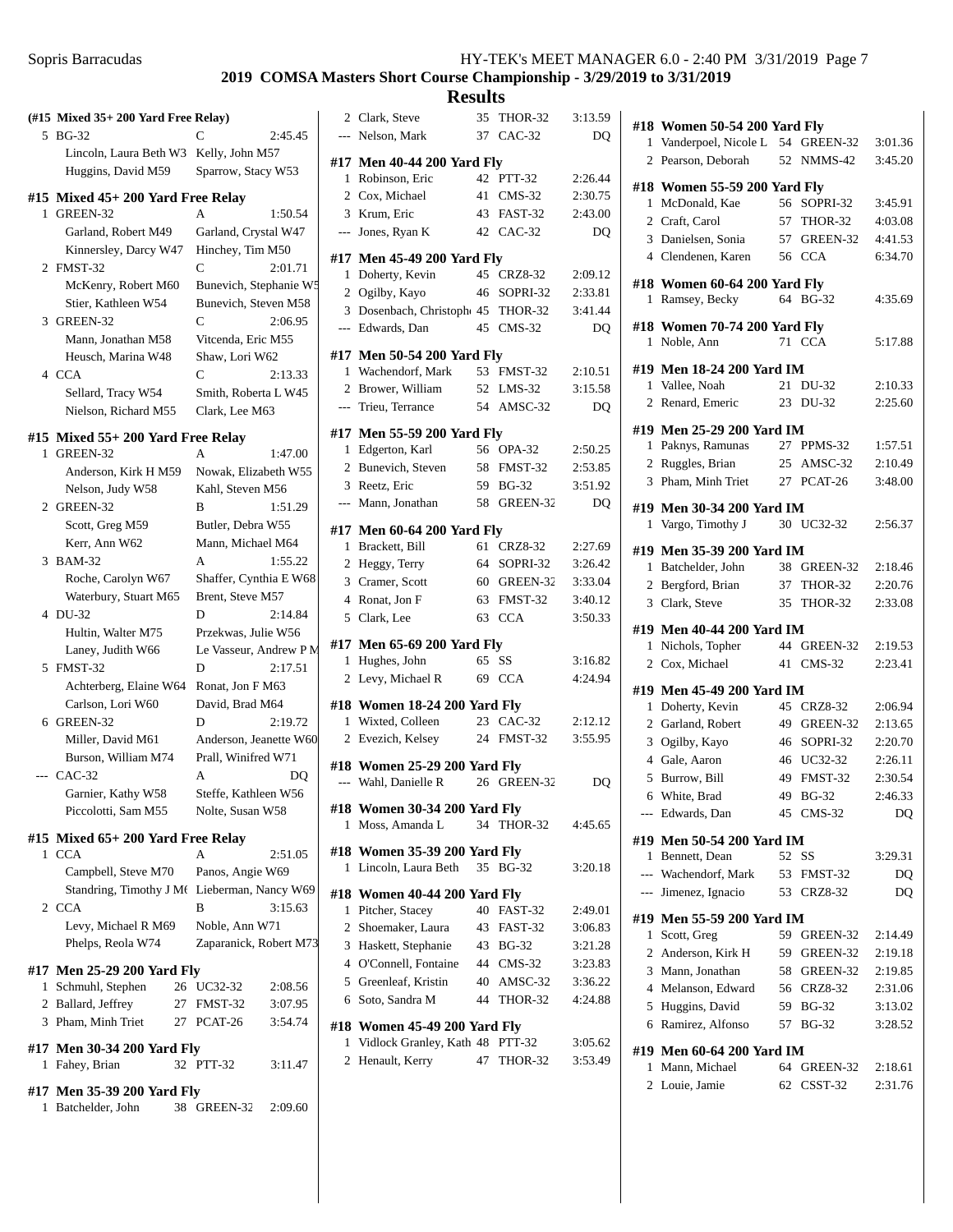### **2019 COMSA Masters Short Course Championship - 3/29/2019 to 3/31/2019**

|                | (#19 Men 60-64 200 Yard IM)      |    |               |                |
|----------------|----------------------------------|----|---------------|----------------|
| 3              | Gray, David S                    | 60 | THOR-32       | 2:47.25        |
| $\overline{4}$ | Heggy, Terry                     | 64 | SOPRI-32      | 2:59.78        |
|                | 5 David, Brad                    | 64 | FMST-32       | 3:00.61        |
| 6              | Clark, Lee                       | 63 | <b>CCA</b>    | 3:43.72        |
|                | #19 Men 65-69 200 Yard IM        |    |               |                |
| 1              | Stanback, John                   | 65 | FAST-32       | 2:29.14        |
|                | 2 MacDonald, Lee H               | 67 | FAST-32       | 2:35.76        |
|                | 3 Levy, Michael R                | 69 | <b>CCA</b>    | 3:23.21        |
|                | #19  Men 70-74 200 Yard IM       |    |               |                |
| 1              | Kalstrom, Reynold                | 74 | FMST-32       | 3:43.57        |
|                | #20 Women 18-24 200 Yard IM      |    |               |                |
| 1              | Wixted, Colleen                  | 23 | $CAC-32$      | 2:17.80        |
|                | 2 Charbonneau, Chanel 24         |    | DU-32         | 2:29.89        |
|                | 3 Evezich, Kelsey                | 24 | FMST-32       | 3:20.02        |
|                | #20 Women 25-29 200 Yard IM      |    |               |                |
| 1              | Booth, Kate                      |    | 26 THOR-32    | 2:24.52        |
| 2              | Brown, Jordan                    |    | 26 SOPRI-32   | 2:28.56        |
| 3              | Kjelden, Stacie                  |    | 27 DU-32      | 2:37.89        |
|                | 4 Stevens, Elizabeth             | 25 | $BG-32$       | 3:00.87        |
|                | --- Toscano, Chloe               |    | 25 UC32-32    | DQ             |
| $---$          | Wahl, Danielle R                 |    | 26 GREEN-32   | DQ             |
| $\overline{a}$ | Pihl, Tracy                      | 28 | SOPRI-32      | D <sub>O</sub> |
|                | #20 Women 30-34 200 Yard IM      |    |               |                |
| 1              | Bortnowski, Lauren               | 32 | <b>BG-32</b>  | 2:30.97        |
| $\overline{2}$ | Champion, Kristy                 | 32 | DU-32         | 3:02.92        |
|                | #20 Women 35-39 200 Yard IM      |    |               |                |
| 1              | Linke, Lyndsey                   | 38 | FAST-32       | 2:26.83        |
| 2              | Hovey, Brianne                   | 39 | GREEN-32      | 2:52.23        |
| 3              | Lincoln, Laura Beth              | 35 | <b>BG-32</b>  | 3:10.03        |
|                | #20 Women 40-44 200 Yard IM      |    |               |                |
| 1              | Glenn, Katie                     |    | 42 OPA-32     | 2:14.87        |
| $\overline{c}$ | Lee, Jodi                        | 41 | JAM-32        | 2:22.04        |
| 3              | Barr, Lindsay                    |    | 41 HRM        | 2:35.17        |
|                | 4 Johnson, Bernie                | 40 | <b>JAM-32</b> | 2:38.52        |
| 5              | Joslin, Becky                    | 42 |               |                |
|                |                                  |    | SOPRI-32      | 2:56.42        |
| 6              | Haskett, Stephanie               | 43 | <b>BG-32</b>  | 3:03.89        |
| 7              | Dorosz, Lauren                   | 43 | BAM-32        | 3:22.21        |
| 8              | Martin, Barbara                  |    | 43 FAST-32    | 3:28.79        |
|                | 9 Odorizzi, Kendall              |    | 43 LMS-32     | 3:33.47        |
|                | 10 Soto, Sandra M                |    | 44 THOR-32    | 3:37.32        |
| $---$          | Vitcenda, Jessica                | 42 | GREEN-32      | DO             |
|                | #20 Women 45-49 200 Yard IM      |    |               |                |
| 1              | Williams, Susan                  | 49 | FMST-32       | 2:28.90        |
| 2              | Henault, Kerry                   | 47 | THOR-32       | 3:08.33        |
|                | #20 Women 50-54 200 Yard IM      |    |               |                |
| 1              | Tobey, Stacey                    |    | 50 BAM-32     | 2:34.12        |
| 2              | Vanderpoel, Nicole L 54 GREEN-32 |    |               | 2:53.35        |
|                | #20 Women 55-59 200 Yard IM      |    |               |                |
| 1              | Steffe, Kathleen                 | 56 | $CAC-32$      | 2:33.44        |
| 2              | Nelson, Judy                     | 58 | GREEN-32      | 2:50.56        |

|    | 3 Russello, Stacey D                |    | 55 SS         | 3:06.82 |
|----|-------------------------------------|----|---------------|---------|
|    | 4 Stokoe, Jeanne                    |    | 57 THOR-32    | 3:48.63 |
|    | 5 Danielsen, Sonia                  |    | 57 GREEN-32   | 4:05.53 |
|    | 6 Clendenen, Karen                  |    | 56 CCA        | 5:24.08 |
|    |                                     |    |               |         |
|    | #20 Women 60-64 200 Yard IM         |    |               |         |
|    | 1 Bennett, Lisa A                   |    | 62 PPMS-32    | 2:47.35 |
|    | 2 Wixted, Nancy                     |    | 60 CAC-32     | 3:05.56 |
|    | 3 Achterberg, Elaine                |    | 64 FMST-32    | 3:07.33 |
|    | #20 Women 65-69 200 Yard IM         |    |               |         |
| 1  | Roche, Carolyn                      | 67 | <b>BAM-32</b> | 3:06.44 |
| 2  | Flynn, Cindy                        | 65 | $CMS-32$      | 3:13.05 |
|    | #20 Women 70-74 200 Yard IM         |    |               |         |
| 1  | Noble, Ann                          |    | 71 CCA        | 5:11.67 |
|    |                                     |    |               |         |
|    | #21 Men 18-24 50 Yard Back          |    |               |         |
|    | 1 Vallee, Noah                      |    | 21 DU-32      | 27.24   |
|    | 2 Anderson, Tyler                   |    | 22 GREEN-32   | 30.71   |
|    | 3 Hoyt, Gunnar K                    |    | 24 THOR-32    | 32.33   |
|    | #21 Men 25-29 50 Yard Back          |    |               |         |
|    | 1 Donovan, Patrick                  |    | 29 DU-32      | 28.57   |
|    | 2 Ballard, Jeffrey                  |    | 27 FMST-32    | 32.96   |
|    | 3 Pham, Minh Triet                  |    | 27 PCAT-26    | 55.98   |
|    | #21 Men 30-34 50 Yard Back          |    |               |         |
| 1  | Gimlin, Matt                        | 34 | $LMS-32$      | 30.28   |
|    |                                     |    |               |         |
|    | #21 Men 35-39 50 Yard Back          |    |               |         |
|    | 1 Lang, Elliot                      |    | 36 DU-32      | 28.66   |
|    | 2 Bergford, Brian                   |    | 37 THOR-32    | 30.19   |
|    | 3 Castor, Jimmy                     |    | 38 DU-32      | 32.40   |
|    | 4 Nelson, Mark                      |    | 37 CAC-32     | 39.64   |
|    | #21 Men 40-44 50 Yard Back          |    |               |         |
|    | 1 Addadi, Mehdi                     | 41 | DU-32         | 25.25   |
|    | 2 Saum, Brett                       |    | 40 SDS-10     | 26.79   |
|    | 3 Miller, James                     |    | 41 GREEN-32   | 29.17   |
|    | 4 Nichols, Topher                   |    | 44 GREEN-32   | 29.68   |
|    | 5 Woods, Tadd                       |    | 43 UC32-32    | 31.46   |
|    | 6 Krum, Eric                        |    | 43 FAST-32    | 32.21   |
|    | 7 Newbrough, Nathan                 |    | 44 PPMS-32    | 36.60   |
|    | 8 Chester, Justin                   |    | 43 PTT-32     | 38.75   |
|    | 9 Loose, Matt                       | 41 | UC32-32       | 44.04   |
| 10 | Despain, Matthew                    |    | 40 AMSC-32    | 50.27   |
|    |                                     |    |               |         |
|    | #21 Men 45-49 50 Yard Back          |    |               |         |
| 1  | Torres, Mark                        |    | 49 CMS-32     | 26.60   |
|    | 2 Tobey, John                       |    | 47 BAM-32     | 29.62   |
| 3  | Hultgren, Edward                    |    | 46 CAC-32     | 30.85   |
|    | 4 Pazmino, Jorge                    |    | 49 AMSC-32    | 31.98   |
|    | 5 Holmes, Todd                      |    | 49 AMSC-32    | 32.52   |
|    | 6 Aten, Ken                         |    | 46 THOR-32    | 36.00   |
|    | --- Edwards, Dan                    | 45 | $CMS-32$      | DQ      |
|    | #21  Men 50-54 50 Yard Back         |    |               |         |
|    | 1 Barringer, Rob                    | 53 | UNAT          | 29.17   |
|    | 2 Wise, Mike                        |    | 54 DU-32      | 31.23   |
|    | 3 Nixon, William Stewar 50 SOPRI-32 |    |               | 33.80   |
| 4  | Hoyt, Brian                         |    | 52 THOR-32    | 34.85   |
|    |                                     |    |               |         |

| 5              | Pins, Michael                               | 53 | <b>BAM-32</b>  | 37.91   |
|----------------|---------------------------------------------|----|----------------|---------|
|                | #21 Men 55-59 50 Yard Back                  |    |                |         |
| 1              | Nelson, Kurt                                | 59 | GREEN-32       | 30.51   |
| 2              | Vitcenda, Eric                              | 55 | GREEN-32       | 30.77   |
| 3              | Hugo, John                                  | 58 | BRKM-32        | 31.04   |
| 4              | Hugo, Charles                               | 57 | UC32-32        | 32.21   |
| 5              | Brent, Steve                                | 57 | <b>BAM-32</b>  | 34.81   |
| 6              | Le Vasseur, Andrew P                        | 55 | DU-32          | 35.68   |
| 7              | Leo, Mark                                   | 59 | <b>BG-32</b>   | 37.28   |
| 8              | Ramirez, Alfonso                            | 57 | <b>BG-32</b>   | 41.12   |
| 9              | Reetz, Eric                                 | 59 | <b>BG-32</b>   | 45.04   |
|                | 10 O'Keeffe, John                           | 57 | <b>BG-32</b>   | 47.02   |
|                | 11 Cattles, Steven                          | 59 | <b>BG-32</b>   | 1:10.30 |
|                | --- Huggins, David                          | 59 | <b>BG-32</b>   | DQ      |
|                | --- Kahl, Steven                            | 56 | GREEN-32       | DQ      |
|                |                                             |    |                |         |
| 1              | #21 Men 60-64 50 Yard Back<br>Hess, Richard | 64 | <b>BG-32</b>   | 33.22   |
|                |                                             | 62 |                | 33.53   |
| 2              | Nolte, Christopher                          |    | $CAC-32$       |         |
| 3              | Bowman, Herbert                             | 60 | <b>DUR</b>     | 33.82   |
|                | 4 Cramer, Scott                             | 60 | GREEN-32       | 35.94   |
|                | 5 Hice, Randy                               | 64 | UC32-32        | 37.83   |
| 6              | Miller, David                               | 61 | GREEN-32       | 37.95   |
| 7              | Heggy, Terry                                | 64 | SOPRI-32       | 40.95   |
| 8              | David, Brad                                 | 64 | FMST-32        | 41.46   |
|                | --- Brackett, Bill                          | 61 | <b>CRZ8-32</b> | DQ      |
|                | --- Mann, Michael                           | 64 | GREEN-32       | DQ      |
|                | #21 Men 65-69 50 Yard Back                  |    |                |         |
| 1              | Stanback, John                              | 65 | FAST-32        | 30.62   |
|                | 2 Feely, Kevin                              | 66 | JAM-32         | 35.47   |
| 3              | Hughes, John                                | 65 | SS             | 36.87   |
|                | 4 Levy, Michael R                           | 69 | <b>CCA</b>     | 46.18   |
| 5              | Skulstad, John                              | 65 | DU-32          | 51.76   |
| 6              | Linn, Michael                               | 69 | <b>BG-32</b>   | 1:34.23 |
|                | #21 Men 70-74 50 Yard Back                  |    |                |         |
| 1              | Vaughan, James                              | 72 | DU-32          | 44.99   |
| 2              | Kalstrom, Reynold                           | 74 | FMST-32        | 48.23   |
| 3              | Zaparanick, Robert                          | 73 | <b>CCA</b>     | 52.42   |
| #21            | <b>Men 75-79 50 Yard Back</b>               |    |                |         |
| $\mathbf{1}$   | Ogilby, Chuck                               |    | 75 SOPRI-32    | 33.98   |
| $\overline{2}$ | Tobin, John                                 |    | 76 CMS-32      | 48.11   |
|                | 3 McDanal, Steven                           |    | 75 JAM-32      | 50.37   |
|                | 4 Sherman, Lawrence W 77 CCA                |    |                | 1:06.42 |
|                | #22 Women 18-24 50 Yard Back                |    |                |         |
| 1              | Charbonneau, Chanel                         |    | 24 DU-32       | 33.14   |
|                | 2 Jones, Grace E                            |    | 18 CAC-32      | 33.87   |
|                | 3 Evezich, Kelsey                           |    | 24 FMST-32     | 40.44   |
|                | #22 Women 25-29 50 Yard Back                |    |                |         |
| 1              | Bahl, Rachel                                |    | 29 FMST-32     | 37.43   |
|                | --- Toscano, Chloe                          |    | 25 UC32-32     | DQ      |
|                | --- Pihl, Tracy                             |    | 28 SOPRI-32    | DQ      |
|                | #22 Women 30-34 50 Yard Back                |    |                |         |
| 1              | Bortnowski, Lauren                          |    | 32 BG-32       | 29.92   |
| 2              | Reed, Beverly                               | 31 | PPMS-32        | 36.95   |
|                |                                             |    |                |         |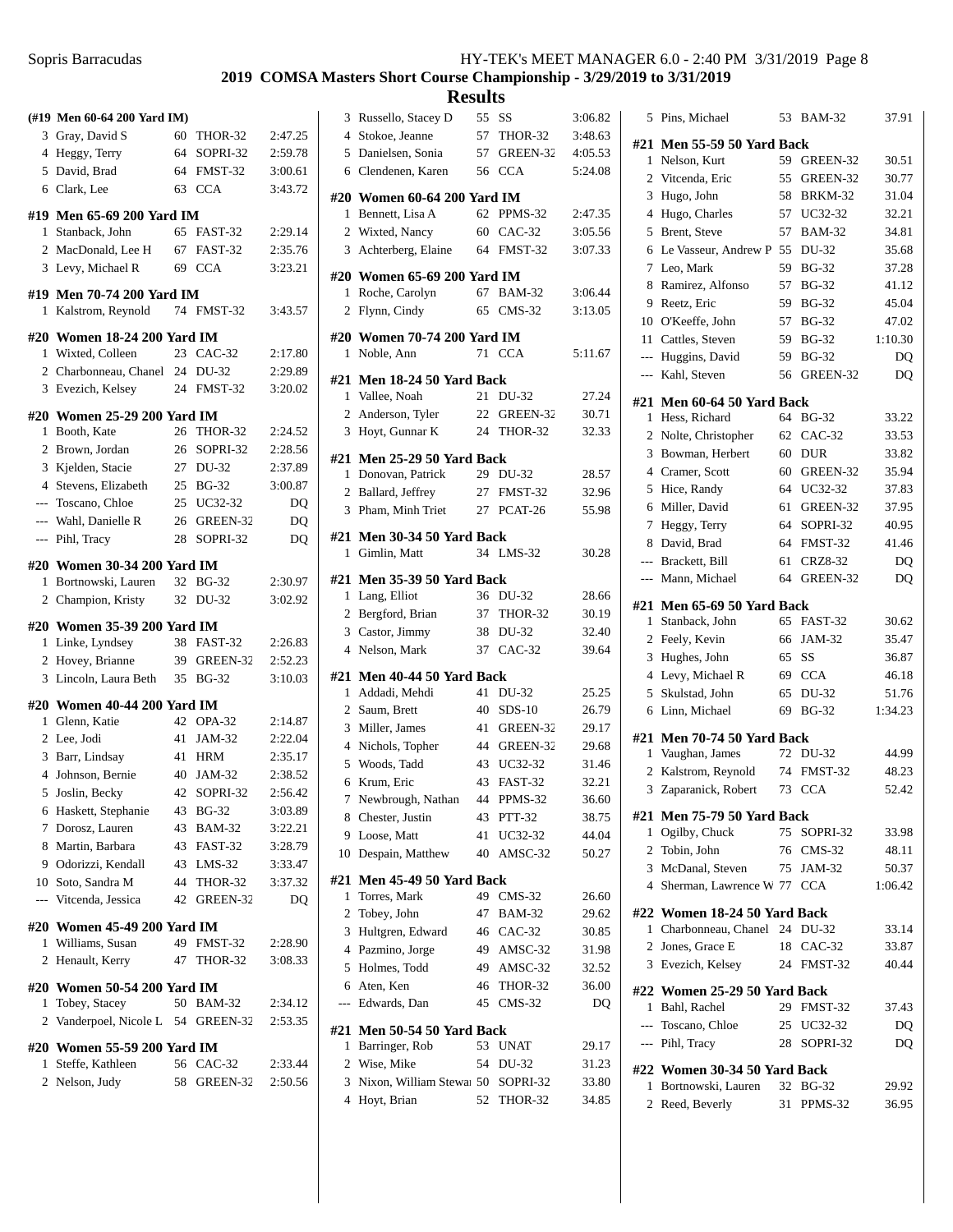| Sopris Barracudas | HY-TEK's MEET MANAGER 6.0 - 2:40 PM 3/31/2019 Page 9 |
|-------------------|------------------------------------------------------|
|-------------------|------------------------------------------------------|

|                | (#22 Women 30-34 50 Yard Back) |    |                |       |
|----------------|--------------------------------|----|----------------|-------|
|                | 3 Champion, Kristy             | 32 | DU-32          | 43.68 |
| $\overline{4}$ | Moss, Amanda L                 | 34 | <b>THOR-32</b> | 53.00 |
|                | #22 Women 35-39 50 Yard Back   |    |                |       |
| 1              | Linke, Lyndsey                 | 38 | FAST-32        | 30.25 |
| 2              | Jones, Elizabeth               | 35 | AMSC-32        | 32.91 |
|                | 3 Abell, Amanda K              |    | 37 GREEN-32    | 33.54 |
| $\overline{4}$ | Gibbons, Chelsea               | 35 | JAM-32         | 35.45 |
| #22            | Women 40-44 50 Yard Back       |    |                |       |
| 1              | Johnson, Bernie                | 40 | JAM-32         | 32.37 |
| 2              | Pitcher, Stacey                | 40 | FAST-32        | 32.59 |
| 3              | Lee, Jodi                      | 41 | JAM-32         | 33.26 |
| $\overline{4}$ | Shoemaker, Laura               | 43 | FAST-32        | 33.90 |
| 5              | Fostvedt, Alishia              |    | 42 AMSC-32     | 34.94 |
| 6              | Haskett, Stephanie             |    | 43 BG-32       | 41.03 |
| 7              | Bailey, Christine              |    | 44 SOPRI-32    | 42.16 |
| 8              | Despain, Christina             | 41 | AMSC-32        | 42.67 |
| 9              | Martin, Barbara                | 43 | FAST-32        | 45.56 |
| 10             | Greenleaf, Kristin             | 40 | AMSC-32        | 48.29 |
| 11             | Soto, Sandra M                 | 44 | THOR-32        | 53.65 |
|                | #22 Women 45-49 50 Yard Back   |    |                |       |
| 1              | Walkenhorst, Katie             |    | 45 LMS-32      | 29.77 |
| 2              | Dravenstott, Laura             | 48 | $CAC-32$       | 34.00 |
| 3              | Strong, Susan                  | 47 | FAST-32        | 34.31 |
| 4              | Plocek, Karina                 | 49 | UC32-32        | 34.55 |
| 5              | Wall, Stacey                   | 48 | FMST-32        | 36.19 |
| 6              | Garland, Crystal               | 47 | GREEN-32       | 36.66 |
| 7              | Kinnersley, Darcy              | 47 | GREEN-32       | 41.63 |
| 8              | Smith, Roberta L               | 45 | <b>CCA</b>     | 42.45 |
| 9              | Henault, Kerry                 | 47 | THOR-32        | 42.80 |
| 10             | Hobein, Robbie                 | 48 | DU-32          | 44.90 |
|                | #22 Women 50-54 50 Yard Back   |    |                |       |
| 1              | Richardson, Kim                |    | 50 FAST-32     | 35.52 |
| 2              | Sellard, Tracy                 |    | 54 CCA         | 36.41 |
|                | 3 Vanderpoel, Nicole L         |    | 54 GREEN-32    | 37.92 |
| $\overline{4}$ | Stier, Kathleen                |    | 54 FMST-32     | 40.20 |
| 5              | Colon, Kristin                 | 51 | SOPRI-32       | 41.23 |
|                | 6 Sparrow, Stacy               |    | 53 BG-32       | 41.48 |
| 7              | Pearson, Deborah               | 52 | NMMS-42        | 42.48 |
| 8              | Broncucia, Stacy               | 50 | <b>THOR-32</b> | 43.44 |
| 9              | Ray, Shaundra                  | 50 | WIND-32        | 44.13 |
| 10             | Walker, Laurie                 | 54 | AMSC-32        | 51.15 |
| $\overline{a}$ | Hagadorn, Heather              | 54 | GREEN-32       | DQ    |
| #22            | Women 55-59 50 Yard Back       |    |                |       |
| 1              | Cotton, Suzy                   | 59 | CAC-32         | 33.58 |
| 2              | Nowak, Elizabeth               | 55 | GREEN-32       | 34.47 |
| 3              | Campbell, Ellen                | 56 | $CAC-32$       | 37.13 |
| 4              | Maleike, Corinna               | 58 | THOR-32        | 41.24 |
| 5              | Eldridge, Audrey               | 56 | PPMS-32        | 42.06 |
| 6              | Przekwas, Julie                | 56 | DU-32          | 46.71 |
| 7              | Nolte, Susan                   | 58 | $CAC-32$       | 50.62 |
| 8              | Morrison, Mary E               | 59 | SOPRI-32       | 54.22 |
| ---            | Crouch, Kim                    | 57 | UC32-32        | DQ    |

|                | #22 Women 60-64 50 Yard Back                     |    |             |         |
|----------------|--------------------------------------------------|----|-------------|---------|
| 1              | Bennett, Lisa A                                  | 62 | PPMS-32     | 36.31   |
|                | 2 Anderson, Jeanette                             |    | 60 GREEN-32 | 36.51   |
|                | 3 Kerr, Ann                                      |    | 62 GREEN-32 | 40.35   |
|                | 4 Guidas, Claire                                 |    | 61 SOPRI-32 | 42.94   |
|                | 5 Boschert, Carol                                |    | 62 SOPRI-32 | 48.95   |
| 6              | Shaw, Lori                                       | 62 | GREEN-32    | 52.61   |
| $7^{\circ}$    | Bennett, Aimee                                   | 62 | SS          | 58.78   |
|                | #22 Women 65-69 50 Yard Back                     |    |             |         |
| 1              | Shaffer, Cynthia E                               |    | 68 BAM-32   | 35.45   |
|                | 2 Lieberman, Nancy                               |    | 69 CCA      | 59.91   |
|                | --- Lestikow, Polly                              |    | 65 GREEN-32 | DQ      |
|                |                                                  |    |             |         |
|                | #22 Women 70-74 50 Yard Back                     |    |             |         |
|                | 1 Prall, Winifred                                | 71 | GREEN-32    | 59.85   |
| $\overline{c}$ | Phelps, Reola                                    | 74 | <b>CCA</b>  | 1:24.89 |
|                | #23 Men 18-24 200 Yard Free                      |    |             |         |
|                | 1 Vallee, Noah                                   |    | 21 DU-32    | 1:52.09 |
|                | 2 Renard, Emeric                                 |    | 23 DU-32    | 1:55.00 |
|                | 3 Porras, Felipe                                 |    | 23 FMST-32  | 2:00.88 |
|                | 4 Bunevich, Garrett S                            | 18 | FMST-32     | 2:17.07 |
|                |                                                  |    |             |         |
|                | #23 Men 25-29 200 Yard Free<br>1 Harris, William |    | 26 BAM-32   | 1:57.17 |
|                | 2 Ruggles, Brian                                 |    | 25 AMSC-32  | 1:57.56 |
|                | 3 Parker, Steve                                  |    | 25 PPMS-32  | 2:07.07 |
|                | 4 Pham, Minh Triet                               |    | 27 PCAT-26  | 3:12.57 |
|                |                                                  |    |             |         |
|                | #23 Men 30-34 200 Yard Free                      |    |             |         |
| 1              | Gimlin, Matt                                     | 34 | $LMS-32$    | 2:04.57 |
|                | #23 Men 35-39 200 Yard Free                      |    |             |         |
|                | 1 Castor, Jimmy                                  |    | 38 DU-32    | 2:02.07 |
|                | 2 Batchelder, John                               |    | 38 GREEN-32 | 2:03.37 |
|                | 3 Clark, Steve                                   |    | 35 THOR-32  | 2:13.62 |
|                |                                                  |    |             |         |
|                | #23 Men 40-44 200 Yard Free<br>1 Rahn, Clay      |    | 43 DU-32    | 2:11.04 |
|                | 2 Crosscup, Daniel                               |    | 43 FAST-32  | 2:11.91 |
|                | 3 Newbrough, Nathan                              |    | 44 PPMS-32  | 2:20.34 |
|                | --- Woods, Tadd                                  | 43 | UC32-32     | DQ      |
|                |                                                  |    |             |         |
|                | #23 Men 45-49 200 Yard Free                      |    |             |         |
| 1              | Garland, Robert                                  | 49 | GREEN-32    | 1:56.26 |
|                | 2 Gale, Aaron                                    | 46 | UC32-32     | 2:02.34 |
|                | 3 Ogilby, Kayo                                   | 46 | SOPRI-32    | 2:03.18 |
|                | 4 Rosinski, Thomas                               |    | 49 DU-32    | 2:03.79 |
|                | 5 Prutsman, Patrick                              | 46 | UC32-32     | 2:11.40 |
| 6              | Burrow, Bill                                     | 49 | FMST-32     | 2:14.34 |
| 7              | Dosenbach, Christoph 45 THOR-32                  |    |             | 2:56.22 |
| ---            | Edwards, Dan                                     | 45 | $CMS-32$    | DQ      |
|                | --- Felix, Larry                                 | 45 | PPMS-32     | DQ      |
|                | #23 Men 50-54 200 Yard Free                      |    |             |         |
| 1              | Barringer, Rob                                   | 53 | <b>UNAT</b> | 1:57.89 |
| $\overline{c}$ | Wise, Mike                                       | 54 | DU-32       | 2:07.05 |
| 3              | Maynard, Charles                                 |    | 53 PPMS-32  | 2:20.05 |
| $\overline{4}$ | Brower, William                                  | 52 | $LMS-32$    | 2:26.41 |
|                |                                                  |    |             |         |

|                | #23 Men 55-59 200 Yard Free                         |          |                      |                    |  |
|----------------|-----------------------------------------------------|----------|----------------------|--------------------|--|
| 1              | Anderson, Kirk H                                    | 59       | GREEN-32             | 1:57.53            |  |
| 2              | Scott, Greg                                         | 59       | GREEN-32             | 1:59.79            |  |
| 3              | Edgerton, Karl                                      | 56       | OPA-32               | 2:13.07            |  |
| 4              | Vitcenda, Eric                                      | 55       | GREEN-32             | 2:17.63            |  |
| 5              | Bunevich, Steven                                    | 58       | FMST-32              | 2:26.93            |  |
| 6              | Le Vasseur, Andrew P 55                             |          | DU-32                | 2:42.64            |  |
| 7              | Kelly, John                                         | 57       | <b>BG-32</b>         | 2:44.82            |  |
| $---$          | Kahl, Steven                                        | 56       | GREEN-32             | DQ                 |  |
| $---$          | Nelson, Kurt                                        | 59       | GREEN-32             | DQ                 |  |
|                | #23 Men 60-64 200 Yard Free                         |          |                      |                    |  |
| $\mathbf{1}$   | Mann, Michael                                       | 64       | GREEN-32             | 2:01.50            |  |
| 2              | Bowman, Herbert                                     | 60       | <b>DUR</b>           | 2:09.57            |  |
| 3              | Heggy, Terry                                        | 64       | SOPRI-32             | 2:24.29            |  |
| 4              | Morrison, Jeffrey                                   | 64       | SOPRI-32             | 2:27.66            |  |
| 5              | David, Brad                                         | 64       | FMST-32              | 2:39.98            |  |
| 6              | Clark, Lee                                          | 63       | <b>CCA</b>           | 3:00.13            |  |
| ---            | Nolte, Christopher                                  | 62       | $CAC-32$             | DQ                 |  |
|                | #23 Men 65-69 200 Yard Free                         |          |                      |                    |  |
| 1              | Hughes, John                                        | 65       | SS                   | 2:23.21            |  |
| 2              | Linn, Michael                                       |          | 69 BG-32             | 5:07.51            |  |
|                | #23 Men 70-74 200 Yard Free                         |          |                      |                    |  |
| 1              | Abrahams, Richard                                   |          | 74 CRZ8-32           | 2:48.00            |  |
| 2              | Burson, William                                     | 74       | GREEN-32             | 2:51.53            |  |
| 3              | Kalstrom, Reynold                                   | 74       | FMST-32              | 3:04.91            |  |
| $\overline{4}$ | Vaughan, James                                      | 72       | DU-32                | 3:26.13            |  |
|                |                                                     |          |                      |                    |  |
|                |                                                     |          |                      |                    |  |
|                | #23 Men 75-79 200 Yard Free                         |          |                      |                    |  |
| $\mathbf{1}$   | Ogilby, Chuck                                       | 75       | SOPRI-32             | 2:36.40            |  |
|                | #24 Women 18-24 200 Yard Free                       |          |                      |                    |  |
| 1              | Charbonneau, Chanel 24                              |          | DU-32                | 2:19.44            |  |
| $\overline{2}$ | Evezich, Kelsey                                     | 24       | FMST-32              | 2:49.89            |  |
|                | #24 Women 25-29 200 Yard Free                       |          |                      |                    |  |
| $\mathbf{1}$   | Booth, Kate                                         |          | 26 THOR-32           | 2:05.73            |  |
| $\overline{2}$ | Stevens, Elizabeth                                  | 25       | <b>BG-32</b>         | 2:39.58            |  |
|                | --- Pihl, Tracy                                     | 28       | SOPRI-32             | DQ                 |  |
| $---$          | Perry, Tilly                                        | 26       | <b>CCA</b>           | DQ                 |  |
| #24            |                                                     |          |                      |                    |  |
| 1              | Women 30-34 200 Yard Free<br>Bortnowski, Lauren     | 32       | <b>BG-32</b>         | 2:11.53            |  |
| 2              | Tien, Lauren A                                      | 33       | JAM-32               | 2:19.49            |  |
| 3              | Nichols, Kara                                       | 32       | DU-32                | 2:46.36            |  |
| 4              | Moss, Amanda L                                      | 34       | THOR-32              | 4:06.61            |  |
|                |                                                     |          |                      |                    |  |
| #24<br>1       | <b>Women 35-39 200 Yard Free</b><br>Hendrick, Heidi | 37       | DU-32                | 2:03.46            |  |
| 2              | Gibbons, Chelsea                                    | 35       | JAM-32               | 2:20.00            |  |
| 3              | Hovey, Brianne                                      | 39       | GREEN-32             | 2:29.63            |  |
| 4              | Lincoln, Laura Beth                                 | 35       | <b>BG-32</b>         | 2:54.73            |  |
| 5              | Willey, Briana D                                    | 35       | <b>BG-32</b>         | 3:06.45            |  |
|                |                                                     |          |                      |                    |  |
|                | #24 Women 40-44 200 Yard Free                       |          |                      |                    |  |
| 1              | Glenn, Katie                                        | 42<br>44 | OPA-32               | 1:59.86            |  |
| 2<br>3         | O'Connell, Fontaine<br>Vitcenda, Jessica            | 42       | $CMS-32$<br>GREEN-32 | 2:25.22<br>2:29.43 |  |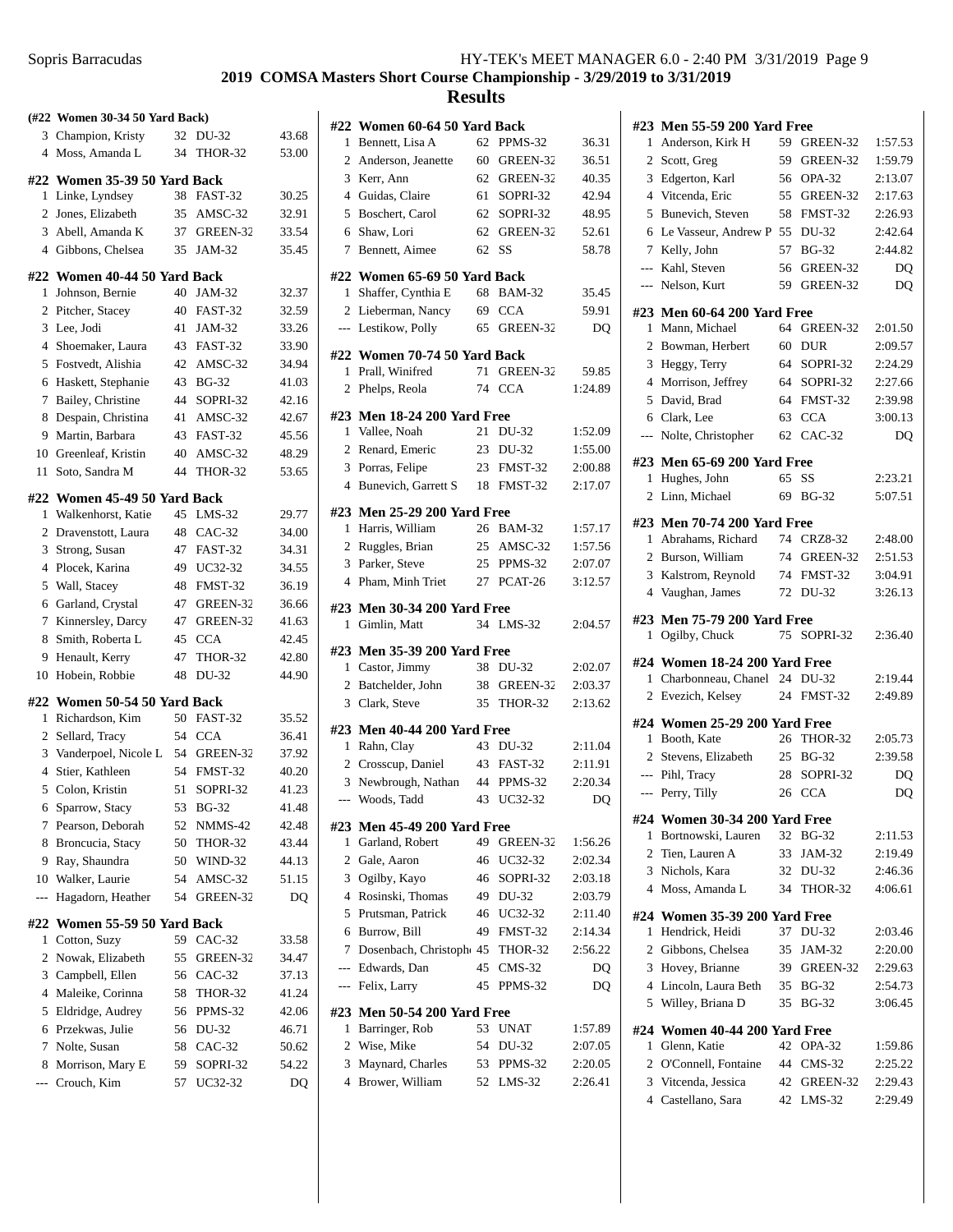#### **2019 COMSA Masters Short Course Championship - 3/29/2019 to 3/31/2019**

|                          | (#24 Women 40-44 200 Yard Free)  |    |               |                |
|--------------------------|----------------------------------|----|---------------|----------------|
|                          | 5 Joslin, Becky                  | 42 | SOPRI-32      | 2:35.79        |
|                          | 6 Haskett, Stephanie             | 43 | <b>BG-32</b>  | 2:41.49        |
|                          | 7 Bailey, Christine              |    | 44 SOPRI-32   | 2:52.58        |
| 8                        | Soto, Sandra M                   |    | 44 THOR-32    | 2:57.32        |
| $---$                    | Odorizzi, Kendall                | 43 | $LMS-32$      | D <sub>O</sub> |
|                          |                                  |    |               |                |
|                          | #24 Women 45-49 200 Yard Free    |    |               |                |
| 1                        | Williams, Susan                  | 49 | FMST-32       | 2:10.81        |
| 2                        | Batizy-Morley, Julianr 48 CMS-32 |    |               | 2:21.36        |
| 3                        | Skoff, Sara                      | 46 | <b>BAM-32</b> | 2:23.21        |
| $\overline{4}$           | Garland, Crystal                 | 47 | GREEN-32      | 2:27.92        |
| 5                        | Wall, Stacey                     | 48 | FMST-32       | 2:31.65        |
| 6                        | Orgill, Michelle                 | 47 | GREEN-32      | 2:36.38        |
| 7                        | Smith, Roberta L                 | 45 | <b>CCA</b>    | 2:47.47        |
| 8                        | Coupe, IngaLisa                  | 49 | FMST-32       | 2:49.42        |
| 9                        | Kinnersley, Darcy                | 47 | GREEN-32      | 2:50.65        |
| 10                       | Hobein. Robbie                   | 48 | DU-32         | 2:51.28        |
| $\overline{a}$           | Hester, Ursula                   | 48 | <b>BAM-32</b> | DQ             |
|                          | #24 Women 50-54 200 Yard Free    |    |               |                |
| 1                        | Derr, Kirsten                    | 54 | DU-32         | 2:41.58        |
|                          | 2 Pearson, Deborah               | 52 | NMMS-42       | 2:45.95        |
| 3                        | Durst, Wendy                     | 50 | $LMS-32$      | 2:48.72        |
| $\overline{\phantom{a}}$ | Hagadorn, Heather                | 54 | GREEN-32      | D <sub>O</sub> |
|                          |                                  |    |               |                |
|                          | #24 Women 55-59 200 Yard Free    |    |               |                |
| 1                        | Steffe, Kathleen                 | 56 | $CAC-32$      | 2:13.93        |
|                          | 2 Garnier, Kathy                 | 58 | CAC-32        | 2:16.64        |
| 3                        | Butler, Debra                    | 55 | GREEN-32      | 2:28.61        |
| $\overline{4}$           | McDonald, Kae                    | 56 | SOPRI-32      | 2:42.62        |
| 5                        | Maleike, Corinna                 | 58 | THOR-32       | 2:52.48        |
| 6                        | Przekwas, Julie                  | 56 | DU-32         | 2:59.08        |
| 7                        | Clendenen, Karen                 | 56 | <b>CCA</b>    | 4:28.36        |
| ---                      | Cotton, Suzy                     | 59 | $CAC-32$      | DQ             |
| $---$                    | Nelson, Judy                     | 58 | GREEN-32      | DQ             |
|                          | #24 Women 60-64 200 Yard Free    |    |               |                |
| 1                        | Bennett, Lisa A                  | 62 | PPMS-32       | 2:23.55        |
|                          | 2 Kerr, Ann                      | 62 | GREEN-32      | 2:42.85        |
| 3                        | Guidas, Claire                   | 61 | SOPRI-32      | 3:07.71        |
|                          | 4 Boschert, Carol                |    | 62 SOPRI-32   | 3:09.87        |
|                          | #24 Women 65-69 200 Yard Free    |    |               |                |
|                          | 1 Flynn, Cindy                   |    | 65 CMS-32     | 2:45.94        |
|                          | 2 Panos, Angie                   |    | 69 CCA        | 3:44.91        |
|                          | 3 Lieberman, Nancy               |    | 69 CCA        | 3:54.15        |
|                          | --- Schickli, Jeanne H           |    | 66 UC32-32    |                |
|                          | --- Laney, Judith                |    | 66 DU-32      | DQ<br>DQ       |
|                          |                                  |    |               |                |
|                          | #24 Women 70-74 200 Yard Free    |    |               |                |
|                          | 1 Prall, Winifred                | 71 | GREEN-32      | 3:30.76        |
|                          | 2 Noble, Ann                     |    | 71 CCA        | 4:03.17        |
|                          | 3 Phelps, Reola                  | 74 | <b>CCA</b>    | 5:22.49        |
|                          | #24 Women 75-79 200 Yard Free    |    |               |                |
| 1                        | Wise, Louise                     | 76 | DAWG          | 3:36.93        |
|                          |                                  |    |               |                |
|                          | #29 Men 25-29 400 Yard IM        |    |               |                |
| 1                        | Ballard, Jeffrey                 | 27 | FMST-32       | 5:36.03        |
|                          |                                  |    |               |                |

| 2            | Pham, Minh Triet                  | 27 | PCAT-26              | 8:02.59            |
|--------------|-----------------------------------|----|----------------------|--------------------|
|              | #29 Men 30-34 400 Yard IM         |    |                      |                    |
| 1            | Fahey, Brian                      |    | 32 PTT-32            | 5:44.78            |
|              | #29 Men 35-39 400 Yard IM         |    |                      |                    |
|              | 1 Batchelder, John                |    | 38 GREEN-32          | 4:49.62            |
|              | 2 Clark, Steve                    |    | 35 THOR-32           | 5:35.54            |
|              | 3 Nelson, Mark                    |    | 37 CAC-32            | 6:43.00            |
|              |                                   |    |                      |                    |
|              | #29 Men 40-44 400 Yard IM         |    |                      |                    |
|              | 1 Cox, Michael                    |    | 41 CMS-32            | 5:05.68            |
|              | 2 Robinson, Eric                  |    | 42 PTT-32            | 5:08.79            |
|              | 3 Jones, Ryan K                   |    | 42 CAC-32            | 5:25.01            |
|              | 4 Krum, Eric                      |    | 43 FAST-32           | 5:32.51            |
|              | #29 Men 45-49 400 Yard IM         |    |                      |                    |
|              | 1 Doherty, Kevin                  |    | 45 CRZ8-32           | 4:38.00            |
|              | 2 Ogilby, Kayo                    |    | 46 SOPRI-32          | 5:27.47            |
|              | 3 Dosenbach, Christoph 45 THOR-32 |    |                      | 7:19.51            |
|              | #29 Men 50-54 400 Yard IM         |    |                      |                    |
|              | 1 Brower, William                 |    | 52 LMS-32            | 6:21.78            |
|              | 2 Trieu, Terrance                 |    | 54 AMSC-32           | 8:37.94            |
|              | #29 Men 55-59 400 Yard IM         |    |                      |                    |
| 1            | Edgerton, Karl                    | 56 | OPA-32               | 5:26.86            |
|              | 2 Reetz, Eric                     |    | 59 BG-32             | 7:51.42            |
|              |                                   |    |                      |                    |
|              | #29 Men 60-64 400 Yard IM         |    |                      |                    |
|              | 1 Louie, Jamie                    |    | 62 CSST-32           | 5:34.57            |
|              | 2 Heggy, Terry                    |    | 64 SOPRI-32          | 6:18.28            |
|              | 3 Cramer, Scott                   |    | 60 GREEN-32          | 6:28.77            |
|              | 4 Ronat, Jon F<br>5 Clark, Lee    |    | 63 FMST-32<br>63 CCA | 7:22.31<br>8:02.65 |
|              |                                   |    |                      |                    |
|              | #29 Men 65-69 400 Yard IM         |    |                      |                    |
|              | 1 Stanback, John                  |    | 65 FAST-32           | 5:17.78            |
|              | 2 Hughes, John                    | 65 | SS                   | 6:05.67            |
|              | #30 Women 18-24 400 Yard IM       |    |                      |                    |
| $\mathbf{1}$ | Evezich, Kelsey                   |    | 24 FMST-32           | 7:01.75            |
|              | #30 Women 25-29 400 Yard IM       |    |                      |                    |
| 1            | Stevens, Elizabeth 25 BG-32       |    |                      | 6:26.50            |
|              |                                   |    |                      |                    |
|              | #30 Women 30-34 400 Yard IM       |    |                      |                    |
| 1            | Moss, Amanda L                    |    | 34 THOR-32           | 8:51.24            |
|              | #30 Women 35-39 400 Yard IM       |    |                      |                    |
| 1            | Lincoln, Laura Beth               | 35 | <b>BG-32</b>         | 6:32.36            |
|              | #30 Women 40-44 400 Yard IM       |    |                      |                    |
|              | 1 Lee, Jodi                       |    | 41 JAM-32            | 5:15.72            |
|              | 2 Shoemaker, Laura                |    | 43 FAST-32           | 5:46.13            |
|              | 3 O'Connell, Fontaine             |    | 44 CMS-32            | 6:20.65            |
|              | 4 Haskett, Stephanie              |    | 43 BG-32             | 6:28.91            |
|              | 5 Greenleaf, Kristin              |    | 40 AMSC-32           | 6:57.93            |
|              | 6 Soto, Sandra M                  |    | 44 THOR-32           | 7:55.34            |
|              | #30 Women 45-49 400 Yard IM       |    |                      |                    |
|              | 1 Vidlock Granley, Kath 48 PTT-32 |    |                      | 6:09.02            |
|              | 2 Polis, Crystal                  |    | 47 BG-32             | 6:51.64            |

| 3              | Henault, Kerry                         | 47 | THOR-32                 | 6:53.51  |
|----------------|----------------------------------------|----|-------------------------|----------|
|                | #30 Women 50-54 400 Yard IM            |    |                         |          |
| 1              | Vanderpoel, Nicole L 54 GREEN-32       |    |                         | 6:08.63  |
|                | #30 Women 55-59 400 Yard IM            |    |                         |          |
|                | 1 Najjar, Ellie                        |    | 57 CRZ8-32              | 5:37.73  |
|                | 2 McDonald, Kae                        | 56 | SOPRI-32                | 7:02.07  |
|                | 3 Craft, Carol                         |    | 57 THOR-32              | 7:55.27  |
|                | 4 Danielsen, Sonia                     |    | 57 GREEN-32             | 8:26.79  |
|                | 5 Clendenen, Karen                     |    | 56 CCA                  | 11:32.05 |
|                |                                        |    |                         |          |
|                | #30 Women 60-64 400 Yard IM            |    |                         |          |
| 1              | Ramsey, Becky                          |    | 64 BG-32                | 9:13.61  |
|                | #30 Women 70-74 400 Yard IM            |    |                         |          |
|                | --- Noble, Ann                         |    | 71 CCA                  | DQ       |
|                | #31 Men 18+200 Yard Medley Relay       |    |                         |          |
| $\mathbf{1}$   | DU-32                                  |    | A                       | 1:39.46  |
|                | O'Sullivan, Chris M44                  |    | Lang, Elliot M36        |          |
|                | Renard, Emeric M23                     |    | Vallee, Noah M21        |          |
|                | 2 GREEN-32                             |    | A                       | 1:52.97  |
|                | Fahey, Sean M33                        |    | Anderson, Tyler M22     |          |
|                | Robbins, Arion M34                     |    | Anderson, Brad M36      |          |
| 3              | FMST-32                                |    | A                       | 1:58.75  |
|                | Stier, Jacob M23                       |    | Ballard, Jeffrey M27    |          |
|                | Porras, Felipe M23                     |    | Bunevich, Garrett S M18 |          |
| 4              | THOR-32                                |    | A                       | 2:05.38  |
|                | Hoyt, Gunnar K M24                     |    | Hoyt, Brian M52         |          |
|                | Bergford, Brian M37                    |    | Clark, Steve M35        |          |
|                | #31 Men 25+200 Yard Medley Relay       |    |                         |          |
| 1              | $LMS-32$                               |    | А                       | 1:55.77  |
|                | Coveney, Christopher M Koob, David M37 |    |                         |          |
|                | Gimlin, Matt M34                       |    | Brower, William M52     |          |
|                | $-$ DU-32                              |    | B                       | DO       |
|                | Addadi, Mehdi M41                      |    | Rahn, Clay M43          |          |
|                | Donovan, Patrick M29                   |    | Bingham, Frank M53      |          |
|                | #31 Men 35+200 Yard Medley Relay       |    |                         |          |
| 1              | GREEN-32                               |    | A                       | 1:50.82  |
|                | Nichols, Topher M44                    |    | Brown, James M41        |          |
|                | Batchelder, John M38                   |    | Garland, Robert M49     |          |
| $\overline{2}$ | $CAC-32$                               |    | А                       | 2:06.47  |
|                | Hultgren, Edward M46                   |    | Piccolotti, Sam M55     |          |
|                | Jones, Ryan K M42                      |    | Lewis, Jamal M37        |          |
|                | #31 Men 45+ 200 Yard Medley Relay      |    |                         |          |
| 1              | DU-32                                  |    | C                       | 1:58.02  |
|                | Vaughan, James M72                     |    | Le Vasseur, Andrew P N. |          |
|                | Wise, Mike M54                         |    | Hultin, Walter M75      |          |
| 2              | SOPRI-32                               |    | А                       | 2:08.14  |
|                | Ogilby, Chuck M75                      |    | Nixon, William Stewart  |          |
|                | Ogilby, Kayo M46                       |    | Morrison, Jeffrey M64   |          |
| 3              | FMST-32                                |    | А                       | 2:14.12  |
|                | Murphy, Seth M49                       |    | David, Brad M64         |          |
|                | Bunevich, Steven M58                   |    | McKenry, Robert M60     |          |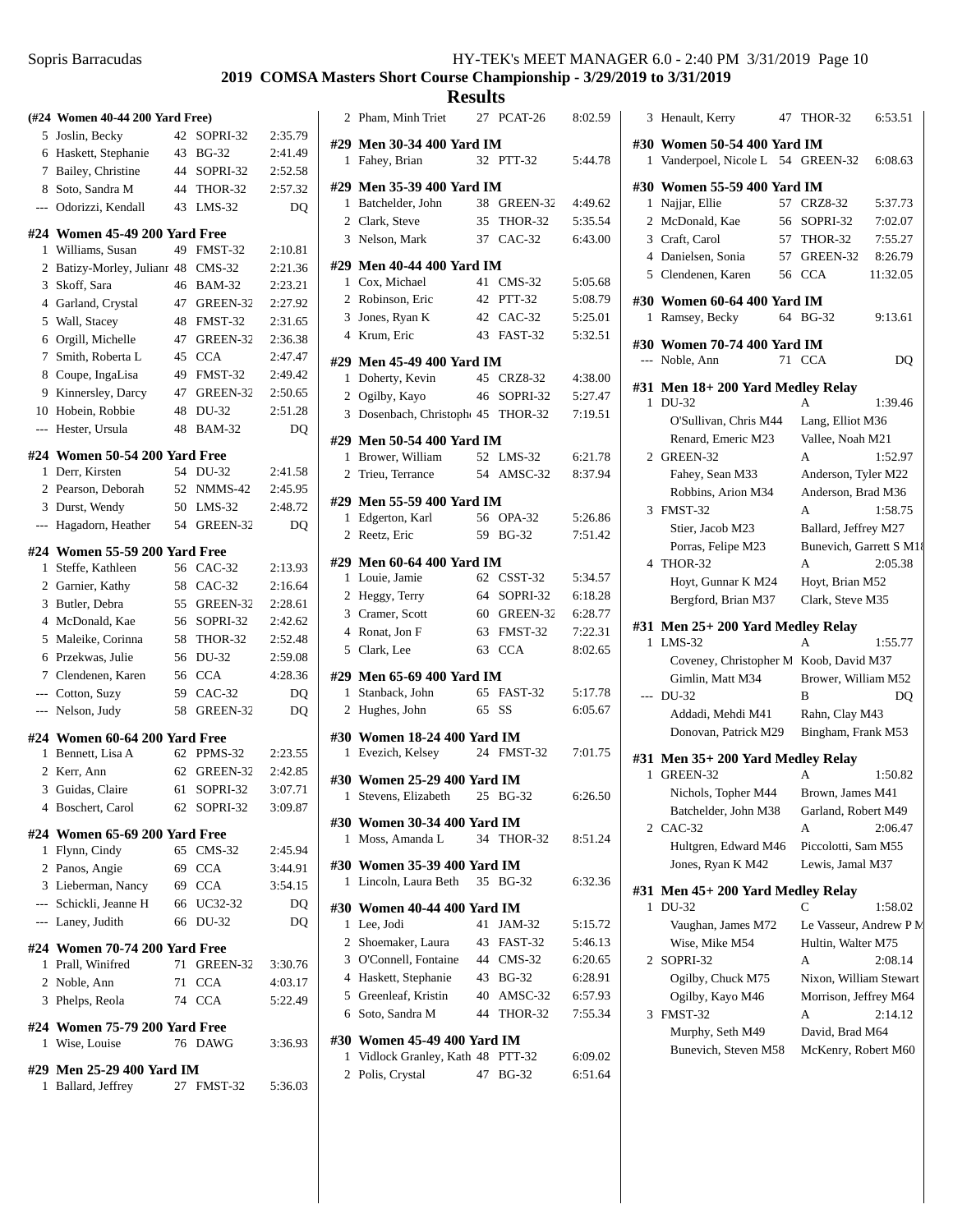|              | #31 Men 55+ 200 Yard Medley Relay           |                        |
|--------------|---------------------------------------------|------------------------|
| $\mathbf{1}$ | GREEN-32                                    | 1:52.71<br>A           |
|              | Vitcenda, Eric M55                          | Scott, Greg M59        |
|              | Anderson, Kirk H M59                        | Kahl, Steven M56       |
| 2            | $BG-32$                                     | A<br>2:29.34           |
|              | Kelly, John M57                             | O'Keeffe, John M57     |
|              | Leo, Mark M59                               | Reetz, Eric M59        |
|              | #31 Men 65+ 200 Yard Medley Relay           |                        |
| $\mathbf{1}$ | <b>CCA</b>                                  | 2:46.95                |
|              | Sherman, Lawrence W M                       | Zaparanick, Robert M73 |
|              | Levy, Michael R M69                         | Campbell, Steve M70    |
|              | #32 Women 18+ 200 Yard Medley Relay         |                        |
| 1            | DU-32                                       | A<br>2:15.67           |
|              | Kjelden, Stacie W27                         | Lajeunesse, Brianna W2 |
|              | Charbonneau, Chanel W                       | Champion, Kristy W32   |
|              | 2 FMST-32                                   | A<br>2:41.94           |
|              | Evezich, Kelsey W24                         | Coupe, IngaLisa W49    |
|              | Bahl, Rachel W29                            | Carlson, Lori W60      |
|              | #32 Women 25+ 200 Yard Medley Relay         |                        |
| 1            | JAM-32                                      | A<br>2:05.91           |
|              | Johnson, Bernie W40                         | Gibbons, Chelsea W35   |
|              | Lee, Jodi W41                               | Tien, Lauren A W33     |
|              | 2 THOR-32                                   | 2:31.53<br>B           |
|              | Early, Sarah W47                            | Stokoe, Jeanne W57     |
|              | Booth, Kate W26                             | Soto, Sandra M W44     |
| 3            | THOR-32                                     | A<br>2:58.37           |
|              | Moss, Amanda L W34                          | Henault, Kerry W47     |
|              | Craft, Carol W57                            | Townley, Antoinette W5 |
| 4            | SOPRI-32                                    | B<br>3:04.29           |
|              | Guidas, Claire W61                          | Boschert, Carol W62    |
|              | Wiener, Mary W57                            | Pihl, Tracy W28        |
|              | #32 Women 35+ 200 Yard Medley Relay         |                        |
| 1            | GREEN-32                                    | A<br>2:22.15           |
|              | Abell, Amanda K W37                         | Hovey, Brianne W39     |
|              | Garland, Crystal W47                        | Kinnersley, Darcy W47  |
| 2            | SOPRI-32                                    | 2:30.05<br>A           |
|              | Bailey, Christine W44                       | McDonald, Kae W56      |
|              | Joslin, Becky W42                           | Colon, Kristin W51     |
| 3            | <b>BG-32</b>                                | А<br>2:38.56           |
|              | Wimmer, Hilary W40                          | Haskett, Stephanie W43 |
|              | Lincoln, Laura Beth W3                      | Willey, Briana D W35   |
| #32          | Women 45+200 Yard Medley Relay              |                        |
| 1            | FMST-32                                     | А<br>2:31.07           |
|              | Achterberg, Elaine W64                      | Bunevich, Stephanie W5 |
|              | Tucker, Jennifer W47                        | Stier, Kathleen W54    |
| 2            | GREEN-32                                    | 2:44.16<br>А           |
|              | Anderson, Jeanette W60 Danielsen, Sonia W57 |                        |
|              | Vanderpoel, Nicole L W Butler, Debra W55    |                        |
|              | #32 Women 55+ 200 Yard Medley Relay         |                        |
| 1            | $CAC-32$                                    | 2:07.95<br>А           |
|              | Cotton, Suzy W59                            | Campbell, Ellen W56    |
|              | Steffe, Kathleen W56                        | Garnier, Kathy W58     |

|       | #32  Women 65+ 200 Yard Medley Relay        |                        |
|-------|---------------------------------------------|------------------------|
| 1     | <b>CCA</b>                                  | 4:24.11<br>А           |
|       | Lieberman, Nancy W69                        | Phelps, Reola W74      |
|       | Noble, Ann W71                              | Panos, Angie W69       |
|       | #33 Mixed 18+200 Yard Medley Relay          |                        |
| 1     | THOR-32                                     | 2:06.30<br>В           |
|       | Hoyt, Brian M52                             | Hoyt, Gunnar K M24     |
|       | Booth, Kate W26                             | Maleike, Corinna W58   |
| 2     | GREEN-32                                    | 2:07.47<br>A           |
|       | Anderson, Jeanette W60                      | Anderson, Tyler M22    |
|       | Vanderpoel, Nicole LW:                      | Anderson, Brad M36     |
| 3     |                                             | A                      |
|       | FMST-32                                     | 2:11.58                |
|       | Bahl, Rachel W29                            | Bunevich, Stephanie W5 |
|       | Porras, Felipe M23                          | Bunevich, Garrett S M1 |
| 4     | FMST-32                                     | 2:25.37<br>В           |
|       | Evezich, Kelsey W24                         | Ballard, Jeffrey M27   |
|       | Stier, Jacob M23                            | McKenry, Robert M60    |
| ---   | DU-32                                       | A<br>DO                |
|       | Addadi, Mehdi M41                           | Lang, Elliot M36       |
|       | Charbonneau, Chanel W                       | Lajeunesse, Brianna W2 |
|       |                                             |                        |
|       | #33 Mixed 25+ 200 Yard Medley Relay         |                        |
| 1     | $BG-32$                                     | 2:09.08<br>в           |
|       | Bortnowski, Lauren W3.                      | Hess, Richard M64      |
|       | White, Brad M49                             | Stevens, Elizabeth W25 |
| 2     | DU-32                                       | B<br>2:09.79           |
|       | Kjelden, Stacie W27                         | Rahn, Clay M43         |
|       | Rosinski, Thomas M49                        | Champion, Kristy W32   |
| 3     | GREEN-32                                    | A<br>2:11.62           |
|       |                                             |                        |
|       | Garland, Crystal W47                        | Fahey, Sean M33        |
|       | Robbins, Arion M34                          | Orgill, Michelle W47   |
| 4     | DU-32                                       | C<br>2:26.34           |
|       | Le Vasseur, Andrew P.M. Przekwas, Julie W56 |                        |
|       | Wise, Mike M54                              | Nichols, Kara W32      |
| $---$ | $AMSC-32$                                   | A<br>DO                |
|       | Edwards, Diana M W28                        | Greenleaf, Kristin W40 |
|       | Pazmino, Jorge M49                          | Holmes, Todd M49       |
|       |                                             |                        |
|       | #33 Mixed 35+ 200 Yard Medley Relay         |                        |
| 1     | CRZ8-32                                     | 1:58.29<br>Α           |
|       | Brackett, Bill M61                          | Doherty, Kevin M45     |
|       | Dorweiler, Katey W35                        | Najjar, Ellie W57      |
| 2     | GREEN-32                                    | А<br>2:06.56           |
|       | Nichols, Topher M44                         | Hovey, Brianne W39     |
|       | Miller, James M41                           | Abell, Amanda K W37    |
| 3     | THOR-32                                     | 2:26.71<br>А           |
|       | Broncucia, Stacy W50                        | Early, Sarah W47       |
|       | Aten, Ken M46                               | Clark, Steve M35       |
| 4     | SOPRI-32                                    | B<br>2:42.97           |
|       | Bailey, Christine W44                       |                        |
|       |                                             | Ogilby, Kayo M46       |
|       | Colon, Kristin W51                          | Morrison, Jeffrey M64  |
|       | $CAC-32$                                    | А<br>DQ                |
|       | Dravenstott, Laura W48                      | Campbell, Ellen W56    |
|       | Hultgren, Edward M46                        | Lewis, Jamal M37       |
|       |                                             |                        |
|       | #33 Mixed 45+200 Yard Medley Relay          |                        |
| 1     | FMST-32                                     | А<br>2:22.32           |
|       | Murphy, Seth M49                            | Tucker, Jennifer W47   |
|       | Bunevich, Steven M58                        | Coupe, IngaLisa W49    |

| 2                        | <b>BG-32</b>                        |    | А                      | 2:33.36 |
|--------------------------|-------------------------------------|----|------------------------|---------|
|                          | Huggins, David M59                  |    | Polis, Crystal W47     |         |
|                          | Ramirez, Alfonso M57                |    | Sands, Amy W48         |         |
| 3                        | SOPRI-32                            |    | A                      | 2:37.40 |
|                          | Ogilby, Chuck M75                   |    | Boschert, Carol W62    |         |
|                          | Nixon, William Stewart              |    | Morrison, Mary E W59   |         |
| 4                        | <b>CCA</b>                          |    | в                      | 3:08.92 |
|                          |                                     |    |                        |         |
|                          | Sellard, Tracy W54                  |    | Nielson, Richard M55   |         |
|                          | Clendenen, Karen W56                |    | Zaparanick, Robert M73 |         |
|                          | #33 Mixed 55+200 Yard Medley Relay  |    |                        |         |
| 1                        | $CAC-32$                            |    | А                      | 2:04.90 |
|                          | Cotton, Suzy W59                    |    | Piccolotti, Sam M55    |         |
|                          | Nolte, Christopher M62              |    | Garnier, Kathy W58     |         |
| 2                        | <b>BAM-32</b>                       |    | A                      | 2:08.26 |
|                          | Shaffer, Cynthia E W68              |    | Waterbury, Stuart M65  |         |
|                          |                                     |    |                        |         |
|                          | Roche, Carolyn W67                  |    | Brent, Steve M57       |         |
| 3                        | GREEN-32                            |    | А                      | 2:27.28 |
|                          | Danielsen, Sonia W57                |    | Scott, Greg M59        |         |
|                          | Kahl, Steven M56                    |    | Butler, Debra W55      |         |
|                          | 4 GREEN-32                          |    | B                      | 2:29.23 |
|                          | Anderson, Kirk H M59                |    | Shaw, Lori W62         |         |
|                          | Cramer, Scott M60                   |    | Kerr, Ann W62          |         |
| 5                        | FMST-32                             |    | A                      | 2:41.07 |
|                          | Achterberg, Elaine W64              |    | David, Brad M64        |         |
|                          | Ronat, Jon F M63                    |    | Carlson, Lori W60      |         |
| 6                        | <b>CCA</b>                          |    | C                      | 3:10.24 |
|                          | Clark, Jackie W64                   |    | Lieberman, Nancy W69   |         |
|                          | Clark, Lee M63                      |    | Sherman, Lawrence W M  |         |
|                          |                                     |    |                        |         |
|                          | #33 Mixed 65+ 200 Yard Medley Relay |    |                        |         |
| 1                        | PPMS-32                             |    | A                      | 2:47.31 |
|                          | Reynolds, Wiley R M75               |    | Maxfield, Teresa W66   |         |
|                          | Mullane, Rebecca W72                |    | Russell, Daniel M65    |         |
| $---$                    | <b>CCA</b>                          |    | A                      | DQ      |
|                          | Panos, Angie W69                    |    | Levy, Michael R M69    |         |
|                          | Noble, Ann W71                      |    | Campbell, Steve M70    |         |
|                          |                                     |    |                        |         |
|                          | #35 Men 18-24 50 Yard Free          |    |                        |         |
| 1                        | Vallee, Noah                        | 21 | DU-32                  | 21.80   |
| 2                        | Renard, Emeric                      | 23 | DU-32                  | 23.41   |
| 3                        | Anderson, Tyler                     | 22 | GREEN-32               | 23.87   |
| $\overline{4}$           | Bunevich, Garrett S                 | 18 | FMST-32                | 24.62   |
|                          | 5 Stier, Jacob                      | 23 | FMST-32                | 25.19   |
| 6                        | Hoyt, Gunnar K                      | 24 | THOR-32                | 26.15   |
|                          |                                     |    |                        |         |
|                          | #35 Men 25-29 50 Yard Free          |    |                        |         |
| 1                        | Harris, William                     | 26 | <b>BAM-32</b>          | 22.54   |
| 2                        | Ruggles, Brian                      |    | 25 AMSC-32             | 23.09   |
| 3                        | Donovan, Patrick                    |    | 29 DU-32               | 24.23   |
|                          | 4 Fulcomer, Vance                   |    | 28 AMSC-32             | 25.06   |
| 5                        | Ballard, Jeffrey                    |    | 27 FMST-32             | 26.09   |
| $\overline{\phantom{a}}$ | Niebur, Christopher                 |    | 27 CCA                 | DQ      |
|                          | #35 Men 30-34 50 Yard Free          |    |                        |         |
|                          |                                     | 34 |                        |         |
| 1                        | Gimlin, Matt                        |    | $LMS-32$               | 25.09   |
| 2                        | Fahey, Sean                         | 33 | GREEN-32               | 25.98   |
| 3                        | Fahey, Brian                        | 32 | <b>PTT-32</b>          | 26.86   |
|                          | #35 Men 35-39 50 Yard Free          |    |                        |         |
|                          |                                     |    |                        |         |
| 1                        | Trinidad, Reuben                    | 39 | PPMS-32                | 23.44   |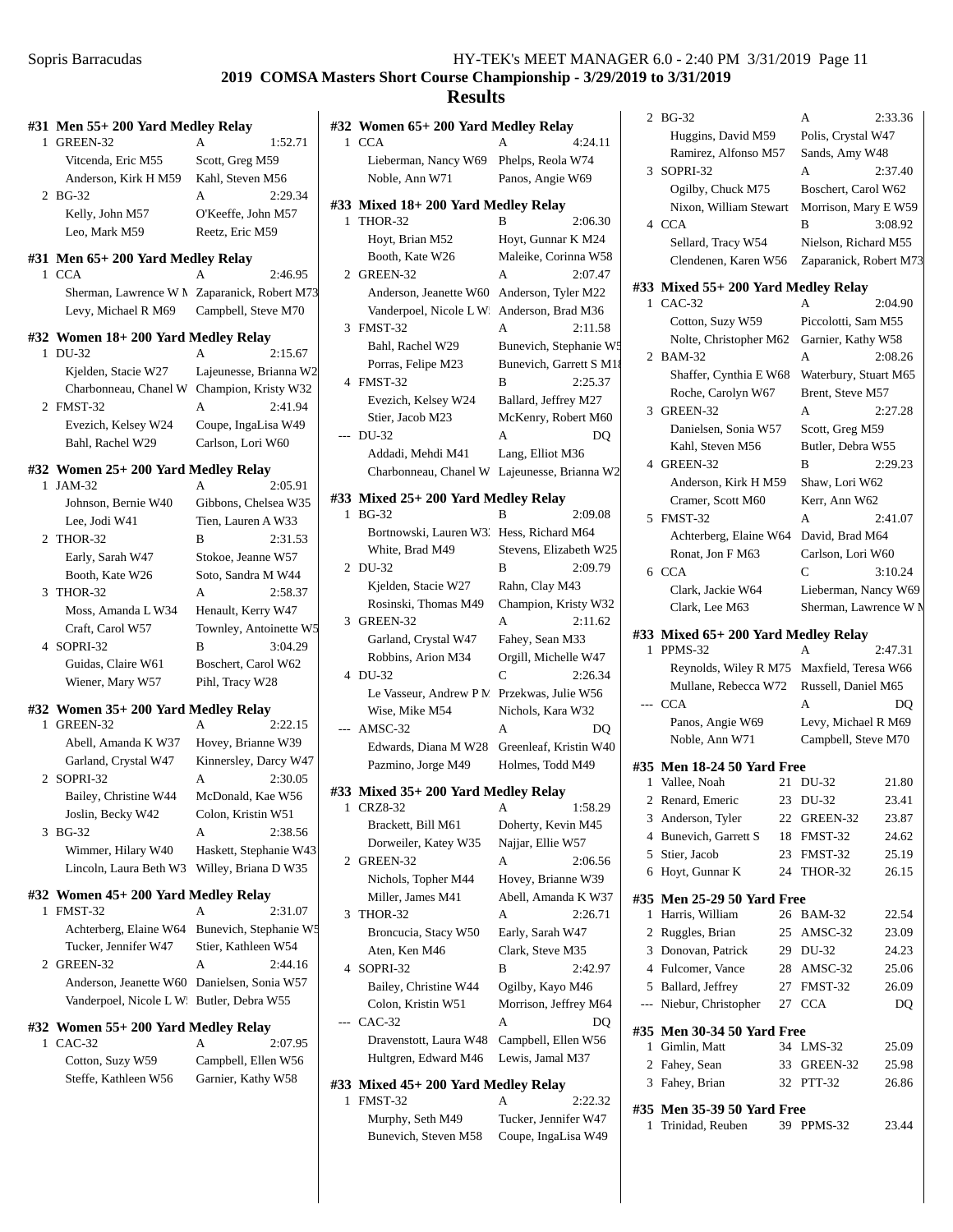|                | (#35 Men 35-39 50 Yard Free)     |    |               |       |
|----------------|----------------------------------|----|---------------|-------|
|                | 2 Anderson, Brad                 | 36 | GREEN-32      | 24.01 |
|                | 3 Lang, Elliot                   | 36 | DU-32         | 24.61 |
|                | 4 Bergford, Brian                |    | 37 THOR-32    | 26.10 |
|                | 5 Nelson, Mark                   | 37 | <b>CAC-32</b> | 29.79 |
| 6              | Lewis, Jamal                     | 37 | $CAC-32$      | 30.68 |
|                | #35 Men 40-44 50 Yard Free       |    |               |       |
| 1              | Addadi, Mehdi                    | 41 | DU-32         | 22.35 |
|                | 2 Robinson, Eric                 | 42 | PTT-32        | 23.09 |
| 3              | Sottile, Domenico                | 41 | UC32-32       | 23.22 |
|                | 4 Saum, Brett                    | 40 | $SDS-10$      | 23.47 |
| 5              | Miller, James                    | 41 | GREEN-32      | 24.18 |
| 6              | Krum, Eric                       |    | 43 FAST-32    | 25.27 |
| 7              | Woods, Tadd                      | 43 | UC32-32       | 25.40 |
| 8              | Nichols, Topher                  |    | 44 GREEN-32   | 25.52 |
| 9              | Chester, Justin                  | 43 | <b>PTT-32</b> | 27.23 |
|                | 10 Loose, Matt                   | 41 | UC32-32       | 31.45 |
| 11             | Despain, Matthew                 | 40 | AMSC-32       | 34.71 |
|                |                                  |    |               |       |
|                | #35 Men 45-49 50 Yard Free       |    |               |       |
| 1              | Torres, Mark                     | 49 | $CMS-32$      | 23.66 |
|                | 2 Garland, Robert                | 49 | GREEN-32      | 23.97 |
|                | 3 Gale, Aaron                    | 46 | UC32-32       | 24.38 |
| $\overline{4}$ | Rosinski, Thomas                 | 49 | DU-32         | 25.07 |
| 5              | Prutsman, Patrick                | 46 | UC32-32       | 25.59 |
| 6              | Hultgren, Edward                 | 46 | $CAC-32$      | 25.74 |
| 7              | Holmes, Todd                     | 49 | AMSC-32       | 25.84 |
| 8              | Pazmino, Jorge                   | 49 | AMSC-32       | 25.97 |
| 9              | Aten, Ken                        | 46 | THOR-32       | 26.71 |
| 10             | Murphy, Seth                     | 49 | FMST-32       | 29.35 |
| $---$          | Edwards, Dan                     | 45 | $CMS-32$      | DQ    |
|                | #35 Men 50-54 50 Yard Free       |    |               |       |
| 1              | Webber, James                    | 51 | PPMS-32       | 23.60 |
| $\overline{2}$ | Barringer, Rob                   | 53 | <b>UNAT</b>   | 24.43 |
| 3              | Nixon, William Stewa 50 SOPRI-32 |    |               | 25.43 |
|                | 4 Bingham, Frank                 |    | 53 DU-32      | 26.85 |
| 5              | Hoyt, Brian                      | 52 | THOR-32       | 27.15 |
| 6              | Maynard, Charles                 | 53 | PPMS-32       | 28.02 |
| 7              | Pins, Michael                    | 53 | BAM-32        | 29.64 |
|                | #35 Men 55-59 50 Yard Free       |    |               |       |
| 1              | Anderson, Kirk H                 | 59 | GREEN-32      | 24.22 |
| $\overline{c}$ | Kahl, Steven                     | 56 | GREEN-32      | 24.74 |
| 3              | Scott, Greg                      | 59 | GREEN-32      | 25.18 |
|                | 4 Brent, Steve                   | 57 | <b>BAM-32</b> | 25.45 |
| 5              | Hugo, John                       | 58 | BRKM-32       | 25.64 |
| 6              | Piccolotti, Sam                  | 55 | $CAC-32$      | 26.16 |
| 7              | Vitcenda, Eric                   | 55 | GREEN-32      | 26.36 |
| 8              | Hugo, Charles                    | 57 | UC32-32       | 27.20 |
| 9              | Leo, Mark                        | 59 | <b>BG-32</b>  | 28.34 |
| 10             | Le Vasseur, Andrew P             | 55 | DU-32         | 28.66 |
| 11             | Ramirez, Alfonso                 | 57 | <b>BG-32</b>  | 30.87 |
| 12             | Huggins, David                   | 59 | <b>BG-32</b>  | 31.15 |
| 13             | Nielson, Richard                 | 55 | <b>CCA</b>    | 31.53 |
|                | 14 O'Keeffe, John                | 57 | <b>BG-32</b>  | 33.54 |
|                | 15 Reetz, Eric                   | 59 | BG-32         | 34.93 |

|                | <b>Results</b>                    |    |                |       |
|----------------|-----------------------------------|----|----------------|-------|
|                | 16 Cattles, Steven                | 59 | <b>BG-32</b>   | 53.54 |
|                | #35 Men 60-64 50 Yard Free        |    |                |       |
| $\mathbf{1}$   | Hess, Richard                     | 64 | <b>BG-32</b>   | 26.80 |
| 2              | Nolte, Christopher                | 62 | $CAC-32$       | 27.41 |
| 3              | McKenry, Robert                   | 60 | FMST-32        | 27.96 |
| 4              | Morrison, Jeffrey                 | 64 | SOPRI-32       | 28.76 |
| 5              | Erzinger, Martin                  | 61 | GREEN-32       | 29.08 |
| 6              | Cramer, Scott                     | 60 | GREEN-32       | 29.54 |
| 7              | David, Brad                       | 64 | FMST-32        | 30.66 |
| 8              | Hice, Randy                       | 64 | UC32-32        | 30.87 |
| 9              | Miller, David                     | 61 | GREEN-32       | 31.21 |
| ---            | Glenn, Tim                        | 63 | OPA-32         | DQ    |
|                | #35 Men 65-69 50 Yard Free        |    |                |       |
| 1              | Waterbury, Stuart                 | 65 | <b>BAM-32</b>  | 26.29 |
| 2              | Feely, Kevin                      | 66 | JAM-32         | 30.00 |
| 3              | Hughes, John                      | 65 | <b>SS</b>      | 30.08 |
| 4              | Russell, Daniel                   | 65 | PPMS-32        | 34.03 |
|                | 5 Linn, Michael                   | 69 | <b>BG-32</b>   | 53.04 |
| $\cdots$       | Skulstad, John                    | 65 | DU-32          | DQ    |
| $\overline{a}$ | MacDonald, Lee H                  | 67 | <b>FAST-32</b> | DQ    |
|                | #35 Men 70-74 50 Yard Free        |    |                |       |
| $\mathbf{1}$   | Vaughan, James                    | 72 | DU-32          | 32.41 |
| 2              | Kalstrom, Reynold                 | 74 | FMST-32        | 36.40 |
| 3              | Zaparanick, Robert                | 73 | <b>CCA</b>     | 40.06 |
| $---$          | Abrahams, Richard                 | 74 | <b>CRZ8-32</b> | DQ    |
|                |                                   |    |                |       |
| 1              | #35 Men 75-79 50 Yard Free        | 75 | SOPRI-32       | 30.25 |
|                | Ogilby, Chuck<br>2 Hultin, Walter | 75 | DU-32          | 30.99 |
|                | 3 Reynolds, Wiley R               | 75 | PPMS-32        | 35.92 |
|                | 4 Tobin, John                     | 76 | $CMS-32$       | 37.92 |
| 5              | McDanal, Steven                   | 75 | JAM-32         | 41.54 |
|                |                                   |    |                |       |
|                | #36 Women 18-24 50 Yard Free      |    |                |       |
| $\mathbf{1}$   | Charbonneau, Chanel 24 DU-32      |    |                | 26.67 |
|                | 2 Russell, Leigh                  |    | 20 PPMS-32     | 27.01 |
| 3              | Russell, Nicole D                 |    | 23 PPMS-32     | 27.54 |
| $\overline{4}$ | Jones, Grace E                    | 18 | $CAC-32$       | 27.95 |
|                | #36 Women 25-29 50 Yard Free      |    |                |       |
| 1              | Booth, Kate                       | 26 | THOR-32        | 25.08 |
| 2              | Biggs, Brittany                   | 29 | CMS-32         | 26.23 |
|                | 3 Finch, Melanie                  |    | 28 BAM-32      | 27.32 |
|                | 4 Toscano, Chloe                  |    | 25 UC32-32     | 30.23 |
|                | 5 Bahl, Rachel                    |    | 29 FMST-32     | 30.38 |
| 6              | Lajeunesse, Brianna               |    | 25 DU-32       | 31.14 |
| 7              | Pihl, Tracy                       | 28 | SOPRI-32       | 38.56 |
| #36            | Women 30-34 50 Yard Free          |    |                |       |
| 1              | Bortnowski, Lauren                | 32 | <b>BG-32</b>   | 25.30 |
| 2              | Reed, Beverly                     |    | 31 PPMS-32     | 30.92 |
| 3              | Shupe, Abigail                    |    | 34 FAST-32     | 31.00 |
|                | 4 Nichols, Kara                   |    | 32 DU-32       | 32.80 |
|                | 5 Champion, Kristy                | 32 | DU-32          | 33.94 |
| 6              | Moss, Amanda L                    | 34 | THOR-32        | 48.04 |
|                | #36 Women 35-39 50 Yard Free      |    |                |       |
| 1              | Jones, Elizabeth                  |    | 35 AMSC-32     | 26.53 |
|                |                                   |    |                |       |
|                |                                   |    |                |       |

| 2              | Linke, Lyndsey                   | 38 | FAST-32              | 26.62          |
|----------------|----------------------------------|----|----------------------|----------------|
| 3              | Gibbons, Chelsea                 | 35 | JAM-32               | 28.72          |
| $\overline{4}$ | Abell, Amanda K                  | 37 | GREEN-32             | 29.31          |
| 5              | Hovey, Brianne                   | 39 | GREEN-32             | 30.63          |
| 6              | Willey, Briana D                 | 35 | $BG-32$              | 37.82          |
|                |                                  |    |                      |                |
| #36            | Women 40-44 50 Yard Free         |    |                      |                |
| 1              | Glenn, Katie                     | 42 | OPA-32               | 25.33          |
| 2              | Pitcher, Stacey                  | 40 | <b>FAST-32</b>       | 27.30          |
| 3              | Fostvedt, Alishia                | 42 | AMSC-32              | 27.87          |
| $\overline{4}$ | Shoemaker, Laura                 | 43 | FAST-32              | 29.10          |
| 5              | Joslin, Becky                    | 42 | SOPRI-32             | 30.16          |
| 6              | Despain, Christina               | 41 | AMSC-32              | 30.99          |
| 7              | Wimmer, Hilary                   | 40 | <b>BG-32</b>         | 31.60          |
| 8              | Bailey, Christine                | 44 | SOPRI-32             | 33.19          |
| 9              | Soto, Sandra M                   | 44 | THOR-32              | 36.15          |
| 10             | Greenleaf, Kristin               | 40 | AMSC-32              | 39.52          |
| $---$          | Barr, Lindsay                    | 41 | <b>HRM</b>           | DO             |
|                | #36 Women 45-49 50 Yard Free     |    |                      |                |
| 1              | Walkenhorst, Katie               | 45 | $LMS-32$             | 26.54          |
| 2              | Dravenstott, Laura               | 48 | $CAC-32$             | 26.59          |
| 3              | Plocek, Karina                   | 49 | UC32-32              | 26.89          |
| $\overline{4}$ | Hester, Ursula                   | 48 | <b>BAM-32</b>        | 27.48          |
| 5              | Batizy-Morley, Julianr 48        |    | $CMS-32$             | 28.50          |
| 6              | Strong, Susan                    | 47 | FAST-32              | 28.64          |
| 7              | Lipson, Christy                  | 49 | <b>BAM-32</b>        | 29.61          |
| 8              | Garland, Crystal                 | 47 | GREEN-32             | 30.35          |
| 9              | Tucker, Jennifer                 | 47 | FMST-32              | 31.55          |
| 10             | Polis, Crystal                   | 47 | $BG-32$              | 32.03          |
| 11             | Kinnersley, Darcy                | 47 | GREEN-32             | 33.46          |
| 12             | Orgill, Michelle                 | 47 | GREEN-32             | 34.53          |
| 13             | Coupe, IngaLisa                  | 49 | FMST-32              | 34.94          |
| 14             | Sands, Amy                       | 48 | <b>BG-32</b>         | 35.78          |
| #36            | Women 50-54 50 Yard Free         |    |                      |                |
| 1              | Tobey, Stacey                    |    | 50 BAM-32            | 28.04          |
| 2              | Richardson, Kim                  | 50 | FAST-32              | 28.98          |
| 3              | Colon, Kristin                   | 51 | SOPRI-32             | 32.47          |
| $\overline{4}$ | Vanderpoel, Nicole L             | 54 | GREEN-32             | 33.12          |
| 5              | Pearson, Deborah                 | 52 | NMMS-42              | 33.56          |
| 6              | Neujahr, Lisa                    | 53 | LOV-32               | 34.42          |
| 7              | Bunevich, Stephanie              | 52 | FMST-32              | 34.59          |
| 8              | Ray, Shaundra                    | 50 | WIND-32              | 36.96          |
| 9              | Walker, Laurie                   | 54 | AMSC-32              | 39.12          |
| ---            | Seavall, Kelly                   | 50 | GREEN-32             | DQ             |
| #36            | Women 55-59 50 Yard Free         |    |                      |                |
| 1              | Garnier, Kathy                   | 58 | $CAC-32$             | 27.30          |
| 2              | Flanery, Sherry                  | 55 | MVN-33               | 28.61          |
| 3              | Campbell, Ellen                  | 56 | $CAC-32$             | 28.65          |
| 4              | Cotton, Suzy                     | 59 | $CAC-32$             | 28.77          |
| 5              | Butler, Debra                    | 55 | GREEN-32             | 29.80          |
| 6              | Maleike, Corinna                 | 58 | THOR-32              | 31.59          |
| 7              |                                  |    |                      |                |
|                | Russello, Stacey D               | 55 | SS                   | 32.78          |
| 8              | Eldridge, Audrey                 | 56 | PPMS-32              | 33.93          |
| 9              | Przekwas, Julie                  | 56 | DU-32                | 35.14          |
| 10             | Wiener, Mary<br>Morrison, Mary E | 57 | SOPRI-32<br>SOPRI-32 | 37.61<br>42.40 |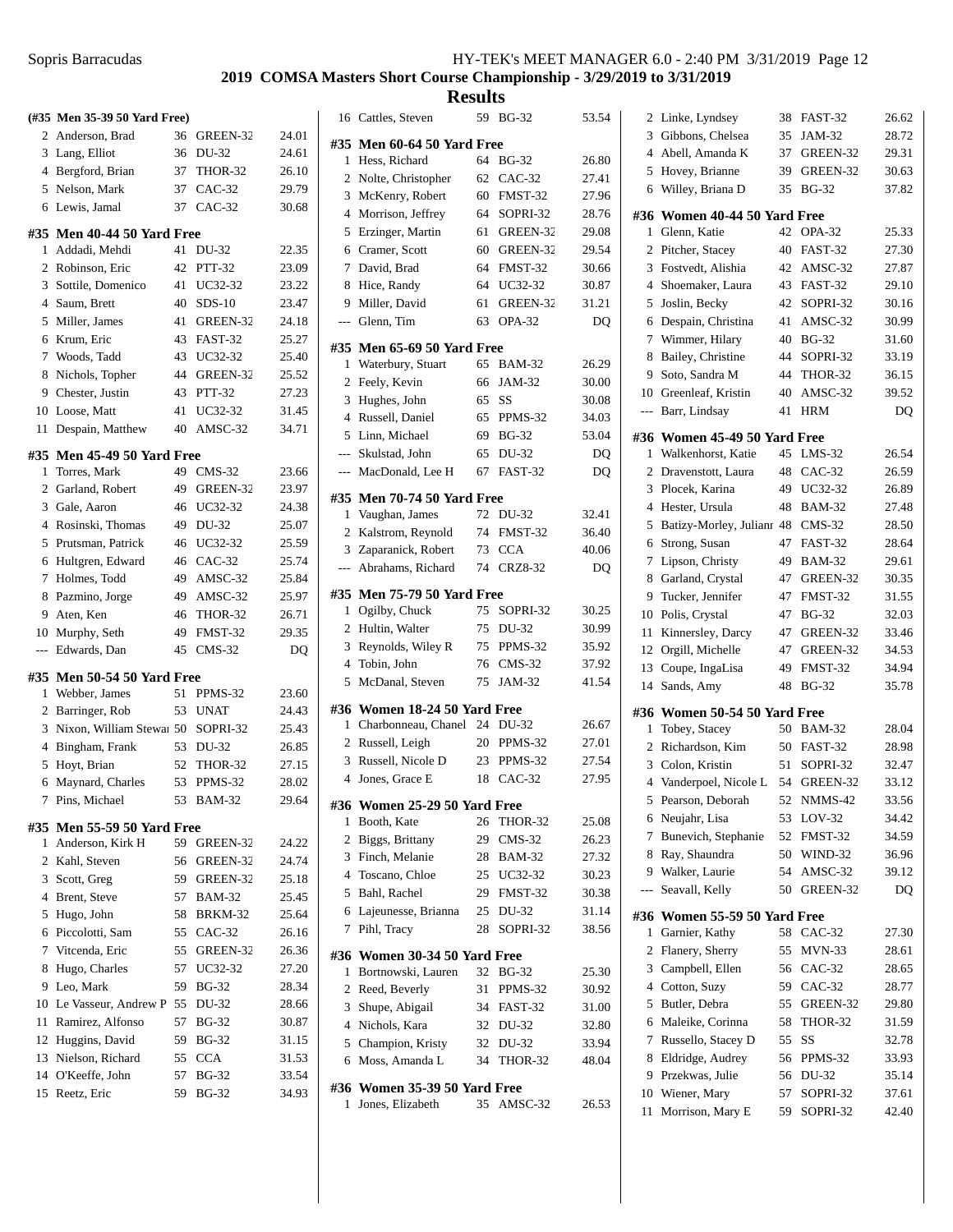## **2019 COMSA Masters Short Course Championship - 3/29/2019 to 3/31/2019**

|                | #36 Women 60-64 50 Yard Free                   |    |             |                |
|----------------|------------------------------------------------|----|-------------|----------------|
| 1              | Bennett, Lisa A                                | 62 | PPMS-32     | 29.73          |
|                | 2 Anderson, Jeanette                           |    | 60 GREEN-32 | 32.11          |
|                | 3 Kerr, Ann                                    |    | 62 GREEN-32 | 32.56          |
|                | 4 Guidas, Claire                               |    | 61 SOPRI-32 | 35.52          |
|                | 5 Carlson, Lori                                |    | 60 FMST-32  | 36.68          |
|                | 6 Boschert, Carol                              | 62 | SOPRI-32    | 38.94          |
|                | 7 Shaw, Lori                                   | 62 | GREEN-32    | 42.37          |
|                | #36 Women 65-69 50 Yard Free                   |    |             |                |
|                | 1 Rosener, Karen                               |    | 65 FAST-32  | 30.15          |
|                | 2 Shaffer, Cynthia E                           |    | 68 BAM-32   | 31.35          |
|                | 3 Maxfield, Teresa                             |    | 66 PPMS-32  | 35.12          |
|                | 4 Yoder, Margie E                              |    | 66 CAC-32   | 49.70          |
|                | --- Schickli, Jeanne H                         | 66 | UC32-32     | DQ             |
|                | #36 Women 70-74 50 Yard Free                   |    |             |                |
|                | 1 Mullane, Rebecca                             |    | 72 PPMS-32  | 40.96          |
|                | 2 Noble, Ann                                   |    | 71 CCA      | 49.23          |
|                | 3 Phelps, Reola                                |    | 74 CCA      | 1:02.55        |
|                | --- Prall, Winifred                            |    | 71 GREEN-32 | D <sub>O</sub> |
|                | #37 Men 18-24 100 Yard Fly                     |    |             |                |
|                | 1 Renard, Emeric                               |    | 23 DU-32    | 54.57          |
|                | 2 Vallee, Noah                                 |    | 21 DU-32    | 58.17          |
|                | 3 Porras, Felipe                               |    | 23 FMST-32  | 59.75          |
|                | 4 Stier, Jacob                                 |    | 23 FMST-32  | 1:11.17        |
|                |                                                |    |             |                |
|                | #37 Men 25-29 100 Yard Fly<br>1 Ruggles, Brian | 25 | AMSC-32     | 1:00.18        |
| $\overline{2}$ | Pham, Minh Triet                               |    | 27 PCAT-26  | 1:44.42        |
|                |                                                |    |             |                |
|                | #37 Men 30-34 100 Yard Fly                     |    |             |                |
| 1              | Robbins, Arion                                 |    | 34 GREEN-32 | 59.17          |
|                | 2 Gimlin, Matt                                 |    | 34 LMS-32   | 59.85          |
|                | #37 Men 35-39 100 Yard Fly                     |    |             |                |
|                | 1 Batchelder, John                             |    | 38 GREEN-32 | 58.59          |
|                | 2 Bergford, Brian                              |    | 37 THOR-32  | 1:03.77        |
|                | #37 Men 40-44 100 Yard Fly                     |    |             |                |
|                | --- Cox, Michael                               |    | 41 CMS-32   | DQ             |
|                | #37 Men 45-49 100 Yard Fly                     |    |             |                |
|                | 1 Garland, Robert                              |    | 49 GREEN-32 | 57.78          |
|                | 2 Tobey, John                                  |    | 47 BAM-32   | 1:01.76        |
|                | 3 Gale, Aaron                                  |    | 46 UC32-32  | 1:02.21        |
|                | 4 Ogilby, Kayo                                 |    | 46 SOPRI-32 | 1:02.43        |
|                | 5 White, Brad                                  |    | 49 BG-32    | 1:12.26        |
|                | 6 Dosenbach, Christoph 45 THOR-32              |    |             | 1:30.16        |
|                | --- Edwards, Dan                               |    | 45 CMS-32   | DQ             |
|                | --- Felix, Larry                               | 45 | PPMS-32     | DQ             |
|                |                                                |    |             |                |
|                | #37 Men 50-54 100 Yard Fly                     |    |             |                |
|                | 1 Maynard, Charles                             |    | 53 PPMS-32  | 1:10.83        |
|                | --- Wachendorf, Mark 53 FMST-32                |    |             | DQ             |
|                | #37 Men 55-59 100 Yard Fly                     |    |             |                |
|                | 1 Scott, Greg                                  |    | 59 GREEN-32 | 1:01.13        |
|                | 2 Bunevich, Steven                             |    | 58 FMST-32  | 1:12.79        |
|                | --- Melanson, Edward                           |    | 56 CRZ8-32  | DQ             |
|                |                                                |    |             |                |

|              | --- Mann, Jonathan                                 | 58 | GREEN-32    | DQ                 |
|--------------|----------------------------------------------------|----|-------------|--------------------|
|              | #37 Men 60-64 100 Yard Fly                         |    |             |                    |
|              | 1 Nolte, Christopher                               |    | 62 CAC-32   | 1:16.00            |
|              | 2 Heggy, Terry                                     | 64 | SOPRI-32    | 1:33.80            |
|              | 3 Clark, Lee                                       | 63 | <b>CCA</b>  | 1:39.09            |
|              | #37 Men 65-69 100 Yard Fly                         |    |             |                    |
|              | 1 Hughes, John                                     | 65 | <b>SS</b>   | 1:26.20            |
|              | 2 Levy, Michael R                                  |    | 69 CCA      | 1:43.31            |
|              | #37 Men 70-74 100 Yard Fly                         |    |             |                    |
| 1            | Abrahams, Richard                                  |    | 74 CRZ8-32  | 1:05.30            |
|              | #38 Women 18-24 100 Yard Fly                       |    |             |                    |
|              | 1 Charbonneau, Chanel 24 DU-32                     |    |             | 1:06.83            |
|              | 2 Evezich, Kelsey                                  |    | 24 FMST-32  | 1:44.99            |
|              | #38 Women 25-29 100 Yard Fly                       |    |             |                    |
|              | 1 Booth, Kate                                      |    | 26 THOR-32  | 1:01.93            |
|              | 2 Finch, Melanie                                   |    | 28 BAM-32   | 1:09.30            |
|              | 3 Toscano, Chloe                                   |    | 25 UC32-32  | 1:20.28            |
|              | 4 Stevens, Elizabeth                               |    | 25 BG-32    | 1:35.48            |
|              | --- Pihl, Tracy                                    |    | 28 SOPRI-32 | DQ                 |
|              | #38 Women 30-34 100 Yard Fly                       |    |             |                    |
|              | 1 Bortnowski, Lauren                               |    | 32 BG-32    | 1:09.51            |
|              | 2 Shupe, Abigail                                   |    | 34 FAST-32  | 1:27.98            |
|              | 3 Reed, Beverly                                    |    | 31 PPMS-32  | 1:28.37            |
|              | 4 Champion, Kristy                                 |    | 32 DU-32    | 1:28.80            |
|              |                                                    |    |             |                    |
|              | #38 Women 35-39 100 Yard Fly<br>1 Dorweiler, Katey |    | 35 CRZ8-32  | 1:10.89            |
|              | 2 Lincoln, Laura Beth                              |    | 35 BG-32    | 1:23.60            |
|              |                                                    |    |             |                    |
|              | #38 Women 40-44 100 Yard Fly<br>1 Lee, Jodi        |    | 41 JAM-32   |                    |
|              | 2 Pitcher, Stacey                                  |    | 40 FAST-32  | 1:05.72<br>1:08.89 |
|              | 3 Haskett, Stephanie                               |    | 43 BG-32    | 1:29.45            |
|              | --- Vitcenda, Jessica                              |    | 42 GREEN-32 | DQ                 |
|              |                                                    |    |             |                    |
|              | #38 Women 45-49 100 Yard Fly                       |    |             |                    |
| $\mathbf{1}$ | Strong, Susan<br>2 Henault, Kerry                  |    | 47 FAST-32  | 1:09.95            |
|              |                                                    |    | 47 THOR-32  | 1:48.18            |
|              | #38 Women 50-54 100 Yard Fly                       |    |             |                    |
|              | 1 Vanderpoel, Nicole L 54 GREEN-32                 |    |             | 1:22.73            |
|              | 2 Pearson, Deborah                                 | 52 | NMMS-42     | 1:35.20            |
|              | #38 Women 55-59 100 Yard Fly                       |    |             |                    |
| 1            | Steffe, Kathleen                                   |    | 56 CAC-32   | 1:09.23            |
|              | 2 Russello, Stacey D                               |    | 55 SS       | 1:32.99            |
|              | 3 McDonald, Kae                                    |    | 56 SOPRI-32 | 1:34.41            |
|              | 4 Townley, Antoinette                              |    | 58 THOR-32  | 1:58.95            |
|              | 5 Clendenen, Karen                                 |    | 56 CCA      | 2:46.35            |
|              | --- Danielsen, Sonia                               |    | 57 GREEN-32 | DQ                 |
|              | --- Dullea, Melanie                                | 57 | SS          | DQ                 |
|              | #38  Women 65-69 100 Yard Fly                      |    |             |                    |
|              | --- Flynn, Cindy                                   |    | 65 CMS-32   | DQ                 |
| #38          | <b>Women 70-74 100 Yard Fly</b>                    |    |             |                    |
| 1            | Noble, Ann                                         | 71 | <b>CCA</b>  | 2:32.51            |
|              |                                                    |    |             |                    |

|                | #39 Men 18-24 100 Yard Back       |          |                  |                    |  |  |
|----------------|-----------------------------------|----------|------------------|--------------------|--|--|
| $\mathbf{1}$   | Vallee, Noah                      | 21       | DU-32            | 1:01.18            |  |  |
| 2              | Porras, Felipe                    | 23       | FMST-32          | 1:05.10            |  |  |
|                | #39 Men 25-29 100 Yard Back       |          |                  |                    |  |  |
| 1              | Paknys, Ramunas                   | 27       | PPMS-32          | 50.18              |  |  |
| 2              | Pham, Minh Triet                  |          | 27 PCAT-26       | 2:13.26            |  |  |
|                | --- Harris, William               | 26       | <b>BAM-32</b>    | DO                 |  |  |
|                |                                   |          |                  |                    |  |  |
|                | #39 Men 30-34 100 Yard Back       |          |                  |                    |  |  |
| 1              | Fahey, Sean                       | 33       | GREEN-32         | 1:11.71            |  |  |
|                | #39 Men 35-39 100 Yard Back       |          |                  |                    |  |  |
| 1              | Bergford, Brian                   | 37       | THOR-32          | 1:05.06            |  |  |
| 2              | Batchelder, John                  | 38       | GREEN-32         | 1:06.71            |  |  |
|                | #39 Men 40-44 100 Yard Back       |          |                  |                    |  |  |
| 1              | O'Sullivan, Chris                 | 44       | DU-32            | 54.11              |  |  |
| 2              | Addadi, Mehdi                     | 41       | DU-32            | 54.40              |  |  |
| 3              | Saum, Brett                       |          | 40 SDS-10        | 57.40              |  |  |
| 4              | Nichols, Topher                   |          | 44 GREEN-32      | 1:04.63            |  |  |
| 5              | Woods, Tadd                       | 43       | UC32-32          | 1:08.22            |  |  |
| $\overline{a}$ | Cox, Michael                      | 41       | $CMS-32$         | DQ                 |  |  |
|                |                                   |          |                  |                    |  |  |
|                | #39 Men 45-49 100 Yard Back       |          |                  |                    |  |  |
| 1              | Ogilby, Kayo                      |          | 46 SOPRI-32      | 1:04.45            |  |  |
| 2              | Tobey, John                       | 47       | <b>BAM-32</b>    | 1:05.23            |  |  |
| 3              | Gale, Aaron                       | 46       | UC32-32          | 1:06.77            |  |  |
| 4              | Murphy, Seth                      | 49       | FMST-32          | 1:12.87            |  |  |
| ---            | Edwards, Dan                      | 45       | $CMS-32$         | DQ                 |  |  |
|                | #39 Men 50-54 100 Yard Back       |          |                  |                    |  |  |
|                |                                   |          |                  |                    |  |  |
| 1              | Webber, James                     | 51       | PPMS-32          | 57.96              |  |  |
| 2              | Barringer, Rob                    | 53       | <b>UNAT</b>      | 1:04.80            |  |  |
| 3              | Wise, Mike                        |          | 54 DU-32         | 1:09.38            |  |  |
| 4              |                                   | 52       | <b>SS</b>        | 1:37.13            |  |  |
| $---$          | Bennett, Dean<br>Jimenez, Ignacio | 53       | <b>CRZ8-32</b>   | DQ                 |  |  |
|                |                                   |          |                  |                    |  |  |
|                | #39 Men 55-59 100 Yard Back       |          |                  |                    |  |  |
| 1              | Vitcenda, Eric                    | 55       | GREEN-32         | 1:07.97            |  |  |
| 2              | Hugo, Charles                     | 57       | UC32-32          | 1:08.32            |  |  |
| 3              | Le Vasseur, Andrew P 55           |          | DU-32            | 1:22.88            |  |  |
| 4              | Ramirez, Alfonso                  | 57       | <b>BG-32</b>     | 1:31.76            |  |  |
|                | 5 Kelly, John                     | 57       | <b>BG-32</b>     | 1:33.63            |  |  |
| 6              | Cattles, Steven                   | 59       | <b>BG-32</b>     | 2:56.74            |  |  |
|                | #39 Men 60-64 100 Yard Back       |          |                  |                    |  |  |
| 1              | Brackett, Bill                    | 61       | <b>CRZ8-32</b>   | 1:02.44            |  |  |
| 2              | Heggy, Terry                      |          | 64 SOPRI-32      | 1:27.52            |  |  |
| 3              | Clark, Lee                        | 63       | <b>CCA</b>       | 1:42.37            |  |  |
|                | #39 Men 65-69 100 Yard Back       |          |                  |                    |  |  |
| 1              | Stanback, John                    | 65       | FAST-32          | 1:05.07            |  |  |
| 2              | Hughes, John                      | 65       | SS               | 1:14.33            |  |  |
| 3              | Feely, Kevin                      |          | 66 JAM-32        | 1:16.64            |  |  |
| 4              | Levy, Michael R                   |          | 69 CCA           | 1:43.27            |  |  |
| ---            | Skulstad, John                    | 65       | DU-32            | DQ                 |  |  |
|                |                                   |          |                  |                    |  |  |
|                | #39 Men 70-74 100 Yard Back       |          |                  |                    |  |  |
| 1<br>2         | Carney, Kent<br>Vaughan, James    | 71<br>72 | EVER-32<br>DU-32 | 1:16.11<br>1:39.17 |  |  |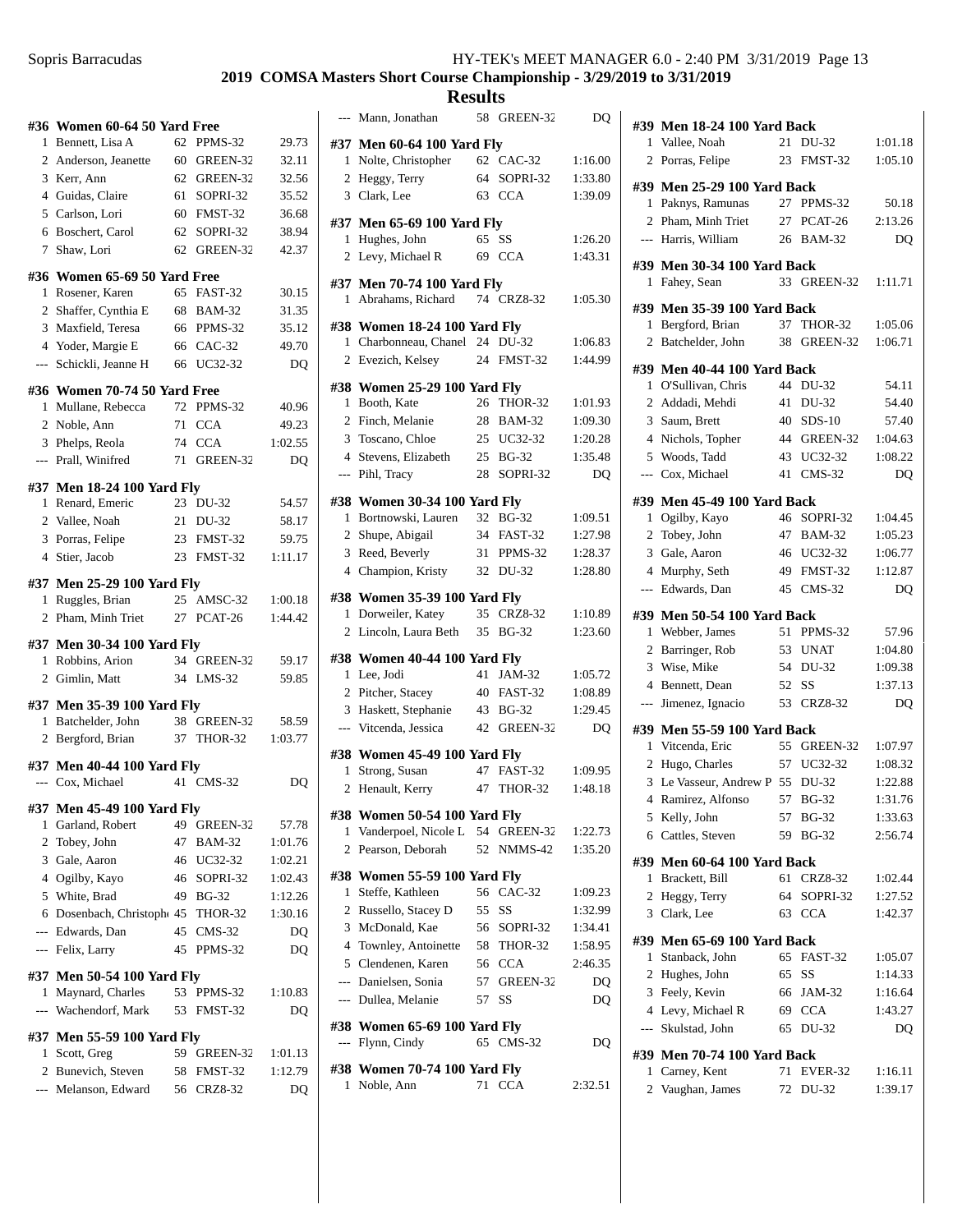## **2019 COMSA Masters Short Course Championship - 3/29/2019 to 3/31/2019**

|                          | (#39 Men 70-74 100 Yard Back)      |    |                |         |
|--------------------------|------------------------------------|----|----------------|---------|
| 3                        | Kalstrom, Reynold                  | 74 | FMST-32        | 1:43.46 |
|                          | 4 Zaparanick, Robert               | 73 | <b>CCA</b>     | 1:53.93 |
|                          | #39 Men 75-79 100 Yard Back        |    |                |         |
| 1                        | Ogilby, Chuck                      | 75 | SOPRI-32       | 1:13.88 |
|                          | 2 Reynolds, Wiley R                |    | 75 PPMS-32     | 1:42.65 |
| 3                        | Tobin, John                        |    | 76 CMS-32      | 1:46.26 |
|                          | 4 McDanal, Steven                  | 75 | JAM-32         | 1:57.11 |
| 5                        | Sherman, Lawrence W 77 CCA         |    |                | 2:37.96 |
|                          |                                    |    |                |         |
|                          | #40  Women 18-24 100 Yard Back     |    |                |         |
| 1                        | Charbonneau, Chanel 24 DU-32       |    |                | 1:10.53 |
| $\overline{c}$           | Evezich, Kelsey                    | 24 | FMST-32        | 1:28.51 |
|                          | #40  Women 25-29 100 Yard Back     |    |                |         |
| 1                        | Biggs, Brittany                    |    | 29 CMS-32      | 1:07.90 |
|                          | 2 Kjelden, Stacie                  |    | 27 DU-32       | 1:12.42 |
|                          | 3 Stevens, Elizabeth               |    | 25 BG-32       | 1:29.45 |
|                          | --- Pihl, Tracy                    | 28 | SOPRI-32       | DQ      |
|                          |                                    |    |                |         |
|                          | #40 Women 30-34 100 Yard Back      |    |                |         |
| $\mathbf{1}$             | Tien, Lauren A                     | 33 | JAM-32         | 1:13.04 |
| 2                        | Moss, Amanda L                     | 34 | THOR-32        | 1:54.97 |
|                          | #40 Women 35-39 100 Yard Back      |    |                |         |
| 1                        | Linke, Lyndsey                     | 38 | <b>FAST-32</b> | 1:06.84 |
| 2                        | Jones, Elizabeth                   | 35 | AMSC-32        | 1:09.50 |
|                          | 3 Abell, Amanda K                  |    | 37 GREEN-32    | 1:14.32 |
|                          | 4 Lincoln, Laura Beth              | 35 | <b>BG-32</b>   | 1:25.22 |
|                          | #40 Women 40-44 100 Yard Back      |    |                |         |
| 1                        | Johnson, Bernie                    |    | 40 JAM-32      | 1:08.29 |
| $\overline{c}$           | Pitcher, Stacey                    |    | 40 FAST-32     | 1:11.08 |
| 3                        | Joslin, Becky                      |    | 42 SOPRI-32    | 1:24.84 |
|                          | 4 O'Connell, Fontaine              |    | 44 CMS-32      | 1:26.12 |
| 5                        | Bailey, Christine                  | 44 | SOPRI-32       | 1:31.21 |
|                          |                                    |    |                |         |
|                          | #40 Women 45-49 100 Yard Back      |    |                |         |
| 1                        | Walkenhorst, Katie                 |    | 45 LMS-32      | 1:03.96 |
|                          | 2 Batizy-Morley, Julianr 48 CMS-32 |    |                | 1:11.63 |
|                          | 3 Early, Sarah                     |    | 47 THOR-32     | 1:28.84 |
| $\overline{4}$           | Henault, Kerry                     | 47 | <b>THOR-32</b> | 1:29.48 |
| 5                        | Sands, Amy                         | 48 | <b>BG-32</b>   | 1:35.41 |
| 6                        | Kinnersley, Darcy                  | 47 | GREEN-32       | 1:36.75 |
|                          | #40 Women 50-54 100 Yard Back      |    |                |         |
| 1                        | Sellard, Tracy                     | 54 | <b>CCA</b>     | 1:17.16 |
| 2                        | Richardson, Kim                    | 50 | FAST-32        | 1:17.50 |
| 3                        | Vanderpoel, Nicole L               |    | 54 GREEN-32    | 1:19.18 |
| 4                        | Neujahr, Lisa                      |    | 53 LOV-32      | 1:28.63 |
| 5                        | Sparrow, Stacy                     |    | 53 BG-32       | 1:29.07 |
| 6                        | Pearson, Deborah                   | 52 | NMMS-42        | 1:29.75 |
| 7                        | Broncucia, Stacy                   | 50 | THOR-32        | 1:40.52 |
| $\overline{\phantom{a}}$ | Seavall, Kelly                     | 50 | GREEN-32       | DQ      |
|                          |                                    |    |                |         |
|                          | #40 Women 55-59 100 Yard Back      |    |                |         |
| 1                        | Cotton, Suzy                       |    | 59 CAC-32      | 1:12.47 |
| 2                        | Flanery, Sherry                    | 55 | $MVN-33$       | 1:15.83 |
| 3                        | Maleike, Corinna                   | 58 | THOR-32        | 1:29.34 |
|                          |                                    |    |                |         |
|                          |                                    |    |                |         |

|                | 4 Townley, Antoinette                | 58 | THOR-32              | 1:53.56 |
|----------------|--------------------------------------|----|----------------------|---------|
|                | 5 Danielsen, Sonia                   | 57 | GREEN-32             | 1:59.08 |
| 6              | Clendenen, Karen                     | 56 | <b>CCA</b>           | 2:32.15 |
|                |                                      |    |                      |         |
|                | #40 Women 60-64 100 Yard Back        |    |                      |         |
| 1              | Bennett, Lisa A                      | 62 | PPMS-32              | 1:17.16 |
| 2              | Anderson, Jeanette                   | 60 | GREEN-32             | 1:23.02 |
| 3              | Kerr, Ann                            |    | 62 GREEN-32          | 1:24.54 |
|                | 4 Guidas, Claire                     | 61 | SOPRI-32             | 1:38.47 |
| 5              | Boschert, Carol                      | 62 | SOPRI-32             | 2:02.68 |
|                |                                      | 62 |                      | 2:03.65 |
| 6              | Bennett, Aimee                       |    | SS                   |         |
|                | #40 Women 65-69 100 Yard Back        |    |                      |         |
| 1              | Shaffer, Cynthia E                   | 68 | <b>BAM-32</b>        | 1:18.27 |
| $\overline{2}$ | Maxfield, Teresa                     | 66 | PPMS-32              | 1:35.50 |
| 3              | Lieberman, Nancy                     | 69 | <b>CCA</b>           | 2:14.74 |
|                |                                      |    |                      |         |
|                | #40 Women 70-74 100 Yard Back        |    |                      |         |
| 1              | Mullane, Rebecca                     | 72 | PPMS-32              | 1:48.91 |
|                | 2 Noble, Ann                         | 71 | <b>CCA</b>           | 2:18.53 |
|                | 3 Phelps, Reola                      | 74 | <b>CCA</b>           | 3:06.24 |
| $---$          | Prall, Winifred                      | 71 | GREEN-32             | DQ      |
|                |                                      |    |                      |         |
|                | #41 Men 25+ 800 Yard Free Relay      |    |                      |         |
| 1              | PPMS-32                              |    | A                    | 8:46.48 |
|                | Paknys, Ramunas M27                  |    | Trinidad, Reuben M39 |         |
|                | Maynard, Charles M53                 |    | Webber, James M51    |         |
|                |                                      |    |                      |         |
|                | #45 Men 18-24 200 Yard Breast        |    |                      |         |
| 1              | Porras, Felipe                       | 23 | FMST-32              | 2:55.10 |
|                |                                      |    |                      |         |
| #45            | Men 25-29 200 Yard Breast            |    |                      |         |
| $\overline{a}$ | Pham, Minh Triet                     | 27 | PCAT-26              | DQ      |
|                |                                      |    |                      |         |
|                | #45 Men 30-34 200 Yard Breast        |    |                      |         |
| 1              | Fahey, Brian                         | 32 | <b>PTT-32</b>        | 2:53.78 |
|                |                                      |    |                      |         |
| 1              | #45  Men 35-39 200 Yard Breast       |    |                      |         |
|                | Trinidad, Reuben                     |    | 39 PPMS-32           | 2:17.20 |
|                | 2 Bergford, Brian                    |    | 37 THOR-32           | 2:38.58 |
|                | 3 Batchelder, John                   |    | 38 GREEN-32          | 2:41.68 |
|                | 4 Clark, Steve                       |    | 35 THOR-32           | 2:50.76 |
| $\overline{a}$ | Koob, David                          | 37 | $LMS-32$             | DQ      |
|                |                                      |    |                      |         |
|                | #45 Men 40-44 200 Yard Breast        |    | 43 DU-32             | 2:47.39 |
|                | 1 Rahn, Clay<br>--- Cox, Michael     | 41 | CMS-32               | DO      |
|                |                                      |    |                      |         |
|                | #45 Men 45-49 200 Yard Breast        |    |                      |         |
|                | 1 Doherty, Kevin                     |    | 45 CRZ8-32           | 2:17.78 |
|                | 2 Ogilby, Kayo                       |    | 46 SOPRI-32          | 2:45.53 |
|                | 3 Murphy, Seth                       |    | 49 FMST-32           | 3:02.31 |
|                | --- Dosenbach, Christophe 45 THOR-32 |    |                      | DQ      |
|                |                                      |    |                      |         |
|                | #45 Men 50-54 200 Yard Breast        |    |                      |         |
|                | 1 Bennett, Dean                      | 52 | SS                   | 3:42.11 |
|                | --- Barringer, Rob                   |    | 53 UNAT              | DQ      |
|                | --- Jimenez, Ignacio                 |    | 53 CRZ8-32           | DQ      |
|                |                                      |    |                      |         |
|                | #45 Men 55-59 200 Yard Breast        |    |                      |         |
| 1              | Scott, Greg                          |    | 59 GREEN-32          | 2:26.47 |
|                | 2 Le Vasseur, Andrew P 55 DU-32      |    |                      | 3:34.21 |

| #45                 | Men 60-64 200 Yard Breast                       |       |                        |                    |
|---------------------|-------------------------------------------------|-------|------------------------|--------------------|
| 1                   | Louie, Jamie                                    | 62    | $C SST-32$             | 2:44.32            |
| 2                   | Heggy, Terry                                    | 64    | SOPRI-32               | 3:16.47            |
| 3                   | David, Brad                                     |       | 64 FMST-32             | 3:20.66            |
|                     | 4 Clark, Lee                                    |       | 63 CCA                 | 4:43.33            |
|                     |                                                 |       |                        |                    |
| 1                   | #45 Men 65-69 200 Yard Breast                   | 65    |                        | 2:35.70            |
|                     | Waterbury, Stuart                               |       | <b>BAM-32</b>          |                    |
| $\overline{2}$<br>3 | MacDonald, Lee H<br>Levy, Michael R             |       | 67 FAST-32<br>69 CCA   | 2:47.17<br>3:33.56 |
| $\overline{4}$      | Linn, Michael                                   |       | 69 BG-32               | 4:54.67            |
|                     |                                                 |       |                        |                    |
|                     | #45 Men 70-74 200 Yard Breast                   |       |                        |                    |
|                     | 1 Carney, Kent                                  | 71    | EVER-32                | 2:59.37            |
|                     | 2 Kalstrom, Reynold                             |       | 74 FMST-32             | 4:06.13            |
| ---                 | Burson, William                                 |       | 74 GREEN-32            | DQ                 |
|                     | #46 Women 18-24 200 Yard Breast                 |       |                        |                    |
| 1                   | Evezich, Kelsey                                 | 24    | FMST-32                | 4:08.04            |
|                     | #46 Women 30-34 200 Yard Breast                 |       |                        |                    |
| 1                   | Moss, Amanda L                                  |       | 34 THOR-32             | 4:42.32            |
|                     | #46 Women 35-39 200 Yard Breast                 |       |                        |                    |
| 1                   | Gibbons, Chelsea                                | 35    | JAM-32                 | 2:48.66            |
| $\overline{2}$      | Hovey, Brianne                                  |       | 39 GREEN-32            | 3:07.54            |
| 3                   | Lincoln, Laura Beth 35 BG-32                    |       |                        | 3:23.20            |
|                     |                                                 |       |                        |                    |
| 1                   | #46 Women 40-44 200 Yard Breast<br>Glenn, Katie | 42    | OPA-32                 | 2:27.88            |
| 2                   | Lee, Jodi                                       | 41    | JAM-32                 | 2:38.75            |
| 3                   | Joslin, Becky                                   |       | 42 SOPRI-32            | 3:11.71            |
| 4                   | Haskett, Stephanie                              |       | 43 BG-32               | 3:21.64            |
| 5                   | Wimmer, Hilary                                  | 40    | <b>BG-32</b>           | 3:25.51            |
| 6                   | Soto, Sandra M                                  | 44    | <b>THOR-32</b>         | 3:53.99            |
| ---                 | Vitcenda, Jessica                               | 42    | GREEN-32               | DQ                 |
|                     |                                                 |       |                        |                    |
| #46                 | Women 45-49 200 Yard Breast                     |       |                        |                    |
| 1                   | Vidlock Granley, Kath 48 PTT-32                 |       | 47 THOR-32             | 3:05.35<br>3:18.91 |
| $\overline{2}$      | Early, Sarah                                    |       |                        |                    |
| 3<br>$\overline{a}$ | Henault, Kerry<br>Queenan, Katie                | 47    | THOR-32<br>46 GREEN-32 | 3:20.50<br>DQ      |
|                     |                                                 |       |                        |                    |
|                     | #46 Women 50-54 200 Yard Breast                 |       |                        |                    |
| 1                   | Bunevich, Stephanie 52 FMST-32                  |       |                        | 3:28.13            |
|                     | #46 Women 55-59 200 Yard Breast                 |       |                        |                    |
| 1                   | Russello, Stacey D                              | 55 SS |                        | 3:17.25            |
|                     | 2 McDonald, Kae                                 |       | 56 SOPRI-32            | 3:24.21            |
|                     | 3 Eldridge, Audrey                              |       | 56 PPMS-32             | 3:24.95            |
| 4                   | Stokoe, Jeanne                                  |       | 57 THOR-32             | 3:49.50            |
| 5                   | Danielsen, Sonia                                |       | 57 GREEN-32            | 4:19.25            |
|                     | 6 Clendenen, Karen                              |       | 56 CCA                 | 6:06.08            |
|                     | #46 Women 60-64 200 Yard Breast                 |       |                        |                    |
|                     | 1 Achterberg, Elaine                            |       | 64 FMST-32             | 3:27.53            |
| $\overline{2}$      | Shaw, Lori                                      | 62    | GREEN-32               | 4:26.92            |
|                     | #46 Women 65-69 200 Yard Breast                 |       |                        |                    |
| 1                   | Lieberman, Nancy 69 CCA                         |       |                        | 4:20.78            |
|                     |                                                 |       |                        |                    |
|                     |                                                 |       |                        |                    |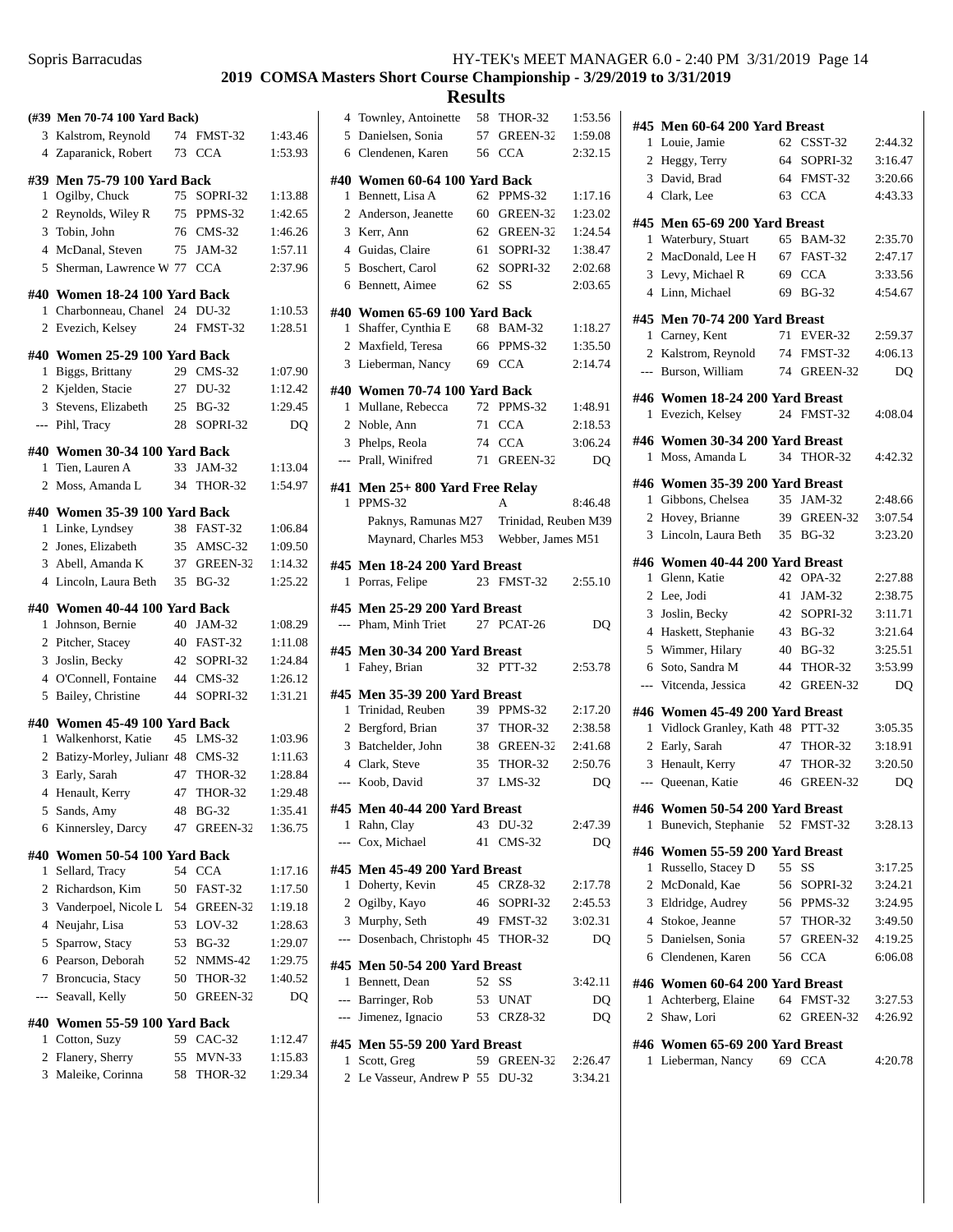## **2019 COMSA Masters Short Course Championship - 3/29/2019 to 3/31/2019**

|                | #46 Women 70-74 200 Yard Breast |    |                |         |
|----------------|---------------------------------|----|----------------|---------|
| 1              | Phelps, Reola                   | 74 | <b>CCA</b>     | 7:05.66 |
| $\overline{a}$ | Prall, Winifred                 | 71 | GREEN-32       | DQ      |
|                |                                 |    |                |         |
|                | #47 Men 18-24 100 Yard IM       |    |                |         |
| 1              | Vallee, Noah                    | 21 | DU-32          | 56.31   |
| 2              | Renard, Emeric                  | 23 | DU-32          | 57.67   |
| 3              | Anderson, Tyler                 | 22 | GREEN-32       | 1:05.29 |
| 4              | Stier, Jacob                    | 23 | FMST-32        | 1:08.23 |
| 5              | Hoyt, Gunnar K                  | 24 | THOR-32        | 1:08.34 |
| 6              | Porras, Felipe                  | 23 | FMST-32        | 1:08.77 |
| ---            | <b>Bunevich, Garrett S</b>      | 18 | FMST-32        | DQ      |
|                | #47 Men 25-29 100 Yard IM       |    |                |         |
| 1              | Schmuhl, Stephen                | 26 | UC32-32        | 54.66   |
| 2              | Ruggles, Brian                  | 25 | AMSC-32        | 57.58   |
| 3              | Donovan, Patrick                | 29 | DU-32          | 1:00.20 |
|                | 4 Fulcomer, Vance               | 28 | AMSC-32        | 1:04.46 |
|                | 5 Ballard, Jeffrey              | 27 | FMST-32        | 1:08.19 |
|                | --- Harris, William             | 26 | <b>BAM-32</b>  | DQ      |
| ---            | Pham, Minh Triet                | 27 | PCAT-26        | DQ      |
|                |                                 |    |                |         |
|                | #47 Men 30-34 100 Yard IM       |    |                |         |
| 1              | Robbins, Arion                  | 34 | GREEN-32       | 1:02.29 |
|                | 2 Gimlin, Matt                  | 34 | $LMS-32$       | 1:02.95 |
| 3              | Fahey, Sean                     | 33 | GREEN-32       | 1:08.23 |
| #47            | <b>Men 35-39 100 Yard IM</b>    |    |                |         |
| 1              | Trinidad, Reuben                | 39 | PPMS-32        | 57.69   |
| 2              | Lang, Elliot                    | 36 | DU-32          | 1:00.85 |
| 3              | Batchelder, John                | 38 | GREEN-32       | 1:04.25 |
| $\overline{4}$ | Bergford, Brian                 | 37 | THOR-32        | 1:05.81 |
| 5              | Anderson, Brad                  | 36 | GREEN-32       | 1:06.40 |
| 6              | Nelson, Mark                    | 37 | $CAC-32$       | 1:59.20 |
|                |                                 |    |                |         |
|                | #47 Men 40-44 100 Yard IM       |    |                |         |
| 1              | O'Sullivan, Chris               | 44 | DU-32          | 55.22   |
|                | 2 Sottile, Domenico             | 41 | UC32-32        | 59.97   |
| 3              | Miller, James                   | 41 | GREEN-32       | 1:03.20 |
| $\overline{4}$ | Nichols, Topher                 | 44 | GREEN-32       | 1:03.27 |
| 5              | Krum, Eric                      | 43 | <b>FAST-32</b> | 1:06.84 |
| 6              | Rahn, Clay                      | 43 | DU-32          | 1:08.33 |
| 7              | Chester, Justin                 | 43 | PTT-32         | 1:20.25 |
| 8              | Loose, Matt                     | 41 | UC32-32        | 1:23.63 |
| 9              | Despain, Matthew                | 40 | AMSC-32        | 1:36.14 |
| $---$          | Woods, Tadd                     | 43 | UC32-32        | DQ      |
| #47            | Men 45-49 100 Yard IM           |    |                |         |
| 1              | Torres, Mark                    | 49 | $CMS-32$       | 58.64   |
| 2              | Garland, Robert                 | 49 | GREEN-32       | 59.79   |
| 3              | Ogilby, Kayo                    | 46 | SOPRI-32       | 1:03.77 |
| 4              | Hultgren, Edward                | 46 | $CAC-32$       | 1:05.41 |
| 5              | Holmes, Todd                    |    | AMSC-32        |         |
|                |                                 | 49 |                | 1:06.48 |
| 6              | Prutsman, Patrick               | 46 | UC32-32        | 1:07.68 |
| 7              | Pazmino, Jorge                  | 49 | AMSC-32        | 1:10.18 |
| 8              | White, Brad                     | 49 | <b>BG-32</b>   | 1:13.53 |
| 9              | Aten, Ken                       | 46 | THOR-32        | 1:14.44 |
| 10             | Murphy, Seth                    | 49 | FMST-32        | 1:14.64 |
| ---            | Edwards, Dan                    | 45 | CMS-32         | DQ      |
|                |                                 |    |                |         |

| $\overline{a}$ | Felix, Larry                 | 45 | PPMS-32        | DQ      |
|----------------|------------------------------|----|----------------|---------|
|                | #47 Men 50-54 100 Yard IM    |    |                |         |
| 1              | Webber, James                | 51 | PPMS-32        | 58.10   |
| 2              | Barringer, Rob               | 53 | <b>UNAT</b>    | 1:02.11 |
| 3              | Nixon, William Stewar 50     |    | SOPRI-32       | 1:07.92 |
| 4              | Wise, Mike                   | 54 | DU-32          | 1:09.51 |
| 5              | Hoyt, Brian                  | 52 | THOR-32        | 1:13.73 |
| 6              | Pins, Michael                | 53 | <b>BAM-32</b>  | 1:14.18 |
| $\overline{a}$ | Wachendorf, Mark             | 53 | FMST-32        | DQ      |
| $\overline{a}$ | Jimenez, Ignacio             | 53 | CRZ8-32        | DQ      |
| #47            | Men 55-59 100 Yard IM        |    |                |         |
| 1              | Coveney, Christopher         | 56 | $LMS-32$       | 1:00.64 |
| 2              | Hugo, John                   | 58 | BRKM-32        | 1:05.82 |
| 3              | Kahl, Steven                 | 56 | GREEN-32       | 1:07.37 |
| 4              | Vitcenda, Eric               | 55 | GREEN-32       | 1:08.03 |
| 5              | Hugo, Charles                | 57 | UC32-32        | 1:09.19 |
| 6              | Brent, Steve                 | 57 | <b>BAM-32</b>  | 1:09.97 |
| 7              |                              | 59 |                | 1:15.49 |
|                | Leo, Mark                    |    | <b>BG-32</b>   |         |
| 8              | Bunevich, Steven             | 58 | FMST-32        | 1:18.63 |
| 9              | Huggins, David               | 59 | <b>BG-32</b>   | 1:21.35 |
| 10             | Le Vasseur, Andrew P         | 55 | DU-32          | 1:24.58 |
| 11             | Ramirez, Alfonso             | 57 | <b>BG-32</b>   | 1:26.18 |
| 12             | O'Keeffe, John               | 57 | <b>BG-32</b>   | 1:28.69 |
| 13             | Kelly, John                  | 57 | <b>BG-32</b>   | 1:32.41 |
| 14             | Reetz, Eric                  | 59 | <b>BG-32</b>   | 1:34.82 |
| ---            | Mann, Jonathan               | 58 | GREEN-32       | DQ      |
| $\cdots$       | Melanson, Edward             | 56 | <b>CRZ8-32</b> | DQ      |
| $---$          | Cattles, Steven              | 59 | <b>BG-32</b>   | DQ      |
| $---$          | Anderson, Kirk H             | 59 | GREEN-32       | DQ      |
| #47            | <b>Men 60-64 100 Yard IM</b> |    |                |         |
| 1              | Hess, Richard                | 64 | <b>BG-32</b>   | 1:09.88 |
| 2              | Nolte, Christopher           | 62 | $CAC-32$       | 1:10.47 |
| 3              | Cramer, Scott                | 60 | GREEN-32       | 1:18.75 |
| 4              | Morrison, Jeffrey            | 64 | SOPRI-32       | 1:19.65 |
| 5              | Hice, Randy                  | 64 | UC32-32        | 1:20.52 |
| 6              | David, Brad                  | 64 | FMST-32        | 1:20.83 |
| $\tau$         | Erzinger, Martin             | 61 | GREEN-32       | 1:25.81 |
|                | 8 Miller, David              |    | 61 GREEN-32    | 1:27.24 |
|                |                              |    |                |         |
|                | #47 Men 65-69 100 Yard IM    | 65 |                |         |
| 1              | Stanback, John               |    | FAST-32        | 1:09.32 |
|                | 2 Feely, Kevin               |    | 66 JAM-32      | 1:19.61 |
|                | 3 Hughes, John               |    | 65 SS          | 1:21.47 |
|                | 4 Levy, Michael R            |    | 69 CCA         | 1:29.77 |
| 5              | Linn, Michael                | 69 | <b>BG-32</b>   | 2:58.90 |
|                | #47 Men 70-74 100 Yard IM    |    |                |         |
| 1              | Burson, William              | 74 | GREEN-32       | 1:37.47 |
|                | 2 Kalstrom, Reynold          | 74 | FMST-32        | 1:42.75 |
|                | 3 Zaparanick, Robert         | 73 | <b>CCA</b>     | 2:01.38 |
|                | #47 Men 75-79 100 Yard IM    |    |                |         |
| 1              | Ogilby, Chuck                | 75 | SOPRI-32       | 1:18.05 |
| 2              | McDanal, Steven              | 75 | JAM-32         | 1:45.52 |
| 3              | Tobin, John                  |    | 76 CMS-32      | 1:46.00 |
|                |                              |    |                |         |
|                |                              |    |                |         |
|                |                              |    |                |         |

| #48            | <b>Women 18-24 100 Yard IM</b>      |          |                    |               |  |  |
|----------------|-------------------------------------|----------|--------------------|---------------|--|--|
| 1              | Charbonneau, Chanel                 | 24       | DU-32              | 1:06.75       |  |  |
| 2              | Russell, Nicole D                   | 23       | PPMS-32            | 1:08.57       |  |  |
| 3              | Russell, Leigh                      |          | 20 PPMS-32         | 1:08.99       |  |  |
| $\overline{4}$ | Jones, Grace E                      | 18       | $CAC-32$           | 1:15.22       |  |  |
| 5              | Evezich, Kelsey                     | 24       | FMST-32            | 1:33.82       |  |  |
| #48            | <b>Women 25-29 100 Yard IM</b>      |          |                    |               |  |  |
| 1              | Paknys, Storrie                     | 26       | PPMS-32            | 1:04.50       |  |  |
| 2              | Biggs, Brittany                     | 29       | $CMS-32$           | 1:07.17       |  |  |
| 3              | Finch, Melanie                      | 28       | <b>BAM-32</b>      | 1:10.29       |  |  |
| 4              | Kjelden, Stacie                     | 27       | DU-32              | 1:14.95       |  |  |
| 5              | Bahl, Rachel                        | 29       | FMST-32            | 1:21.05       |  |  |
| 6              | Stevens, Elizabeth                  | 25       | <b>BG-32</b>       | 1:23.83       |  |  |
| ---            | Toscano, Chloe                      | 25       | UC32-32            | DQ            |  |  |
| $\overline{a}$ | Pihl, Tracy                         | 28       | SOPRI-32           | DQ            |  |  |
| #48            | <b>Women 30-34 100 Yard IM</b>      |          |                    |               |  |  |
| 1              | Bortnowski, Lauren                  | 32       | <b>BG-32</b>       | 1:06.51       |  |  |
| 2              | Tien, Lauren A                      | 33       | JAM-32             | 1:13.25       |  |  |
| 3              | Champion, Kristy                    | 32       | DU-32              | 1:23.73       |  |  |
| 4              | Reed, Beverly                       | 31       | PPMS-32            | 1:27.06       |  |  |
| 5              | Nichols, Kara                       | 32       | DU-32              | 1:29.21       |  |  |
| 6              | Moss, Amanda L                      | 34       | THOR-32            | 2:02.18       |  |  |
| #48            | <b>Women 35-39 100 Yard IM</b>      |          |                    |               |  |  |
| 1              | Linke, Lyndsey                      | 38       | FAST-32            | 1:05.36       |  |  |
| 2              | Jones, Elizabeth                    | 35       | AMSC-32            | 1:09.78       |  |  |
| 3              | Gibbons, Chelsea                    | 35       | JAM-32             | 1:11.63       |  |  |
| $\overline{4}$ | Abell, Amanda K                     | 37       | GREEN-32           | 1:15.82       |  |  |
| 5              | Hovey, Brianne                      | 39       | GREEN-32           | 1:18.70       |  |  |
| #48            | <b>Women 40-44 100 Yard IM</b>      |          |                    |               |  |  |
| 1              | Glenn, Katie                        | 42       | OPA-32             | 1:01.71       |  |  |
| 2              | Lee, Jodi                           | 41       | JAM-32             | 1:05.12       |  |  |
| 3              | Pitcher, Stacey                     | 40       | FAST-32            | 1:10.23       |  |  |
| $\overline{4}$ | Fostvedt, Alishia                   | 42       | AMSC-32            | 1:12.20       |  |  |
| 5              | Johnson, Bernie                     | 40       | JAM-32             | 1:12.81       |  |  |
| 6              | Shoemaker, Laura                    | 43       | FAST-32            | 1:14.74       |  |  |
| 7              | Haskett, Stephanie                  | 43       | <b>BG-32</b>       | 1:23.48       |  |  |
| 8              | Soto, Sandra M                      | 44       | THOR-32            | 1:36.09       |  |  |
|                | 9 Greenleaf, Kristin                |          | 40 AMSC-32         | 1:37.65       |  |  |
|                | --- Despain, Christina              | 41       | AMSC-32            | DQ            |  |  |
|                | --- Vitcenda, Jessica               | 42       | GREEN-32           | DQ            |  |  |
| $---$          | Barr, Lindsay                       | 41       | <b>HRM</b>         | DQ            |  |  |
|                | #48 Women 45-49 100 Yard IM         |          |                    |               |  |  |
| 1              | Plocek, Karina                      | 49       | UC32-32            | 1:08.39       |  |  |
| 2              | Strong, Susan                       | 47       | FAST-32            | 1:11.44       |  |  |
| 3              | Dravenstott, Laura                  | 48       | $CAC-32$           | 1:11.46       |  |  |
| 4              | Garland, Crystal                    | 47       | GREEN-32           | 1:18.10       |  |  |
| 5              | Lipson, Christy                     | 49       | <b>BAM-32</b>      | 1:19.19       |  |  |
| 6              | Polis, Crystal                      | 47       | <b>BG-32</b>       | 1:25.28       |  |  |
| 7              | Kinnersley, Darcy                   | 47       | GREEN-32           | 1:28.33       |  |  |
| 8              | Early, Sarah                        | 47       | THOR-32            | 1:29.83       |  |  |
| 9              | Sands, Amy                          | 48       | <b>BG-32</b>       | 1:33.34       |  |  |
| 10             | Orgill, Michelle                    | 47       | GREEN-32           | 1:34.37       |  |  |
| 11<br>---      | Coupe, IngaLisa<br>Tucker, Jennifer | 49<br>47 | FMST-32<br>FMST-32 | 1:37.64<br>DQ |  |  |
|                |                                     |          |                    |               |  |  |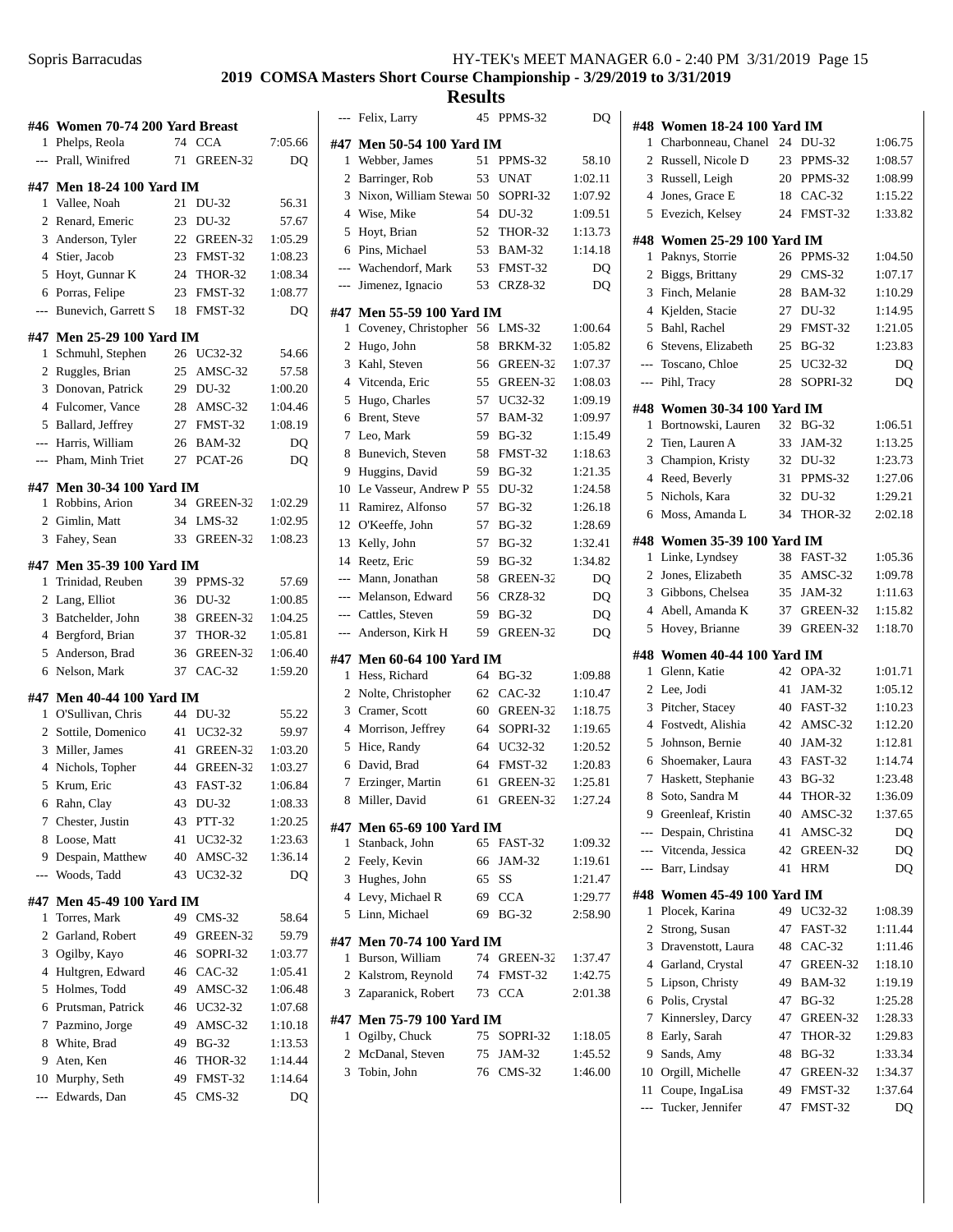|              | (#48 Women 45-49 100 Yard IM)                   |    |               |         |
|--------------|-------------------------------------------------|----|---------------|---------|
|              | Vidlock Granley, Kath 48                        |    | PTT-32        | DQ      |
|              | #48 Women 50-54 100 Yard IM                     |    |               |         |
| 1            | Tobey, Stacey                                   | 50 | <b>BAM-32</b> | 1:10.78 |
| 2            | Sellard, Tracy                                  |    | 54 CCA        | 1:21.06 |
| 3            | Vanderpoel, Nicole L                            | 54 | GREEN-32      | 1:23.37 |
| 4            | Colon, Kristin                                  | 51 | SOPRI-32      | 1:28.23 |
| 5            | Neujahr, Lisa                                   |    | 53 LOV-32     | 1:30.13 |
| 6            | Sparrow, Stacy                                  | 53 | <b>BG-32</b>  | 1:34.94 |
| 7            | Broncucia, Stacy                                | 50 | THOR-32       | 1:35.01 |
| 8            | Ray, Shaundra                                   | 50 | WIND-32       | 1:38.93 |
| 9            | Walker, Laurie                                  | 54 | AMSC-32       | 1:45.74 |
| $---$        | Bunevich, Stephanie                             | 52 | FMST-32       | DQ      |
| ---          | Seavall, Kelly                                  | 50 | GREEN-32      | DQ      |
|              |                                                 |    |               |         |
|              | #48 Women 55-59 100 Yard IM                     |    |               |         |
| 1            | Steffe, Kathleen                                |    | 56 CAC-32     | 1:10.35 |
|              | 2 Campbell, Ellen                               |    | 56 CAC-32     | 1:12.64 |
| 3            | Cotton, Suzy                                    |    | 59 CAC-32     | 1:12.86 |
| 4            | Flanery, Sherry                                 | 55 | $MVN-33$      | 1:17.20 |
| 5            | Garnier, Kathy                                  | 58 | $CAC-32$      | 1:18.09 |
| 6            | Maleike, Corinna                                | 58 | THOR-32       | 1:22.96 |
| 7            | Russello, Stacey D                              | 55 | SS            | 1:25.75 |
| 8            | Przekwas, Julie                                 | 56 | DU-32         | 1:41.31 |
| 9            | Wiener, Mary                                    | 57 | SOPRI-32      | 1:45.87 |
| $---$        | Morrison, Mary E                                | 59 | SOPRI-32      | DO      |
| $---$        | Broad, Catherine                                | 59 | <b>JAM-32</b> | DQ      |
| ---          | Eldridge, Audrey                                | 56 | PPMS-32       | DQ      |
|              | #48 Women 60-64 100 Yard IM                     |    |               |         |
| 1            | Bennett, Lisa A                                 | 62 | PPMS-32       | 1:15.30 |
| 2            | Anderson, Jeanette                              | 60 | GREEN-32      | 1:24.23 |
| 3            | Kerr, Ann                                       | 62 | GREEN-32      | 1:33.70 |
| 4            | Guidas, Claire                                  | 61 | SOPRI-32      | 1:36.53 |
| 5            | Boschert, Carol                                 | 62 | SOPRI-32      | 1:41.81 |
|              |                                                 |    |               |         |
|              | #48 Women 65-69 100 Yard IM<br>1 Rosener, Karen | 65 | FAST-32       | 1:20.78 |
| 2            | Roche, Carolyn                                  | 67 | <b>BAM-32</b> | 1:23.45 |
| 3            | Flynn, Cindy                                    | 65 | $CMS-32$      | 1:25.77 |
|              | 4 Maxfield, Teresa                              | 66 | PPMS-32       | 1:34.01 |
| $---$        | Schickli, Jeanne H                              | 66 | UC32-32       | DQ      |
|              |                                                 |    |               |         |
|              | #48 Women 70-74 100 Yard IM                     |    |               |         |
|              | 1 Mullane, Rebecca                              | 72 | PPMS-32       | 1:42.35 |
| 2            | Noble, Ann                                      | 71 | <b>CCA</b>    | 2:31.02 |
|              | #53 Men 18-24 50 Yard Fly                       |    |               |         |
|              | 1 Renard, Emeric                                | 23 | DU-32         | 24.42   |
|              | 2 Vallee, Noah                                  | 21 | DU-32         | 25.38   |
|              | 3 Anderson, Tyler                               |    | 22 GREEN-32   | 27.75   |
|              | 4 Stier, Jacob                                  |    | 23 FMST-32    | 27.91   |
|              | 5 Porras, Felipe                                |    | 23 FMST-32    | 28.58   |
|              | 6 Hoyt, Gunnar K                                | 24 | THOR-32       | 30.21   |
|              |                                                 |    |               |         |
|              | #53 Men 25-29 50 Yard Fly                       |    |               |         |
| $\mathbf{1}$ | Schmuhl, Stephen                                | 26 | UC32-32       | 23.61   |
| $\mathbf{2}$ | Donovan, Patrick                                | 29 | DU-32         | 27.03   |

| Ballard, Jeffrey  |                                                                                                                                                                                                                                                                                                                                                                                                                                                                                                                                                                                                                                                                                                                                       |                                                                                              | 27.97                                                                                                                                                                                                                                                                                                                                                                                                                                                                                                                                                                                                                                                                                                                                                                                                                                                       |
|-------------------|---------------------------------------------------------------------------------------------------------------------------------------------------------------------------------------------------------------------------------------------------------------------------------------------------------------------------------------------------------------------------------------------------------------------------------------------------------------------------------------------------------------------------------------------------------------------------------------------------------------------------------------------------------------------------------------------------------------------------------------|----------------------------------------------------------------------------------------------|-------------------------------------------------------------------------------------------------------------------------------------------------------------------------------------------------------------------------------------------------------------------------------------------------------------------------------------------------------------------------------------------------------------------------------------------------------------------------------------------------------------------------------------------------------------------------------------------------------------------------------------------------------------------------------------------------------------------------------------------------------------------------------------------------------------------------------------------------------------|
|                   |                                                                                                                                                                                                                                                                                                                                                                                                                                                                                                                                                                                                                                                                                                                                       |                                                                                              |                                                                                                                                                                                                                                                                                                                                                                                                                                                                                                                                                                                                                                                                                                                                                                                                                                                             |
|                   |                                                                                                                                                                                                                                                                                                                                                                                                                                                                                                                                                                                                                                                                                                                                       |                                                                                              | 27.32                                                                                                                                                                                                                                                                                                                                                                                                                                                                                                                                                                                                                                                                                                                                                                                                                                                       |
|                   |                                                                                                                                                                                                                                                                                                                                                                                                                                                                                                                                                                                                                                                                                                                                       |                                                                                              |                                                                                                                                                                                                                                                                                                                                                                                                                                                                                                                                                                                                                                                                                                                                                                                                                                                             |
| Nelson, Mark      |                                                                                                                                                                                                                                                                                                                                                                                                                                                                                                                                                                                                                                                                                                                                       |                                                                                              | 36.67                                                                                                                                                                                                                                                                                                                                                                                                                                                                                                                                                                                                                                                                                                                                                                                                                                                       |
|                   |                                                                                                                                                                                                                                                                                                                                                                                                                                                                                                                                                                                                                                                                                                                                       |                                                                                              |                                                                                                                                                                                                                                                                                                                                                                                                                                                                                                                                                                                                                                                                                                                                                                                                                                                             |
| O'Sullivan, Chris | 44                                                                                                                                                                                                                                                                                                                                                                                                                                                                                                                                                                                                                                                                                                                                    |                                                                                              | 23.58                                                                                                                                                                                                                                                                                                                                                                                                                                                                                                                                                                                                                                                                                                                                                                                                                                                       |
|                   | 41                                                                                                                                                                                                                                                                                                                                                                                                                                                                                                                                                                                                                                                                                                                                    |                                                                                              | 23.94                                                                                                                                                                                                                                                                                                                                                                                                                                                                                                                                                                                                                                                                                                                                                                                                                                                       |
|                   |                                                                                                                                                                                                                                                                                                                                                                                                                                                                                                                                                                                                                                                                                                                                       |                                                                                              | 24.74                                                                                                                                                                                                                                                                                                                                                                                                                                                                                                                                                                                                                                                                                                                                                                                                                                                       |
|                   |                                                                                                                                                                                                                                                                                                                                                                                                                                                                                                                                                                                                                                                                                                                                       |                                                                                              | 25.01                                                                                                                                                                                                                                                                                                                                                                                                                                                                                                                                                                                                                                                                                                                                                                                                                                                       |
|                   |                                                                                                                                                                                                                                                                                                                                                                                                                                                                                                                                                                                                                                                                                                                                       |                                                                                              | 26.92                                                                                                                                                                                                                                                                                                                                                                                                                                                                                                                                                                                                                                                                                                                                                                                                                                                       |
|                   |                                                                                                                                                                                                                                                                                                                                                                                                                                                                                                                                                                                                                                                                                                                                       |                                                                                              | 27.97                                                                                                                                                                                                                                                                                                                                                                                                                                                                                                                                                                                                                                                                                                                                                                                                                                                       |
|                   |                                                                                                                                                                                                                                                                                                                                                                                                                                                                                                                                                                                                                                                                                                                                       |                                                                                              | 28.22                                                                                                                                                                                                                                                                                                                                                                                                                                                                                                                                                                                                                                                                                                                                                                                                                                                       |
|                   |                                                                                                                                                                                                                                                                                                                                                                                                                                                                                                                                                                                                                                                                                                                                       |                                                                                              | 38.32                                                                                                                                                                                                                                                                                                                                                                                                                                                                                                                                                                                                                                                                                                                                                                                                                                                       |
|                   |                                                                                                                                                                                                                                                                                                                                                                                                                                                                                                                                                                                                                                                                                                                                       |                                                                                              | 38.33                                                                                                                                                                                                                                                                                                                                                                                                                                                                                                                                                                                                                                                                                                                                                                                                                                                       |
|                   |                                                                                                                                                                                                                                                                                                                                                                                                                                                                                                                                                                                                                                                                                                                                       |                                                                                              | 38.80                                                                                                                                                                                                                                                                                                                                                                                                                                                                                                                                                                                                                                                                                                                                                                                                                                                       |
|                   |                                                                                                                                                                                                                                                                                                                                                                                                                                                                                                                                                                                                                                                                                                                                       |                                                                                              |                                                                                                                                                                                                                                                                                                                                                                                                                                                                                                                                                                                                                                                                                                                                                                                                                                                             |
| Torres, Mark      |                                                                                                                                                                                                                                                                                                                                                                                                                                                                                                                                                                                                                                                                                                                                       | $CMS-32$                                                                                     | 25.16                                                                                                                                                                                                                                                                                                                                                                                                                                                                                                                                                                                                                                                                                                                                                                                                                                                       |
|                   |                                                                                                                                                                                                                                                                                                                                                                                                                                                                                                                                                                                                                                                                                                                                       |                                                                                              | 26.06                                                                                                                                                                                                                                                                                                                                                                                                                                                                                                                                                                                                                                                                                                                                                                                                                                                       |
|                   |                                                                                                                                                                                                                                                                                                                                                                                                                                                                                                                                                                                                                                                                                                                                       |                                                                                              | 26.88                                                                                                                                                                                                                                                                                                                                                                                                                                                                                                                                                                                                                                                                                                                                                                                                                                                       |
|                   |                                                                                                                                                                                                                                                                                                                                                                                                                                                                                                                                                                                                                                                                                                                                       |                                                                                              | 29.36                                                                                                                                                                                                                                                                                                                                                                                                                                                                                                                                                                                                                                                                                                                                                                                                                                                       |
|                   |                                                                                                                                                                                                                                                                                                                                                                                                                                                                                                                                                                                                                                                                                                                                       |                                                                                              | 29.77                                                                                                                                                                                                                                                                                                                                                                                                                                                                                                                                                                                                                                                                                                                                                                                                                                                       |
|                   |                                                                                                                                                                                                                                                                                                                                                                                                                                                                                                                                                                                                                                                                                                                                       |                                                                                              | 30.49                                                                                                                                                                                                                                                                                                                                                                                                                                                                                                                                                                                                                                                                                                                                                                                                                                                       |
|                   |                                                                                                                                                                                                                                                                                                                                                                                                                                                                                                                                                                                                                                                                                                                                       |                                                                                              | 31.34                                                                                                                                                                                                                                                                                                                                                                                                                                                                                                                                                                                                                                                                                                                                                                                                                                                       |
|                   |                                                                                                                                                                                                                                                                                                                                                                                                                                                                                                                                                                                                                                                                                                                                       |                                                                                              | 36.03<br>DQ                                                                                                                                                                                                                                                                                                                                                                                                                                                                                                                                                                                                                                                                                                                                                                                                                                                 |
|                   |                                                                                                                                                                                                                                                                                                                                                                                                                                                                                                                                                                                                                                                                                                                                       |                                                                                              | DQ                                                                                                                                                                                                                                                                                                                                                                                                                                                                                                                                                                                                                                                                                                                                                                                                                                                          |
|                   |                                                                                                                                                                                                                                                                                                                                                                                                                                                                                                                                                                                                                                                                                                                                       |                                                                                              | DQ                                                                                                                                                                                                                                                                                                                                                                                                                                                                                                                                                                                                                                                                                                                                                                                                                                                          |
|                   |                                                                                                                                                                                                                                                                                                                                                                                                                                                                                                                                                                                                                                                                                                                                       |                                                                                              |                                                                                                                                                                                                                                                                                                                                                                                                                                                                                                                                                                                                                                                                                                                                                                                                                                                             |
|                   |                                                                                                                                                                                                                                                                                                                                                                                                                                                                                                                                                                                                                                                                                                                                       |                                                                                              |                                                                                                                                                                                                                                                                                                                                                                                                                                                                                                                                                                                                                                                                                                                                                                                                                                                             |
|                   |                                                                                                                                                                                                                                                                                                                                                                                                                                                                                                                                                                                                                                                                                                                                       |                                                                                              | 25.37                                                                                                                                                                                                                                                                                                                                                                                                                                                                                                                                                                                                                                                                                                                                                                                                                                                       |
|                   |                                                                                                                                                                                                                                                                                                                                                                                                                                                                                                                                                                                                                                                                                                                                       |                                                                                              | 27.36<br>28.18                                                                                                                                                                                                                                                                                                                                                                                                                                                                                                                                                                                                                                                                                                                                                                                                                                              |
|                   |                                                                                                                                                                                                                                                                                                                                                                                                                                                                                                                                                                                                                                                                                                                                       |                                                                                              | 28.93                                                                                                                                                                                                                                                                                                                                                                                                                                                                                                                                                                                                                                                                                                                                                                                                                                                       |
|                   |                                                                                                                                                                                                                                                                                                                                                                                                                                                                                                                                                                                                                                                                                                                                       |                                                                                              | 29.52                                                                                                                                                                                                                                                                                                                                                                                                                                                                                                                                                                                                                                                                                                                                                                                                                                                       |
|                   |                                                                                                                                                                                                                                                                                                                                                                                                                                                                                                                                                                                                                                                                                                                                       |                                                                                              | 30.04                                                                                                                                                                                                                                                                                                                                                                                                                                                                                                                                                                                                                                                                                                                                                                                                                                                       |
|                   |                                                                                                                                                                                                                                                                                                                                                                                                                                                                                                                                                                                                                                                                                                                                       |                                                                                              | 30.35                                                                                                                                                                                                                                                                                                                                                                                                                                                                                                                                                                                                                                                                                                                                                                                                                                                       |
|                   |                                                                                                                                                                                                                                                                                                                                                                                                                                                                                                                                                                                                                                                                                                                                       |                                                                                              | 43.05                                                                                                                                                                                                                                                                                                                                                                                                                                                                                                                                                                                                                                                                                                                                                                                                                                                       |
|                   |                                                                                                                                                                                                                                                                                                                                                                                                                                                                                                                                                                                                                                                                                                                                       |                                                                                              |                                                                                                                                                                                                                                                                                                                                                                                                                                                                                                                                                                                                                                                                                                                                                                                                                                                             |
|                   |                                                                                                                                                                                                                                                                                                                                                                                                                                                                                                                                                                                                                                                                                                                                       |                                                                                              | 27.93                                                                                                                                                                                                                                                                                                                                                                                                                                                                                                                                                                                                                                                                                                                                                                                                                                                       |
|                   |                                                                                                                                                                                                                                                                                                                                                                                                                                                                                                                                                                                                                                                                                                                                       |                                                                                              | 28.02                                                                                                                                                                                                                                                                                                                                                                                                                                                                                                                                                                                                                                                                                                                                                                                                                                                       |
|                   |                                                                                                                                                                                                                                                                                                                                                                                                                                                                                                                                                                                                                                                                                                                                       |                                                                                              | 28.39                                                                                                                                                                                                                                                                                                                                                                                                                                                                                                                                                                                                                                                                                                                                                                                                                                                       |
|                   |                                                                                                                                                                                                                                                                                                                                                                                                                                                                                                                                                                                                                                                                                                                                       |                                                                                              | 28.50                                                                                                                                                                                                                                                                                                                                                                                                                                                                                                                                                                                                                                                                                                                                                                                                                                                       |
|                   |                                                                                                                                                                                                                                                                                                                                                                                                                                                                                                                                                                                                                                                                                                                                       |                                                                                              | 30.41                                                                                                                                                                                                                                                                                                                                                                                                                                                                                                                                                                                                                                                                                                                                                                                                                                                       |
|                   |                                                                                                                                                                                                                                                                                                                                                                                                                                                                                                                                                                                                                                                                                                                                       |                                                                                              | 30.56                                                                                                                                                                                                                                                                                                                                                                                                                                                                                                                                                                                                                                                                                                                                                                                                                                                       |
|                   |                                                                                                                                                                                                                                                                                                                                                                                                                                                                                                                                                                                                                                                                                                                                       |                                                                                              | 30.81                                                                                                                                                                                                                                                                                                                                                                                                                                                                                                                                                                                                                                                                                                                                                                                                                                                       |
|                   |                                                                                                                                                                                                                                                                                                                                                                                                                                                                                                                                                                                                                                                                                                                                       |                                                                                              | 33.49                                                                                                                                                                                                                                                                                                                                                                                                                                                                                                                                                                                                                                                                                                                                                                                                                                                       |
|                   |                                                                                                                                                                                                                                                                                                                                                                                                                                                                                                                                                                                                                                                                                                                                       |                                                                                              | 33.83                                                                                                                                                                                                                                                                                                                                                                                                                                                                                                                                                                                                                                                                                                                                                                                                                                                       |
|                   |                                                                                                                                                                                                                                                                                                                                                                                                                                                                                                                                                                                                                                                                                                                                       |                                                                                              | 38.14                                                                                                                                                                                                                                                                                                                                                                                                                                                                                                                                                                                                                                                                                                                                                                                                                                                       |
|                   |                                                                                                                                                                                                                                                                                                                                                                                                                                                                                                                                                                                                                                                                                                                                       |                                                                                              | 39.99                                                                                                                                                                                                                                                                                                                                                                                                                                                                                                                                                                                                                                                                                                                                                                                                                                                       |
|                   |                                                                                                                                                                                                                                                                                                                                                                                                                                                                                                                                                                                                                                                                                                                                       | <b>BG-32</b>                                                                                 | 40.28                                                                                                                                                                                                                                                                                                                                                                                                                                                                                                                                                                                                                                                                                                                                                                                                                                                       |
| O'Keeffe, John    |                                                                                                                                                                                                                                                                                                                                                                                                                                                                                                                                                                                                                                                                                                                                       | BG-32                                                                                        | 41.73                                                                                                                                                                                                                                                                                                                                                                                                                                                                                                                                                                                                                                                                                                                                                                                                                                                       |
|                   |                                                                                                                                                                                                                                                                                                                                                                                                                                                                                                                                                                                                                                                                                                                                       |                                                                                              |                                                                                                                                                                                                                                                                                                                                                                                                                                                                                                                                                                                                                                                                                                                                                                                                                                                             |
|                   |                                                                                                                                                                                                                                                                                                                                                                                                                                                                                                                                                                                                                                                                                                                                       |                                                                                              |                                                                                                                                                                                                                                                                                                                                                                                                                                                                                                                                                                                                                                                                                                                                                                                                                                                             |
|                   | Gimlin, Matt<br>1<br>1<br>Addadi, Mehdi<br>Robinson, Eric<br>Sottile, Domenico<br>$\overline{4}$<br>Nichols, Topher<br>Miller, James<br>Krum, Eric<br>Loose, Matt<br>9 Chester, Justin<br>10<br>Despain, Matthew<br>1<br>Garland, Robert<br>Tobey, John<br>Prutsman, Patrick<br>Holmes, Todd<br>Aten, Ken<br>7 White, Brad<br>--- Pazmino, Jorge<br>--- Edwards, Dan<br>--- Felix, Larry<br>Webber, James<br>2 Barringer, Rob<br>4 Pins, Michael<br>5 Wise, Mike<br>Maynard, Charles<br>Hoyt, Brian<br>Bennett, Dean<br>Scott, Greg<br>2 Hugo, John<br>3 Brent, Steve<br>4 Kahl, Steven<br>5 Bunevich, Steven<br>6 Hugo, Charles<br>7 Vitcenda, Eric<br>Leo, Mark<br>10 Ramirez, Alfonso<br>11 Reetz, Eric<br>12 Huggins, David<br>13 | 49<br>49<br>46<br>49<br>46<br>49<br>49<br>45<br>45<br>53<br>54<br>52<br>52<br>58<br>56<br>55 | <b>Results</b><br>27 FMST-32<br>#53 Men 30-34 50 Yard Fly<br>34 LMS-32<br>#53 Men 35-39 50 Yard Fly<br>37 CAC-32<br>#53 Men 40-44 50 Yard Fly<br>DU-32<br>DU-32<br>42 PTT-32<br>41 UC32-32<br>44 GREEN-32<br>41 GREEN-32<br>43 FAST-32<br>41 UC32-32<br>43 PTT-32<br>40<br>AMSC-32<br>#53 Men 45-49 50 Yard Fly<br>GREEN-32<br>47 BAM-32<br>UC32-32<br>AMSC-32<br>THOR-32<br><b>BG-32</b><br>Dosenbach, Christoph 45 THOR-32<br>AMSC-32<br>$CMS-32$<br>PPMS-32<br>#53 Men 50-54 50 Yard Fly<br>51 PPMS-32<br>53 UNAT<br>Nixon, William Stewar 50 SOPRI-32<br><b>BAM-32</b><br>DU-32<br>53<br>PPMS-32<br>THOR-32<br>SS<br>#53 Men 55-59 50 Yard Fly<br>59 GREEN-32<br>BRKM-32<br>57 BAM-32<br>GREEN-32<br>58 FMST-32<br>57 UC32-32<br>GREEN-32<br>Le Vasseur, Andrew P 55 DU-32<br>59 BG-32<br>57 BG-32<br>59 BG-32<br>59<br>57<br>#53 Men 60-64 50 Yard Fly |

| 2              | Nolte, Christopher                        |    | 62 CAC-32      | 30.76   |  |  |
|----------------|-------------------------------------------|----|----------------|---------|--|--|
| 3              | Erzinger, Martin                          | 61 | GREEN-32       | 31.48   |  |  |
|                | 4 Cramer, Scott                           | 60 | GREEN-32       | 32.74   |  |  |
| 5              | David, Brad                               | 64 | FMST-32        | 34.46   |  |  |
| 6              | Hice, Randy                               | 64 | UC32-32        | 36.08   |  |  |
| 7              | Heggy, Terry                              | 64 | SOPRI-32       | 37.30   |  |  |
| 8              | Clark, Lee                                | 63 | <b>CCA</b>     | 41.45   |  |  |
| 9              | Miller, David                             | 61 | GREEN-32       | 42.16   |  |  |
|                | --- Brackett, Bill                        | 61 | <b>CRZ8-32</b> | DQ      |  |  |
|                | --- Glenn, Tim                            | 63 | <b>OPA-32</b>  | DQ      |  |  |
|                |                                           |    |                |         |  |  |
|                | #53 Men 65-69 50 Yard Fly                 |    |                |         |  |  |
| 1              | Hughes, John                              | 65 | SS             | 34.85   |  |  |
| $\overline{2}$ | Levy, Michael R                           | 69 | <b>CCA</b>     | 42.03   |  |  |
| ---            | Linn, Michael                             | 69 | $BG-32$        | DQ      |  |  |
|                | #53 Men 70-74 50 Yard Fly                 |    |                |         |  |  |
|                | 1 Abrahams, Richard                       | 74 | CRZ8-32        | 28.44   |  |  |
|                | 2 Kalstrom, Reynold                       | 74 | FMST-32        | 50.64   |  |  |
| 3              | Zaparanick, Robert                        | 73 | <b>CCA</b>     | 1:05.24 |  |  |
|                |                                           |    |                |         |  |  |
|                | #53 Men 75-79 50 Yard Fly                 |    |                |         |  |  |
| 1              | Hultin, Walter                            | 75 | DU-32          | 36.34   |  |  |
|                | 2 Ogilby, Chuck                           | 75 | SOPRI-32       | 37.81   |  |  |
| 3              | McDanal, Steven                           | 75 | JAM-32         | 48.07   |  |  |
| 4              | Tobin, John                               | 76 | $CMS-32$       | 54.63   |  |  |
|                | #54 Women 18-24 50 Yard Fly               |    |                |         |  |  |
| 1              | Charbonneau, Chanel                       |    | 24 DU-32       | 28.64   |  |  |
| 2              |                                           |    | 20 PPMS-32     | 29.57   |  |  |
|                | Russell, Leigh                            |    |                |         |  |  |
|                |                                           |    |                |         |  |  |
| 3              | Russell, Nicole D                         |    | 23 PPMS-32     | 30.11   |  |  |
| $\overline{4}$ | Jones, Grace E                            | 18 | $CAC-32$       | 33.51   |  |  |
| 5              | Evezich, Kelsey                           | 24 | FMST-32        | 44.43   |  |  |
|                | #54 Women 25-29 50 Yard Fly               |    |                |         |  |  |
| 1              | Booth, Kate                               | 26 | THOR-32        | 26.86   |  |  |
| 2              | Biggs, Brittany                           | 29 | $CMS-32$       | 28.64   |  |  |
| 3              | Finch, Melanie                            | 28 | <b>BAM-32</b>  | 29.40   |  |  |
|                | 4 Toscano, Chloe                          | 25 | UC32-32        | 34.45   |  |  |
| 5              | Bahl, Rachel                              | 29 | <b>FMST-32</b> | 36.38   |  |  |
| $---$          | Pihl, Tracy                               | 28 | SOPRI-32       | DQ      |  |  |
|                |                                           |    |                |         |  |  |
| #54            | Women 30-34 50 Yard Fly                   |    |                |         |  |  |
| 1              | Bortnowski, Lauren                        | 32 | <b>BG-32</b>   | 28.79   |  |  |
| 2              | Reed, Beverly                             | 31 | PPMS-32        | 35.46   |  |  |
| 3              | Champion, Kristy                          | 32 | DU-32          | 36.49   |  |  |
| 4              | Shupe, Abigail                            | 34 | FAST-32        | 36.70   |  |  |
| 5              | Moss, Amanda L                            | 34 | THOR-32        | 54.46   |  |  |
| #54            |                                           |    |                |         |  |  |
| 1              | Women 35-39 50 Yard Fly<br>Linke, Lyndsey | 38 | FAST-32        | 29.65   |  |  |
| 2              | Jones, Elizabeth                          | 35 | AMSC-32        | 30.19   |  |  |
| 3              | Abell, Amanda K                           | 37 | GREEN-32       | 32.97   |  |  |
| $\overline{4}$ |                                           |    |                |         |  |  |
|                | Hovey, Brianne                            | 39 | GREEN-32       | 35.83   |  |  |
| 5              | Lincoln, Laura Beth                       | 35 | <b>BG-32</b>   | 36.58   |  |  |
| 6              | Willey, Briana D                          | 35 | <b>BG-32</b>   | 58.89   |  |  |
| ---            | Gibbons, Chelsea                          | 35 | JAM-32         | DQ      |  |  |
|                | #54 Women 40-44 50 Yard Fly               |    |                |         |  |  |
| 1              | Pitcher, Stacey<br>Johnson, Bernie        | 40 | FAST-32        | 30.56   |  |  |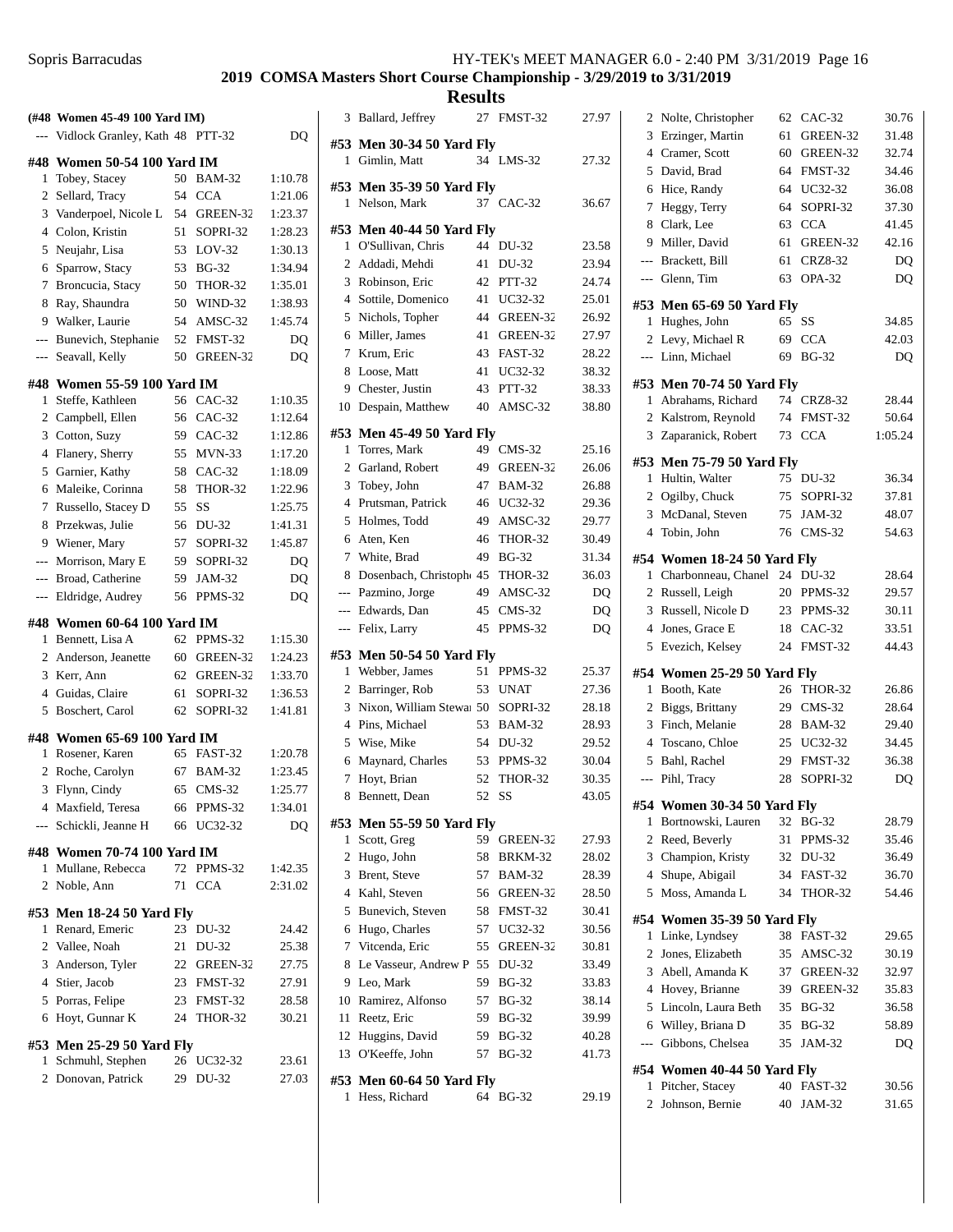## Sopris Barracudas

| HY-TEK's MEET MANAGER 6.0 - 2:40 PM 3/31/2019 Page 17 |  |  |  |
|-------------------------------------------------------|--|--|--|
|-------------------------------------------------------|--|--|--|

# **2019 COMSA Masters Short Course Championship - 3/29/2019 to 3/31/2019**

| (#54           | <b>Women 40-44 50 Yard Fly)</b>                  |    |                         |         |
|----------------|--------------------------------------------------|----|-------------------------|---------|
| 3              | Joslin, Becky                                    | 42 | SOPRI-32                | 33.69   |
| $\overline{4}$ | Fostvedt, Alishia                                | 42 | AMSC-32                 | 33.71   |
| 5              | Despain, Christina                               | 41 | AMSC-32                 | 33.75   |
| 6              | Shoemaker, Laura                                 | 43 | FAST-32                 | 34.41   |
| 7              | Haskett, Stephanie                               | 43 | <b>BG-32</b>            | 38.71   |
| 8              | Greenleaf, Kristin                               | 40 | AMSC-32                 | 43.23   |
| 9              | Soto, Sandra M                                   | 44 | <b>THOR-32</b>          | 44.02   |
|                | #54 Women 45-49 50 Yard Fly                      |    |                         |         |
| 1              | Walkenhorst, Katie                               | 45 | $LMS-32$                | 28.45   |
| $\overline{c}$ | Plocek, Karina                                   | 49 | UC32-32                 | 28.86   |
| 3              | Strong, Susan                                    | 47 | FAST-32                 | 31.31   |
| 4              | Garland, Crystal                                 | 47 | GREEN-32                | 33.99   |
| 5              | Lipson, Christy                                  | 49 | <b>BAM-32</b>           | 34.34   |
| 6              | Polis, Crystal                                   | 47 | <b>BG-32</b>            | 36.87   |
| 7              | Kinnersley, Darcy                                | 47 | GREEN-32                | 40.49   |
| 8              |                                                  | 48 |                         | 41.30   |
|                | Sands, Amy<br>Tucker, Jennifer                   | 47 | <b>BG-32</b><br>FMST-32 | DQ      |
| $---$          |                                                  |    |                         |         |
| $---$          | Dravenstott, Laura                               | 48 | $CAC-32$                | DQ      |
| #54            | Women 50-54 50 Yard Fly                          |    |                         |         |
| 1              | Vanderpoel, Nicole L                             | 54 | GREEN-32                | 37.81   |
| $\overline{c}$ | Colon, Kristin                                   | 51 | SOPRI-32                | 40.37   |
| 3              | Pearson, Deborah                                 | 52 | NMMS-42                 | 40.64   |
| $\overline{4}$ | Sparrow, Stacy                                   | 53 | <b>BG-32</b>            | 40.83   |
| 5              | Walker, Laurie                                   | 54 | AMSC-32                 | 47.85   |
| 6              | Ray, Shaundra                                    | 50 | WIND-32                 | 50.12   |
| ---            | Seavall, Kelly                                   | 50 | GREEN-32                | DQ      |
| #54            | Women 55-59 50 Yard Fly                          |    |                         |         |
| 1              | Steffe, Kathleen                                 | 56 | CAC-32                  | 31.33   |
| 2              | Flanery, Sherry                                  | 55 | $MVN-33$                | 31.43   |
| 3              | Campbell, Ellen                                  | 56 | $CAC-32$                | 31.94   |
| $\overline{4}$ | Russello, Stacey D                               | 55 | SS                      | 38.32   |
| 5              | Maleike, Corinna                                 | 58 | THOR-32                 | 38.38   |
| 6              | Przekwas, Julie                                  | 56 | DU-32                   | 49.58   |
| 7              | Townley, Antoinette                              | 58 | <b>THOR-32</b>          | 50.98   |
| 8              | Morrison, Mary E                                 | 59 | SOPRI-32                | 58.14   |
| 9              | Clendenen, Karen                                 | 56 | <b>CCA</b>              | 1:06.48 |
| ---            | Eldridge, Audrey                                 | 56 | PPMS-32                 | DQ      |
|                |                                                  |    |                         |         |
|                | #54 Women 60-64 50 Yard Fly<br>1 Bennett, Lisa A | 62 | PPMS-32                 | 32.48   |
|                | 2 Kerr, Ann                                      |    | 62 GREEN-32             |         |
|                |                                                  |    |                         | 41.64   |
|                | 3 Guidas, Claire<br>4 Carlson, Lori              |    | 61 SOPRI-32             | 42.85   |
|                |                                                  |    | 60 FMST-32              | 46.24   |
|                | 5 Boschert, Carol                                |    | 62 SOPRI-32             | 54.45   |
|                | 6 Hoffecker, Lily                                |    | 63 SS                   | 56.45   |
|                | #54 Women 65-69 50 Yard Fly                      |    |                         |         |
| $\mathbf{1}$   | Rosener, Karen                                   | 65 | FAST-32                 | 33.45   |
| $\overline{2}$ | Flynn, Cindy                                     | 65 | $CMS-32$                | 37.89   |
|                | #54 Women 70-74 50 Yard Fly                      |    |                         |         |
|                | 1 Mullane, Rebecca                               |    | 72 PPMS-32              | 47.47   |
|                | 2 Noble, Ann                                     |    | 71 CCA                  | 1:08.20 |
|                |                                                  |    |                         |         |
|                |                                                  |    |                         |         |

|                | #55 Men 18-24 100 Yard Breast                   |       |              |         |
|----------------|-------------------------------------------------|-------|--------------|---------|
| 1              | Vallee, Noah                                    | 21    | DU-32        | 1:06.99 |
|                | 2 Porras, Felipe                                |       | 23 FMST-32   | 1:18.16 |
|                |                                                 |       |              |         |
| 1              | #55 Men 25-29 100 Yard Breast<br>Ruggles, Brian |       | 25 AMSC-32   | 1:02.73 |
|                |                                                 |       |              |         |
|                | 2 Fulcomer, Vance                               |       | 28 AMSC-32   | 1:11.55 |
|                | --- Pham, Minh Triet                            |       | 27 PCAT-26   | DQ      |
|                | #55 Men 30-34 100 Yard Breast                   |       |              |         |
| 1              | Fahey, Brian                                    |       | 32 PTT-32    | 1:12.07 |
|                | #55 Men 35-39 100 Yard Breast                   |       |              |         |
| 1              | Trinidad, Reuben                                |       | 39 PPMS-32   | 59.94   |
|                |                                                 |       |              | 1:03.59 |
| 2              | Koob, David                                     |       | 37 LMS-32    |         |
| 3              | Lang, Elliot                                    |       | 36 DU-32     | 1:04.64 |
| $\overline{4}$ | Bergford, Brian                                 |       | 37 THOR-32   | 1:11.74 |
| 5              | Batchelder, John                                |       | 38 GREEN-32  | 1:12.98 |
|                | #55 Men 40-44 100 Yard Breast                   |       |              |         |
| 1              | Rahn, Clay                                      |       | 43 DU-32     | 1:16.09 |
|                |                                                 |       |              |         |
|                | #55 Men 45-49 100 Yard Breast                   |       |              |         |
| 1              | Garland, Robert                                 |       | 49 GREEN-32  | 1:08.72 |
|                | 2 Murphy, Seth                                  |       | 49 FMST-32   | 1:23.63 |
| 3              | Dosenbach, Christoph 45 THOR-32                 |       |              | 1:38.98 |
|                | --- Ogilby, Kayo                                |       | 46 SOPRI-32  | DQ      |
|                | #55 Men 50-54 100 Yard Breast                   |       |              |         |
|                | 1 Webber, James                                 |       | 51 PPMS-32   | 1:08.69 |
| $\overline{2}$ | Barringer, Rob                                  |       | 53 UNAT      | 1:11.75 |
| 3              | Bennett, Dean                                   | 52 SS |              | 1:38.30 |
|                |                                                 |       |              |         |
|                | #55 Men 55-59 100 Yard Breast                   |       |              |         |
| 1              | Coveney, Christopher 56 LMS-32                  |       |              | 1:02.50 |
| $\overline{2}$ | Scott, Greg                                     |       | 59 GREEN-32  | 1:06.65 |
| 3              | Piccolotti, Sam                                 |       | 55 CAC-32    | 1:16.84 |
|                | 4 Huggins, David                                |       | 59 BG-32     | 1:25.31 |
| 5              | Nielson, Richard                                |       | 55 CCA       | 1:25.80 |
|                | 6 O'Keeffe, John                                |       | 57 BG-32     | 1:31.26 |
| 7              | Le Vasseur, Andrew P 55 DU-32                   |       |              | 1:36.93 |
|                | #55 Men 60-64 100 Yard Breast                   |       |              |         |
|                | 1 Louie, Jamie 62 CSST-32                       |       |              | 1:15.94 |
| 2              | David, Brad                                     |       | 64 FMST-32   | 1:28.49 |
|                |                                                 |       |              |         |
| 3              | Heggy, Terry                                    |       | 64 SOPRI-32  | 1:31.11 |
|                | 4 Morrison, Jeffrey                             |       | 64 SOPRI-32  | 1:31.22 |
|                | 5 Clark, Lee                                    | 63    | <b>CCA</b>   | 2:12.09 |
|                | --- Hice, Randy                                 | 64    | UC32-32      | DQ      |
|                | #55 Men 65-69 100 Yard Breast                   |       |              |         |
| 1              | Waterbury, Stuart                               |       | 65 BAM-32    | 1:10.75 |
| 2              | MacDonald, Lee H                                |       | 67 FAST-32   | 1:16.17 |
| 3              | Levy, Michael R                                 |       | 69 CCA       | 1:33.45 |
|                | 4 Linn, Michael                                 | 69    | <b>BG-32</b> | 2:16.15 |
|                |                                                 |       |              |         |
|                | #55 Men 70-74 100 Yard Breast                   |       |              |         |
| 1              | Carney, Kent                                    | 71    | EVER-32      | 1:23.64 |
|                | 2 Zaparanick, Robert                            | 73    | <b>CCA</b>   | 1:57.12 |
|                |                                                 |       |              |         |
|                |                                                 |       |              |         |

|                | #55 Men 75-79 100 Yard Breast                    |          |                |         |  |
|----------------|--------------------------------------------------|----------|----------------|---------|--|
| 1.             | McDanal, Steven                                  | 75       | JAM-32         | 2:06.77 |  |
| $\overline{2}$ | Sherman, Lawrence W 77                           |          | <b>CCA</b>     | 2:34.19 |  |
|                |                                                  |          |                |         |  |
|                | #56 Women 18-24 100 Yard Breast                  |          |                |         |  |
| 1              | Charbonneau, Chanel 24 DU-32                     |          |                | 1:16.78 |  |
|                | #56 Women 25-29 100 Yard Breast                  |          |                |         |  |
| 1              | Paknys, Storrie                                  | 26       | PPMS-32        | 1:10.75 |  |
|                | 2 Stevens, Elizabeth                             | 25       | <b>BG-32</b>   | 1:39.40 |  |
|                | --- Toscano, Chloe                               |          | 25 UC32-32     | DQ      |  |
| ---            | Pihl, Tracy                                      | 28       | SOPRI-32       | DQ      |  |
|                | #56 Women 35-39 100 Yard Breast                  |          |                |         |  |
| 1              | Gibbons, Chelsea                                 | 35       | JAM-32         | 1:17.29 |  |
| 2              | Hovey, Brianne                                   | 39       | GREEN-32       | 1:27.34 |  |
| 3              | Lincoln, Laura Beth                              | 35       | <b>BG-32</b>   | 1:33.99 |  |
|                |                                                  |          |                |         |  |
|                | #56 Women 40-44 100 Yard Breast                  |          |                |         |  |
| 1              | Glenn, Katie                                     | 42       | $OPA-32$       | 1:07.35 |  |
| 2              | Lee, Jodi                                        | 41       | <b>JAM-32</b>  | 1:12.88 |  |
| 3              | Wimmer, Hilary                                   |          | 40 BG-32       | 1:32.94 |  |
| 4              | Haskett, Stephanie                               |          | 43 BG-32       | 1:33.24 |  |
| 5              | Soto, Sandra M                                   | 44       | THOR-32        | 1:47.52 |  |
| #56            | Women 45-49 100 Yard Breast                      |          |                |         |  |
| 1              | Henault, Kerry                                   |          | 47 THOR-32     | 1:31.47 |  |
| 2              | Early, Sarah                                     | 47       | <b>THOR-32</b> | 1:32.44 |  |
| 3              | Kinnersley, Darcy                                | 47       | GREEN-32       | 1:36.03 |  |
| $\overline{4}$ | Sands, Amy                                       | 48       | <b>BG-32</b>   | 1:50.62 |  |
| ---            | Queenan, Katie                                   | 46       | GREEN-32       | DO      |  |
|                |                                                  |          |                |         |  |
|                |                                                  |          |                |         |  |
|                | #56 Women 50-54 100 Yard Breast                  |          |                |         |  |
| 1              | Tobey, Stacey                                    | 50       | BAM-32         | 1:19.85 |  |
| 2<br>$---$     | Bunevich, Stephanie                              | 52<br>53 | FMST-32        | 1:36.62 |  |
|                | Neujahr, Lisa                                    |          | $LOV-32$       | DO      |  |
| #56            | Women 55-59 100 Yard Breast                      |          |                |         |  |
| 1              | Campbell, Ellen                                  |          | 56 CAC-32      | 1:21.33 |  |
| 2              | Russello, Stacey D                               |          | 55 SS          | 1:30.88 |  |
| 3              | McDonald, Kae                                    | 56       | SOPRI-32       | 1:38.90 |  |
| $\overline{4}$ | Stokoe, Jeanne                                   | 57       | THOR-32        | 1:39.22 |  |
| 5              | Broad, Catherine                                 | 59       | JAM-32         | 1:41.85 |  |
| 6              | Danielsen, Sonia                                 | 57       | GREEN-32       | 2:08.19 |  |
| 7              | Clendenen, Karen                                 | 56       | <b>CCA</b>     | 2:52.06 |  |
| $---$          | Eldridge, Audrey                                 | 56       | PPMS-32        | DQ      |  |
|                | #56 Women 60-64 100 Yard Breast                  |          |                |         |  |
| 1              | Bennett, Lisa A                                  |          | 62 PPMS-32     | 1:25.88 |  |
| $\overline{2}$ | Boschert, Carol                                  | 62       | SOPRI-32       | 1:48.20 |  |
| 3              | Shaw, Lori                                       | 62       | GREEN-32       | 2:04.84 |  |
|                |                                                  |          |                |         |  |
| 1              | #56 Women 65-69 100 Yard Breast                  |          |                |         |  |
|                | Rosener, Karen                                   |          | 65 FAST-32     | 1:33.34 |  |
| 2              | Shaffer, Cynthia E                               |          | 68 BAM-32      | 1:33.76 |  |
| 3              | Roche, Carolyn                                   |          | 67 BAM-32      | 1:34.91 |  |
| 4              | Maxfield, Teresa                                 |          | 66 PPMS-32     | 1:45.29 |  |
| 5              | Lieberman, Nancy                                 |          | 69 CCA         | 2:02.17 |  |
| 1              | #56 Women 70-74 100 Yard Breast<br>Phelps, Reola | 74       | <b>CCA</b>     | 2:21.61 |  |